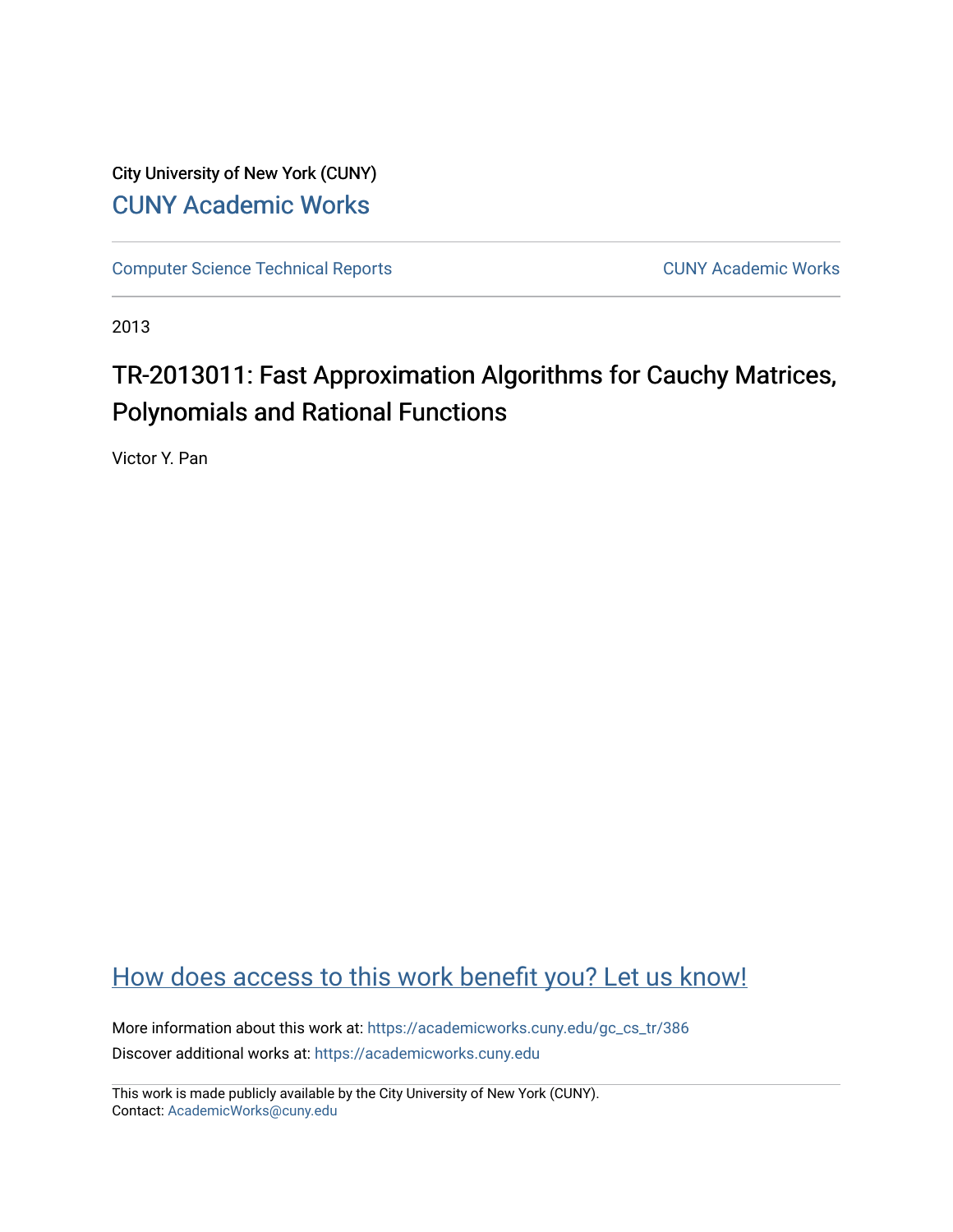## Fast Approximation Algorithms for Cauchy Matrices, Polynomials and Rational Functions \*

Victor Y. Pan

Department of Mathematics and Computer Science Lehman College and the Graduate Center of the City University of New York Bronx, NY 10468 USA victor.pan@lehman.cuny.edu, home page: http://comet.lehman.cuny.edu/vpan/

Abstract. The papers [MRT05], [CGS07], [XXG12], and [XXCBa] have combined the advanced FMM techniques with transformations of matrix structures (traced back to [P90]) in order to devise numerically stable algorithms that approximate the solutions of Toeplitz, Hankel, Toeplitzlike, and Hankel-like linear systems of equations in nearly linear arithmetic time, versus classical cubic time and quadratic time of the previous advanced algorithms. We show that the power of these approximation algorithms can be extended to yield similar results for computations with other matrices that have displacement structure, which includes Vandermonde and Cauchy matrices, as well as to polynomial and rational evaluation and interpolation. The resulting decrease of the running time of the known approximation algorithms is again by order of magnitude, from quadratic to nearly linear. We present detailed description and analysis of the algorithms and provide new insights into the subject, formal complexity estimates, and the support for further advances in [Pa]. The techniques of our study can be of independent interest.

Key words: Cauchy matrices, Fast Multipole Method, HSS matrices, Matrix compression, Polynomial evaluation, Rational interpolation

AMS Subject Classification: 12Y05, 15A04, 47A65, 65D05, 68Q25

## 1 Introduction

An important area of recent progress in Numerical Linear Algebra is the design and implementation of numerically stable algorithms for approximate solution of Toeplitx, Hankel, Toeplitz-like, and Hankel-like linear systems of equations in nearly linear arithmetic time, versus the classical cubic time and the previous

<sup>?</sup> Some results of this paper have been presented at the 18th Conference of the International Linear Algebra Society (ILAS'2013), Providence, RI, 2013 and at the 15th Annual Conference on Computer Algebra in Scientific Computing (CASC 2003), September 9–13, 2013, Berlin, Germany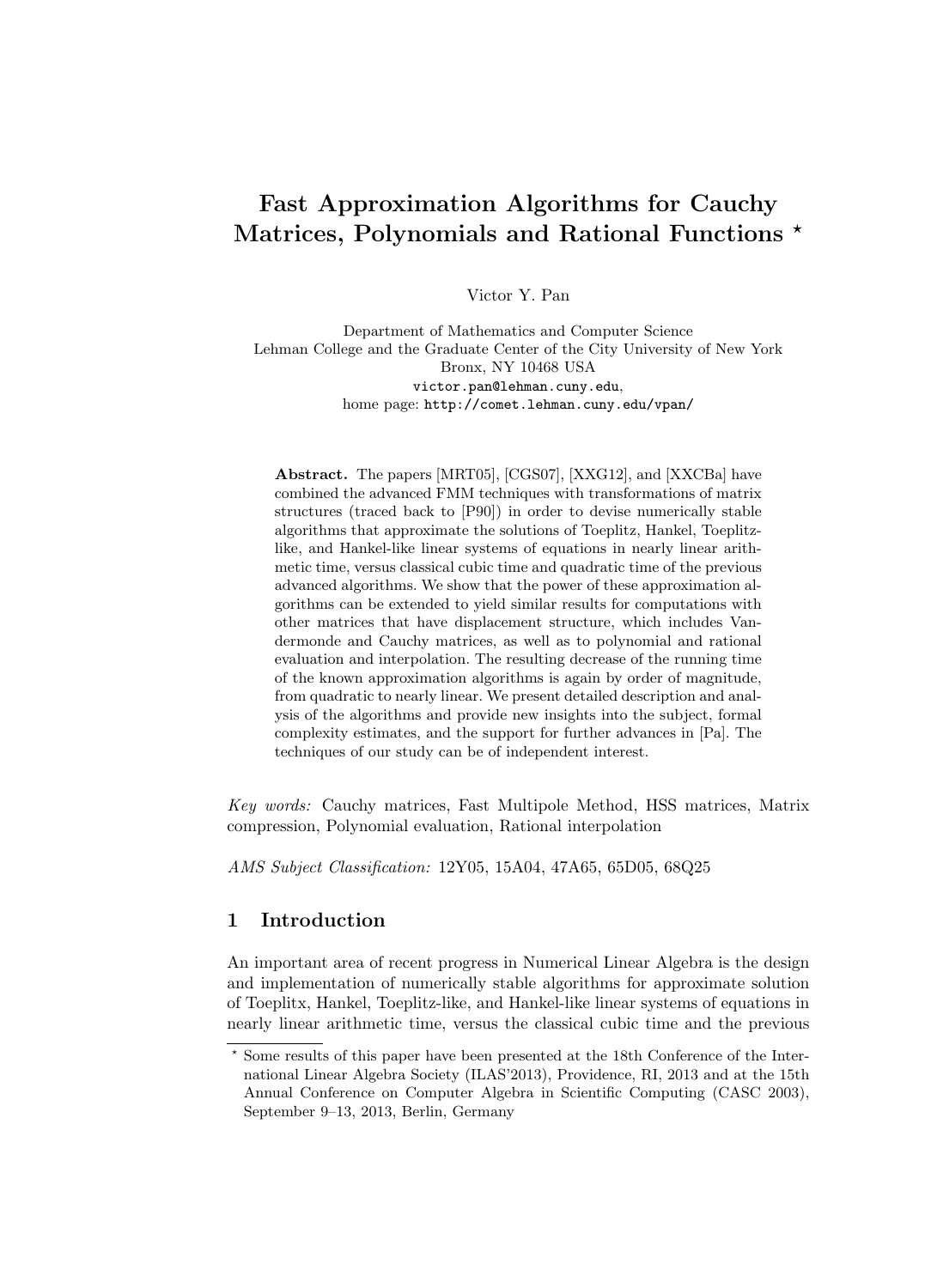record quadratic time (see [MRT05], [CGS07], [XXG12], and [XXCBa]). The algorithms transform the matrix structures of Toeplitz and Hankel types into the structure of Cauchy type (which is a special case of the general technique proposed in [P90]) and then approximate a basic Cauchy matrix by HSS matrices, by applying a variant of the fast numerically stable FMM. "HSS" and "FMM" are the acronyms for "Hierarchically Semiseparable" and "Fast Multipole Method", respectively. "Historically HSS representation is just a special case of the representations commonly exploited in the FMM literature" [CDG06].

Our present subjects are the analysis of the successful algorithms of [MRT05], [CGS07], [XXG12], and [XXCBa] and their extension to computations with Vandermonde and Cauchy matrices linked to multipoint polynomial and rational evaluation and interpolation. For the solution of these tasks the arithmetic time of the known numerical approximation algorithms was quadratic (cf. [BF00], [BEGO08], and [KZ08]), and we decrease it to nearly linear by extending the power of the cited algorithms of [MRT05], [CGS07], [XXG12], and [XXCBa] from the case of Toeplitz and Hankel inputs. We note, however, that in our case the solution of linear systems of equations as well as the interpolation problems are ill conditioned and thus unfavorable to approximate numerical solution, except for some important special cases.

Our extensions may be surprising because we cover a substantially wider class of Cauchy matrices, which are unitary equivalent to the class of our inputs. Technically, as in the papers [MRT05], [CGS07], [XXG12], and [XXCBa], we rely on the approximation of these Cauchy matrices by HSS matrices and exploit the HSS matrix structure. As in these papers our basic computational blocks are the well studied numerically stable FFT and FMM algorithms that have been highly efficiently implemented on both serial and parallel computers [GS66], [B99], [BY13].

Unlike the cited papers, however, we treat a large subclass of Cauchy matrices  $C = \left(\frac{1}{s_i-t_j}\right)_{i,j=0}^{n-1}$  (we call them CV matrices because they are linked to Vandermonde matrices via FFT-based unitary transformations) rather than just the single CV matrix involved in the fast Toeplitz solvers. For that matrix  ${s_0, \ldots, s_{n-1}}$  is the set of the *n*th roots of unity, and  ${t_0, \ldots, t_{n-1}}$  is the set of the other  $(2n)$ th roots of unity, whereas for a CV matrix  $C, \{s_0, \ldots, s_{n-1}\}\$ is an unrestricted set of n knots, and only the knots  $\{t_0, \ldots, t_{n-1}\}$  are equally spaced on the unit circle. The latter property of the knots still enables us to simplify the HSS approximation of CV matrices (by exploiting a partition of the complex plane into sectors sharing the origin 0). We supply a detailed complexity analysis of the approximation by HSS matrices and their compression, covering the harder case where the diagonal blocks are rectangular and have row indices that pairwise overlap. Our study can be technically interesting, it provides new insights and background for further progress in [Pa] where our present algorithms have been extended to various other classes of structured matrices and have been accelerated a little further in the case of Toeplitz and Hankel inputs.

We refer the reader to the papers and books [GKK85],[DV98], [T00], [EGHa], [EGHb], [VVGM05], [MRT05], [CDG06], [CGS07], [VVM07], [VVM08], [X12],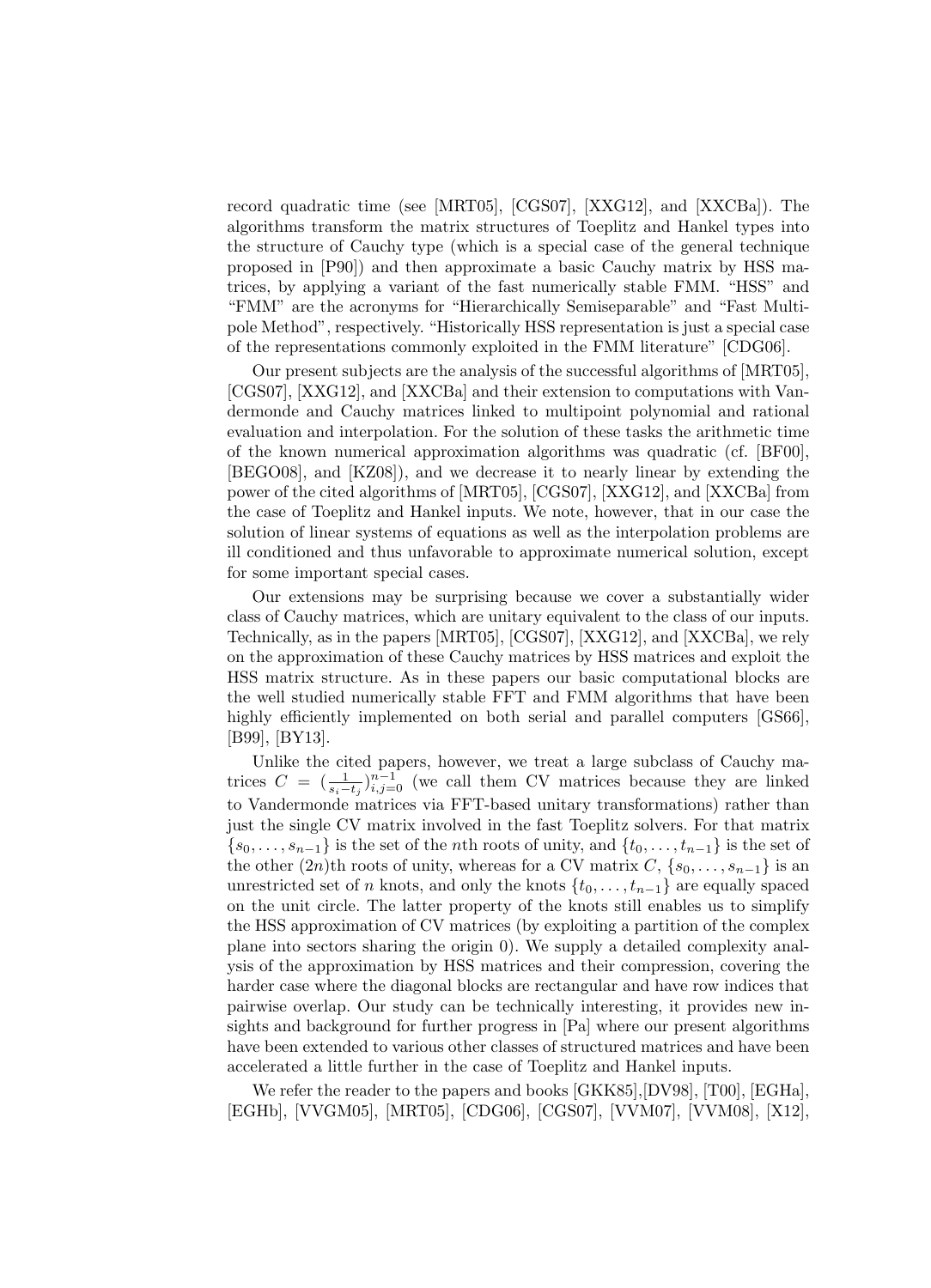[XXG12], [X13], [XXCBa], [B10], [BY13], [GR87], [DGR96], [CGR98], [LRT79], [P93], [PR93], and the bibliography therein on the study of the FMM, HSS matrices, and the Matrix Compression (e.g., Nested Dissection) Algorithms.

We organize our paper as follows. In the next section we recall some definitions and basic results on computations with general matrices. In Section 3 we state the evaluation and interpolation tasks for polynomials and rational functions and link to each other these tasks and the computations with Vandermonde and Cauchy matrices. In Section 4 we recall the definition and basic properties of HSS matrices and extend the known results on HSS matrix computations to cover subsequent application to CV matrices. In Section 5 we prove the claimed results of Section 4 by extending the algorithms of [MRT05], [CGS07], [XXG12] and [XXCBa] and elaborate upon the complexity analysis, not completed in these papers. In Section 6 we outline a further extension of the class of HSS matrices that we employ in Section 7, where we treat CV matrices efficiently based on computing their compressed approximations of HSS type. In Section 8 we extend our fast approximation algorithms to computations with Vandermonde matrices and their transposes as well as with polynomials and rational functions, and we recall further extensions from [Pa]. In Section 9 we summarize our study. The Appendix includes figures and legends.

## 2 Definitions and auxiliary results

We measure the arithmetic cost by the number of arithmetic operations involved in the computations and performed in the field  $\mathbb C$  of complex numbers with no error.  $|\mathcal{S}|$  denotes the cardinality of a set  $\mathcal{S}$ .

 $M = (m_{i,j})_{i,j=0}^{m-1,n-1}$  is an  $m \times n$  matrix.  $M^T$  is its transpose,  $M^H$  is its Hermitian transpose.  $\tilde{\mathcal{C}}(B)$  and  $\mathcal{R}(B)$  are the index sets of the rows and columns of its submatrix B, respectively. For two sets  $\mathcal{I} \subseteq \{1, \ldots, m\}$  and  $\mathcal{J} \subseteq \{1, \ldots, n\}$  define the submatrix  $M(\mathcal{I}, \mathcal{J}) = (m_{i,j})_{i \in \mathcal{I}, j \in \mathcal{J}}$ .  $\mathcal{R}(B) = \mathcal{I}$  and  $\mathcal{C}(B) = \mathcal{J}$  if and only if  $B = M(\mathcal{I}, \mathcal{J})$ . Write  $M(\mathcal{I},.) = M(\mathcal{I}, \mathcal{J})$  where  $\mathcal{J} = \{1, \ldots, n\}$ . Write  $M(., \mathcal{J})$  $M(\mathcal{I}, \mathcal{J})$  where  $\mathcal{I} = \{1, \ldots, m\}$ .  $(B_0 \ldots B_{k-1})$  and  $(B_0 \mid \ldots \mid B_{k-1})$  denote a  $1 \times k$  block matrix with k blocks  $B_0, \ldots, B_{k-1}$ , whereas  $diag(B_0, \ldots, B_{k-1}) =$  $\text{diag}(B_j)_{j=0}^{k-1}$  is a  $k \times k$  block diagonal matrix with k diagonal blocks  $B_0, \ldots, B_{k-1}$ , possibly rectangular.  $O = O_{m,n}$  is the  $m \times n$  matrix filled with zeros.  $I = I_n$ is the  $n \times n$  identity matrix. M is a  $k \times l$  unitary matrix if  $M^H M = I_l$  or  $MM^H = I_k$ . An  $m \times n$  matrix M has a nonunique generating pair  $(F, G^T)$  of a length  $\rho$  if  $M = FG^T$  for two matrices  $F \in \mathbb{C}^{m \times \rho}$  and  $G \in \mathbb{C}^{n \times \rho}$ . The rank of a matrix is the minimum length of its generating pairs. An  $m \times n$  matrix is *regular* or nonsingular if it has full rank  $\min\{m, n\}$ .

**Theorem 1.** A matrix M has a rank at least  $\rho$  if and only if it has a nonsingular  $\rho \times \rho$  submatrix  $M(\mathcal{I}, \mathcal{J})$ , and if so, then  $M = M(., \mathcal{J})M(\mathcal{I}, \mathcal{J})^{-1}M(\mathcal{I},.).$ 

The theorem defines a *generating triple*  $(M(., \mathcal{J}), M(\mathcal{I}, \mathcal{J})^{-1}, M(\mathcal{I}, .))$  and two generating pairs  $(M(.,\mathcal{J}),M(\mathcal{I},\mathcal{J})^{-1}M(\mathcal{I},.)$  and  $(M(.,\mathcal{J})M(\mathcal{I},\mathcal{J})^{-1},M(\mathcal{I},.)$ for a matrix M of a length  $\rho$ . We call such pairs and triples *generators*. One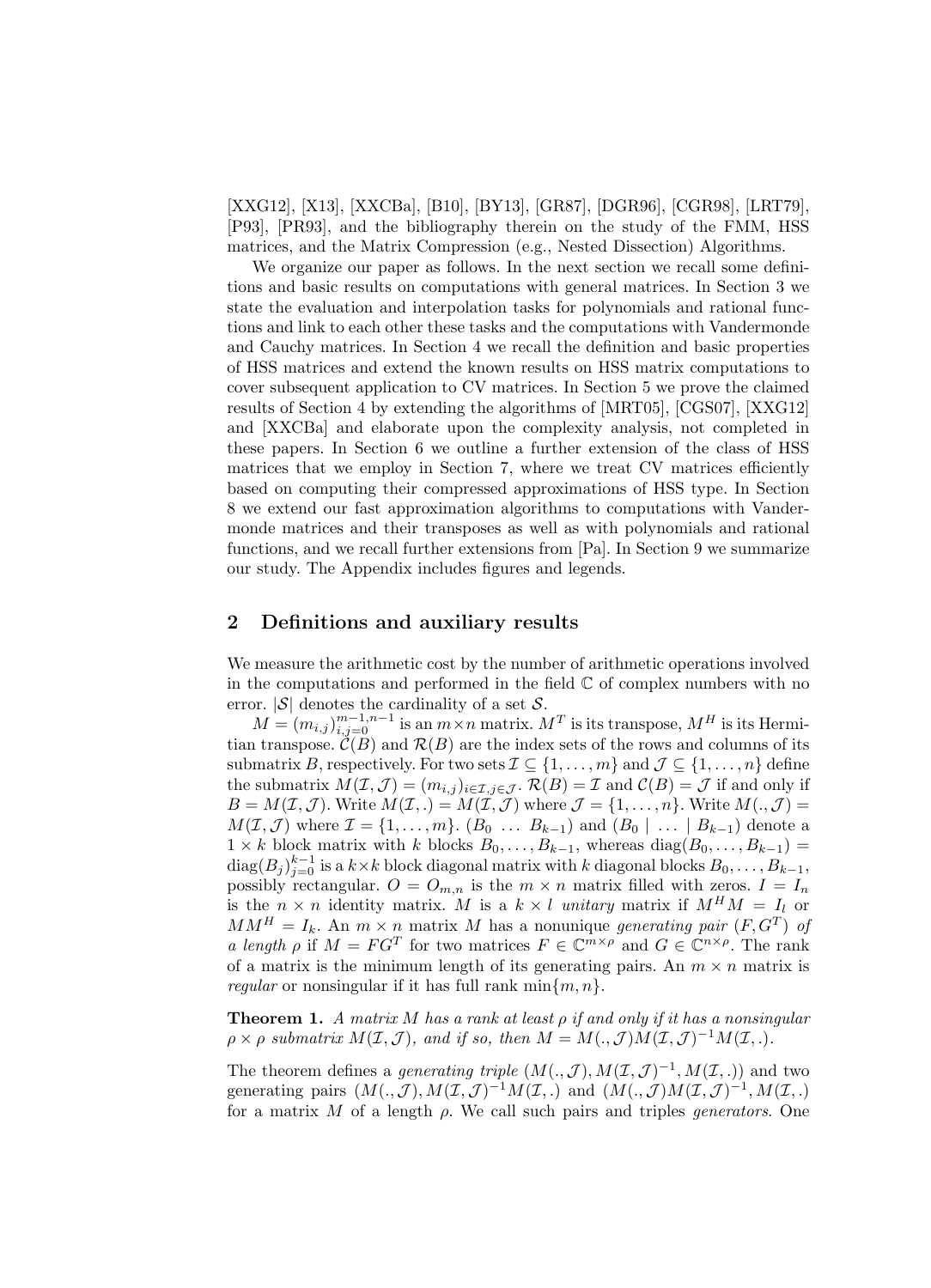can obtain some generating triples of the minimum length for a given matrix by computing its SVD or its less costly rank revealing factorizations such as ULV and URV factorizations in [CGS07], [XXG12], and [XXCBa], where the factors are unitary, diagonal or triangular.

 $\alpha(M)$  and  $\beta(M)$  denote the arithmetic cost of computing the vectors Mu and  $M^{-1}$ **u**, respectively, maximized over all unit vectors **u** and minimized over all algorithms, and we write  $\beta(M) = \infty$  where the matrix M is singular. The straightforward algorithm supports the following bound.

**Theorem 2.**  $\alpha(M) \leq 2(m+n)\rho - \rho - m$  for an  $m \times n$  matrix M given with its generating pair of a length  $\rho$ .

 $||M|| = ||M||_2$  denotes the spectral norm of an  $m \times n$  matrix  $M = (m_{i,j})_{i,j=0}^{m-1,n-1}$ , and we also write  $|M| = \max_{i,j} |m_{i,j}|$ ,  $||M|| \leq \sqrt{mn}|M|$ . It holds that  $||U|| = 1$ and  $||MU|| = ||UM|| = ||M||$  for a unitary matrix U. A vector **u** is unitary if and only if  $||\mathbf{u}|| = 1$ , and if this holds we call it a *unit vector*. A matrix  $\tilde{M}$  is an  $\epsilon$ -approximation of a matrix M if  $|\tilde{M}-M| \leq \epsilon$ . The  $\epsilon$ -rank of a matrix M denotes the integer  $\min_{|\tilde{M}-M| \leq \epsilon} \text{rank}(\tilde{M})$ . An  $\epsilon$ -basis for a linear space S of dimension k is a set of vectors that  $\epsilon$ -approximate the k vectors of a basis for this space. An  $\epsilon$ -generator of a matrix is a generator of its  $\epsilon$ -approximation.  $\alpha_{\epsilon}(M)$  and  $\beta_{\epsilon}(M)$ replace the bounds  $\alpha(M)$  and  $\beta(M)$  where we  $\epsilon$ -approximate the vectors  $M$ **u** and  $M^{-1}$ **u** instead of evaluating them. The *numerical rank* of a matrix M, which we denote  $nrank(M)$ , is its  $\epsilon$ -rank for a small  $\epsilon$ . A matrix M is ill conditioned if its rank exceeds its numerical rank.

**Theorem 3.** (See [S98, Corollary 1.4.19] for  $P = -M^{-1}E$ .) Suppose M and  $M + E$  are two nonsingular matrices of the same size and  $||M^{-1}E|| = \theta < 1$ . Then  $||I - (M + E)^{-1}M|| \le \frac{\theta}{1-\theta}$  and  $||(M + E)^{-1} - M^{-1}|| \le \frac{\theta}{1-\theta}||M^{-1}||$ . In particular  $||(M + E)^{-1} - M^{-1}|| \leq 1.5 \theta ||M^{-1}||$  if  $\theta \leq 1/3$ .

## 3 Polynomial and rational evaluation and interpolation and structured matrices

Write  $T = (t_{i-j})_{i,j=0}^{m-1,n-1}, H = (h_{i+j})_{i,j=0}^{m-1,n-1}, V = V_s = (s_i^j)_{i,j=0}^{m-1,n-1},$  and  $C = C_{\mathbf{s},\mathbf{t}} = \left(\frac{1}{s_i - t_j}\right)_{i=1}^{m-1,n-1}$ to denote  $m \times n$  Toeplitz, Hankel, Vandermonde, and  $i,j=0$ Cauchy matrices, respectively, which are four classes of highly popular structured matrices, each having mn entries defined by at most  $m + n$  parameters.

Remark 1. The four matrix structures have quite distinct features. The matrix structure of Cauchy type is invariant in row and column interchange (in contrast to the structures of Toeplitz and Hankel types) and can be closely approximated by HSS matrices (unlike the structures of the three other types). The paper [P90], however, linked the four structures to each other by means of structured matrix multiplication and proposed to exploit this link in order to extend any successful matrix inversion algorithm for the matrices of any of the four classes to the matrices of the three other classes.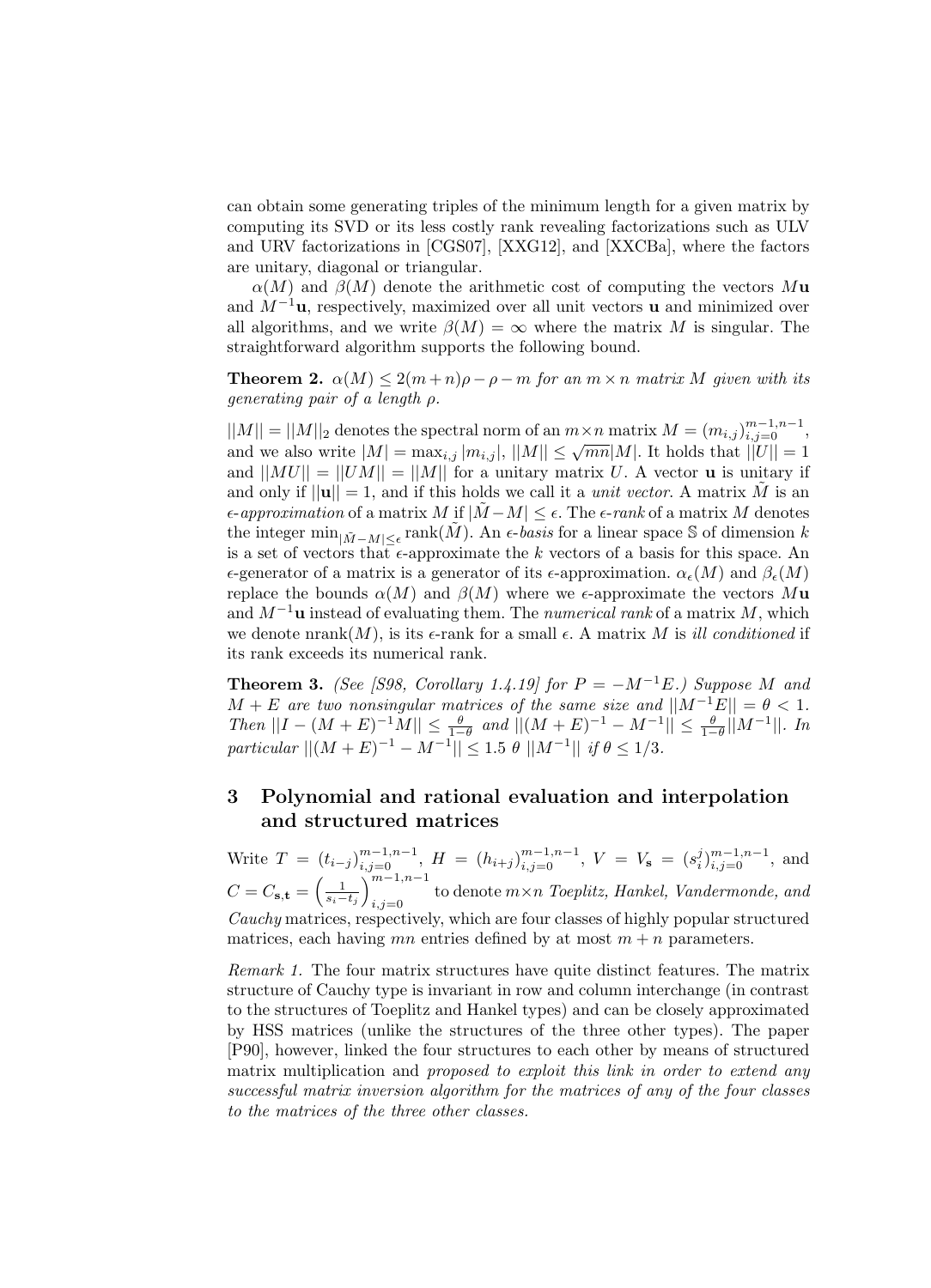Problem 1. Multipoint polynomial evaluation or Vandermonde-byvector multiplication.

INPUT:  $m + n$  complex scalars  $p_0, \ldots, p_{n-1}; s_0, \ldots, s_{m-1}.$ OUTPUT: *n* complex scalars  $v_0, \ldots, v_{m-1}$  satisfying

$$
v_i = p(s_i)
$$
 for  $p(x) = p_0 + p_1 x + \dots + p_{n-1} x^{n-1}$  and  $i = 0, \dots, m-1$  (1)

or equivalently

$$
V
$$
**p** = **v** for  $V = V$ **s** =  $(s_i^j)_{i,j=0}^{m-1,n-1}$ , **p** =  $(p_j)_{j=0}^{n-1}$ , and **v** =  $(v_i)_{i=0}^{m-1}$ . (2)

Problem 2. Polynomial interpolation or the solution of a Vandermonde linear system of equations.

INPUT: 2n complex scalars  $v_0, \ldots, v_{n-1}; s_0, \ldots, s_{n-1}$ , the last n of them distinct. OUTPUT: *n* complex scalars  $p_0, \ldots, p_{n-1}$  satisfying equations (1) and (2) for  $m = n$ .

Problem 3. Multipoint rational evaluation or Cauchy-by-vector multiplication.

INPUT:  $2m + n$  complex scalars  $s_0, \ldots, s_{m-1}; t_0, \ldots, t_{n-1}; v_0, \ldots, v_{m-1}.$ OUTPUT: m complex scalars  $v_0, \ldots, v_{m-1}$  satisfying

$$
v_i = \sum_{j=0}^{n-1} \frac{u_j}{s_i - t_j} \text{ for } i = 0, \dots, m-1
$$
 (3)

or equivalently

$$
C\mathbf{u} = \mathbf{v}
$$
 for  $C = C_{\mathbf{s}, \mathbf{t}} = \left(\frac{1}{s_i - t_j}\right)_{i,j=0}^{m-1,n-1}$ ,  $\mathbf{u} = (u_j)_{j=0}^{n-1}$ , and  $\mathbf{v} = (v_i)_{i=0}^{m-1}$ . (4)

## Problem 4. Rational interpolation or the solution of a Cauchy linear system of equations.

INPUT: 3n complex scalars  $s_0, \ldots, s_{n-1}; t_0, \ldots, t_{n-1}; v_0, \ldots, v_{n-1}$ , the first 2n of them distinct.

OUTPUT: *n* complex scalars  $u_0, \ldots, u_{n-1}$  satisfying equations (3) and (4) for  $m = n$ .

The  $m + n$  scalars  $s_0, \ldots, s_{n-1}, t_0, \ldots, t_{n-1}$  define the Vandermonde and Cauchy matrices  $V_s$  and  $C_{s,t}$  and are basic for Problems 1–4. Hereafter we call these scalars knots.

**Theorem 4.** (i) An  $m \times n$  Vandermonde matrix  $V_s = (s_i^j)_{i,j=0}^{m-1,n-1}$  has full rank if and only if all m knots  $s_0, \ldots, s_{m-1}$  are distinct. (ii) An  $m \times n$  Cauchy matrix  $C_{\mathbf{s},\mathbf{t}} = \left(\frac{1}{s_i - t_j}\right)_{i,i=0}^{m-1,n-1}$  $i,j=0$  is well defined if and only if its two knot sets  $s_0, \ldots, s_{m-1}$ and  $t_0, \ldots, t_{n-1}$  share no elements. (iii) If this matrix is well defined, then it has full rank if and only if all its  $m + n$  knots  $s_0, \ldots, s_{m-1}, t_0, \ldots, t_{n-1}$  are distinct and also (iv) if and only if all its submatrices have full rank.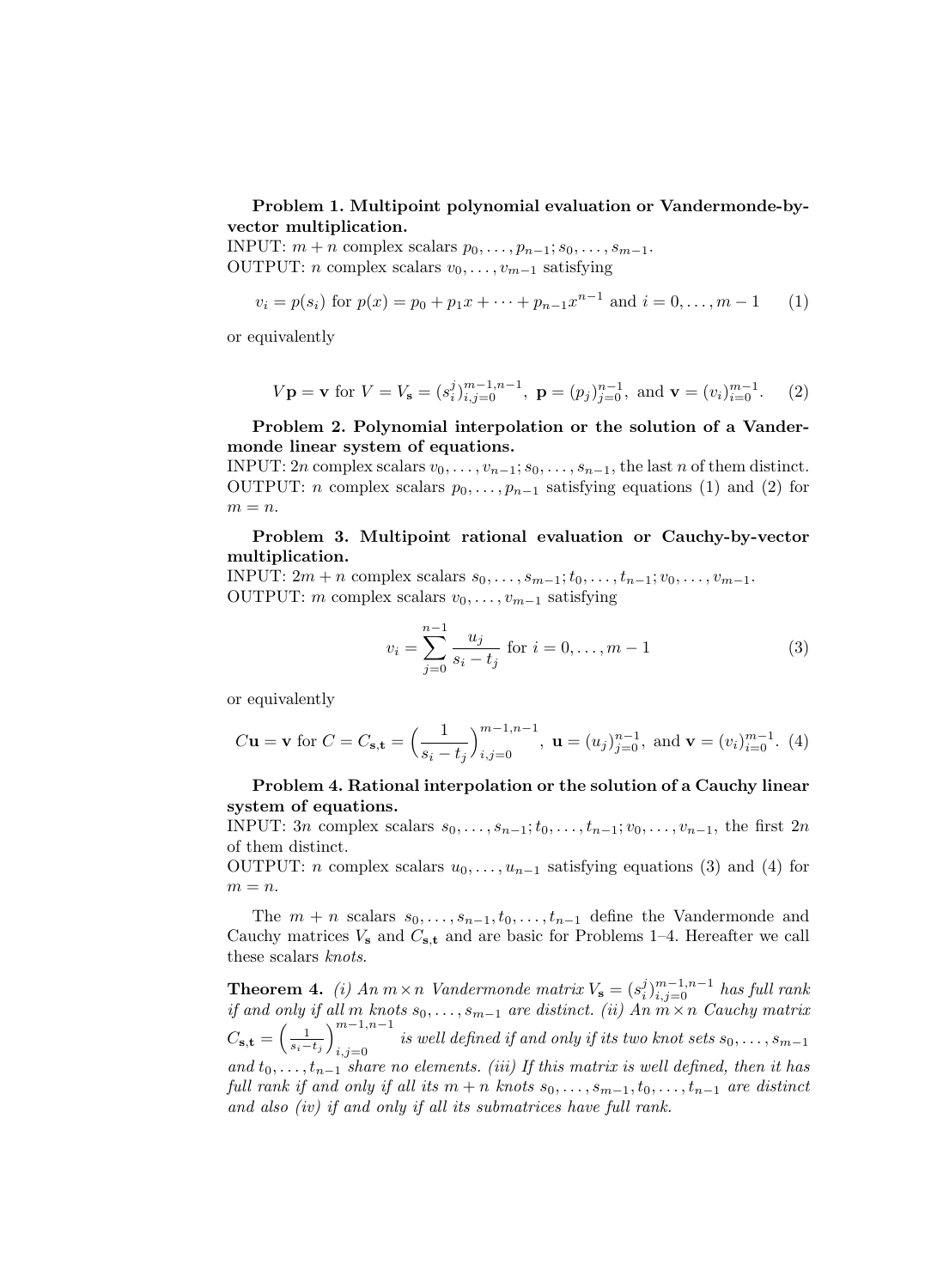*Proof.* Parts (i)–(iii) are implied by the following equations of independent interest (see, e.g., [P01, Section 3.6]),

$$
\det V_{\mathbf{s}} = \prod_{i > j} (s_i - s_j), \ \ \det C_{\mathbf{s}, \mathbf{t}} = \prod_{i < j} (s_j - s_i)(t_i - t_j) / \prod_{i, j} (s_i - t_j). \tag{5}
$$

Part (iv) follows from part part (iii) and the observation that every submatrix of a Cauchy matrix is a Cauchy matrix itself.

How many arithmetic operations do we need for solving Problems 1–4? The algorithms of [F72], [GGS87], and [MB72] solve Problems 1–3 by using  $O((m+n)\log^2(n)\log(\log(n)))$  arithmetic operations over any field of constants. For  $m \geq n$  this is within a factor of  $\log(n) \log(\log(n))$  from the optimum [S73], [B-O83]. Equation (6) of this subsection extends the latter upper bound to Problem 4. For numerical solution of Problems 1–4, however, the users employ quadratic time algorithms to avoid error propagation (cf. [KZ08], [BF00], [P64], [BP70], [BEGO08]), in spite of substantial research progress reported in [PRT92], [PSLT93], [P95], [PZHY97], and particularly [DGR96].

We can solve Problems 1–4 numerically by using  $O(n \log(n))$  arithmetic operations in the important special case where the knots  $s_i = \omega^i$  are the *n*th roots of 1,  $\omega = \omega_n = \exp(2\pi\sqrt{-1}/n), i = 0, ..., n-1$ , and  $V_s = (\omega^{ij})_{i,j=0}^{n-1}$ , and hereafter we write  $\Omega = \frac{1}{\sqrt{n}} (\omega^{ij})_{i,j=0}^{n-1}$ . In this case Problems 1 and 2 turn into the computational problems of the forward and inverse discrete Fourier transforms (hereafter DFT and IDFT). The FFT (Fast Fourier transform) and Inverse FFT are two numerically stable algorithms that perform DFT and IDFT at the arithmetic cost  $1.5n \log_2(n)$  and  $1.5n \log_2(n) + n$ , respectively, if  $m = n$  is a power of 2 (cf. [BP94, Sections 1.2 and 3.4]), whereas Generalized FFT and Generalized Inverse FFT use  $O(n \log(n))$  arithmetic operations to perform DFT and IDFT for any n [P01, Problem 2.4.2]. Note that  $\Omega^H \Omega = I_n$ , that is  $\Omega = \Omega^T$  and  $\Omega^H = \Omega^{-1} = \frac{1}{\sqrt{n}} (\omega^{-ij})_{i,j=0}^{n-1}$  are unitary matrices. The following equation links Problems 1 and 2 to Cauchy matrix computations (cf. [P01, Section 3.6]),

$$
C_{\mathbf{s},\mathbf{t}} = \text{diag}(t(s_i)^{-1})_{i=0}^{m-1} V_{\mathbf{s}} V_{\mathbf{t}}^{-1} \text{ diag}(t'(t_j))_{j=0}^{n-1}.
$$
 (6)

*Remark 2.* One can compute the values  $v(t_0) = -t_0^n \dots, v(t_{n-1}) = -t_{n-1}^n$  of the polynomial  $v(x) = t(x) - x^m$  by using  $O(n \log n)$  arithmetic operations, and then the problem of computing the coefficients of this polynomial when we are given its values  $v(t_i) = -t_i^n$  for  $i = 0, ..., n-1$  turns into a special case of Problem 2 of polynomial interpolation.

For  $\mathbf{t} = (f\omega^j)_{j=0}^{n-1}$ , the knots  $t_j$  are the nth roots of 1 scaled by  $f, t(x) = x^n - f^n$ ,  $t'(x) = nx^{n-1}, V_t = \sqrt{n}\Omega \text{ diag}(f^j)_{j=0}^{n-1}, V_t^{-1} = \frac{1}{\sqrt{n}} \text{diag}(f^{-j})_{j=0}^{n-1}\Omega^H$ , and we deduce from equation (6) that

$$
C_{\mathbf{s},f} = \sqrt{n} \operatorname{diag}\left(\frac{f^{n-1}}{s_i^n - f^n}\right)_{i=0}^{m-1} V_{\mathbf{s}} \operatorname{diag}(f^{-j})_{j=0}^{n-1} \Omega^H \operatorname{diag}(\omega^{-j})_{j=0}^{n-1},\tag{7}
$$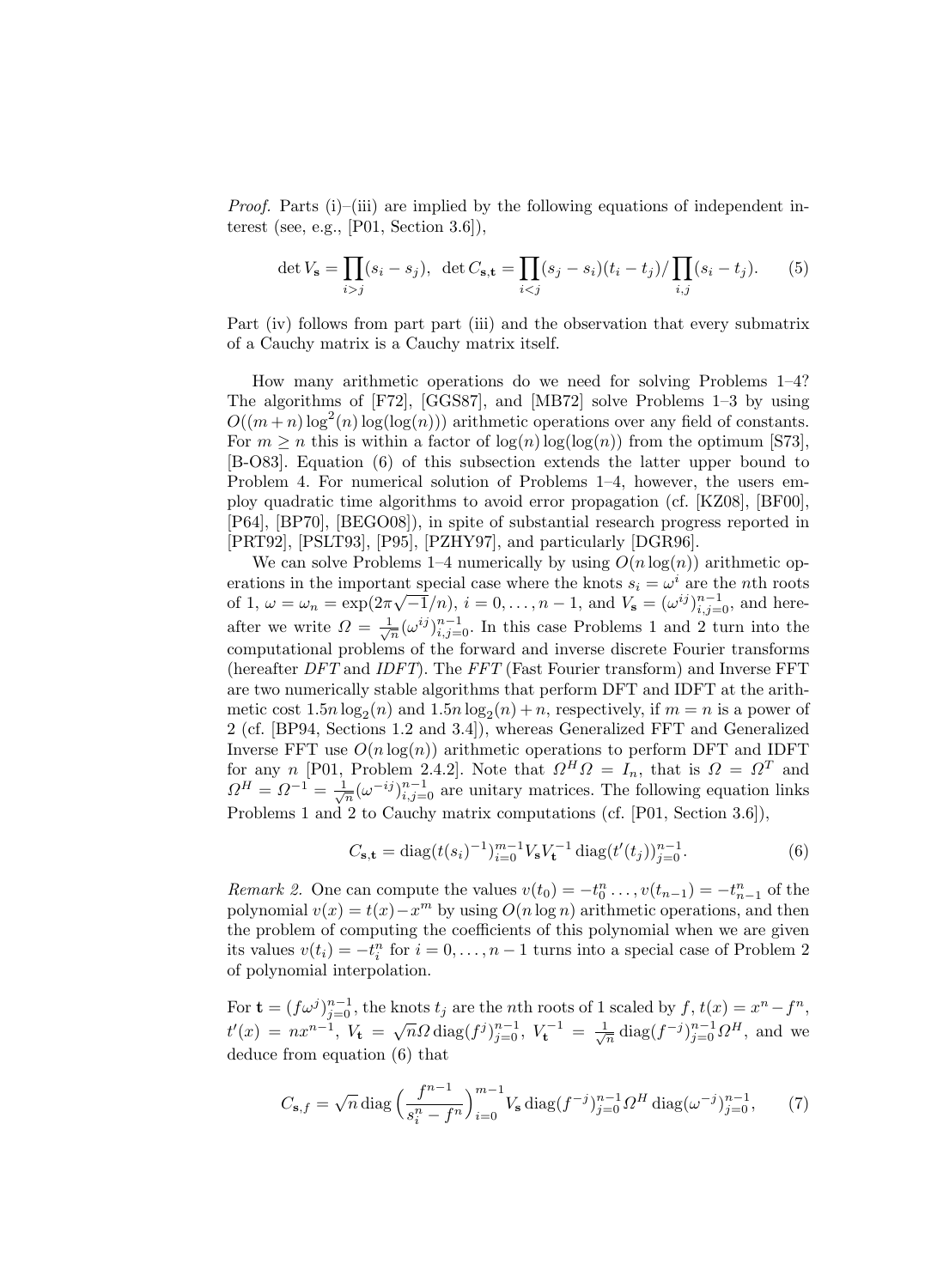$$
V_{\mathbf{s}} = \frac{f^{1-n}}{\sqrt{n}} \operatorname{diag}\left(s_i^n - f^n\right)_{i=0}^{m-1} C_{\mathbf{s},f} \operatorname{diag}(\omega^j)_{j=0}^{n-1} \Omega \operatorname{diag}(f^j)_{j=0}^{n-1},\tag{8}
$$

$$
V_{\mathbf{s}}^{T} = -\frac{f^{1-n}}{\sqrt{n}} \operatorname{diag}(f^{j})_{j=0}^{n-1} \Omega \operatorname{diag}(\omega^{j})_{j=0}^{n-1} C_{f,\mathbf{s}} \operatorname{diag}(s_{i}^{n} - f^{n})_{i=0}^{m-1},\qquad(9)
$$

and for  $m = n$  also

$$
V_{\mathbf{s}}^{-1} = \sqrt{n} \operatorname{diag}(f^{-j})_{j=0}^{n-1} \Omega^H \operatorname{diag}(\omega^{-j})_{j=0}^{n-1} C_{\mathbf{s},f}^{-1} \operatorname{diag}\left(\frac{f^{n-1}}{s_i^n - f^n}\right)_{i=0}^{n-1},\qquad(10)
$$

$$
V_{\mathbf{s}}^{-T} = -\sqrt{n} \operatorname{diag}\left(\frac{f^{n-1}}{s_i^n - f^n}\right)_{i=0}^{n-1} C_{f,\mathbf{s}}^{-1} \operatorname{diag}(\omega^{-j})_{j=0}^{n-1} \Omega^H \operatorname{diag}(f^{-j})_{j=0}^{n-1}.
$$
 (11)

The latter equations link Vandermonde matrices and their inverses to the  $m \times n$ Cauchy matrices with the knot set  $\mathcal{T} = \{t_j = f\omega^j, j = 0, \ldots, n-1\}$  (for  $f \neq 0$ ), which we call CV matrices and denote  $C_{\mathbf{s},f}$ . The  $n \times m$  matrices  $C_{e,\mathbf{t}} = -C_{\mathbf{t},e}^T =$  $\left(\frac{1}{\omega^i-t_j}\right)_{i=i=0}^{n-1,m-1}$ for  $e \neq 0$  have the knot set  $S = \{s_i = e\omega^i, i = 0, \ldots, n-1\}$ , are linked to transposed Vandermonde matrices, and are said to be  $CV^T$  matrices. Note that

$$
C_{a\mathbf{s},a\mathbf{t}} = \frac{1}{a}C_{\mathbf{s},\mathbf{t}} \text{ and } C_{\mathbf{s}+a\mathbf{e},\mathbf{t}+a\mathbf{e}} = C_{\mathbf{s},\mathbf{t}} \text{ for } a \neq 0 \text{ and } \mathbf{e} = (1,\ldots,1)^T, \qquad (12)
$$

and so we can define a Cauchy matrix up to shift and scaling by constants and then choose  $e = f = 1$  in the above expressions.

Remark 3. By linking together the Vandermonde and Cauchy matrix structures, equations  $(6)$ – $(11)$  also link Problems 1 and 2 to Problems 3 and 4. To establish the latter links directly, assume  $p(x)$  of equation (1),  $t(x) = \prod_{j=0}^{n-1} (x - t_j)$ , and n distinct knots  $t_0, \ldots, t_{n-1}$  and then represent the rational function  $v(x) = \frac{p(x)}{t(x)}$ as  $v(x) = \sum_{j=0}^{n-1} \frac{u_j}{x-t_j}$ . We obtain equations (3) by writing  $v_i = v(s_i)$  for  $i =$  $\frac{u_j}{x-t_j}$ . We obtain equations (3) by writing  $v_i = v(s_i)$  for  $i =$  $0, \ldots, m-1.$ 

Theorem 5 below as well as [P01, Equation (3.4.1)] link together a Vandermonde matrix, its transpose, inverse and the inverse of the transpose. [P01, Sections 4.7 and 4.8] and [Pa] cover more comprehensively such links as well as the links between the computations with structured matrices and polynomials, exemplified by the links between Problems 1–4 and the problems of multiplication of Vandermonde and Cauchy matrices and their inverses by a vector.

**Theorem 5.** (i)  $JH$  and  $HJ$  are Toeplitz matrices if  $H$  is a Hankel matrix, and vice versa. (ii)  $H = V^T V = (\sum_{k=0}^{m-1} s_k^{i+j})_{i,j=0}^{n-1}$  is a Hankel matrix for any  $m \times n$  Vandermonde matrix  $V = (s_i^j)_{i,j=0}^{m-1,n-1}$ .

## 4 Quasiseparable and HSS matrices

Next we define HSS matrices and study their multiplication by vectors and the solution of nonsingular HSS linear systems of equations.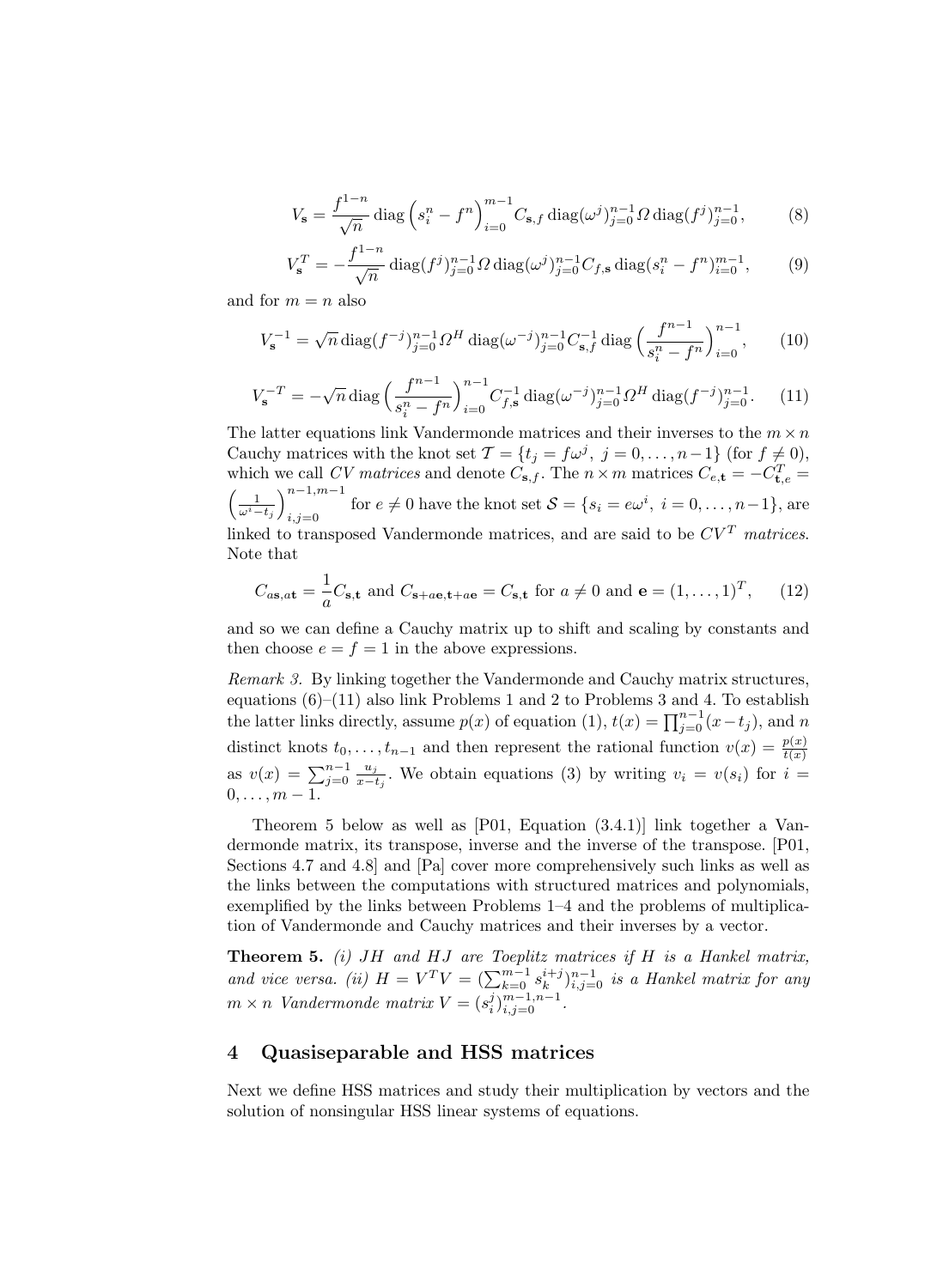#### 4.1 Quasiseparable matrices and generators

**Definition 1.** A matrix given with its block diagonal is  $(l, u)$ -quasiseparable if l and u are the maximum ranks of its sub- and superdiagonal blocks, respectively. By replacing ranks with  $\epsilon$ -ranks we define  $(\epsilon, l, u)$ -quasiseparable matrices.

In particular the matrices with a lower bandwidth  $l$  and an upper bandwidth  $u$  as well as their inverses (if defined) are  $(l, u)$ -quasiseparable.

**Theorem 6.** [DV98], [EG02]. Suppose that an  $(l, u)$ -quasiseparable matrix M is given with  $m_q \times n_q$  diagonal blocks  $\Sigma_q$ ,  $q = 0, \ldots, k-1$ , such that  $\sum_{q=0}^{k-1} m_q = m$ ,  $\sum_{q=0}^{k-1} n_q = n$ , and  $s = \sum_{q=0}^{k-1} m_q n_q = O((l+u)(m+n))$ . Then

$$
\alpha(M) \le 2\sum_{q=0}^{k-1}((m_q+n_q)(l+u)+s)+2l^2k+2u^2k=O((l+u)(m+n)).
$$

Furthermore if  $m_q = n_q$  for all q and if the matrix M is nonsingular, then

$$
\beta(M) = O(\sum_{q=0}^{k-1}((l+u)^2(l+u+n_q)n_q + n_q^3)).
$$

The algorithms of [DV98], [EG02] supporting the theorem as well as the study in [CGS07], [VVM07], [VVM08], [XXG12], [EGHa] and [EGHb] rely on the representation of  $(l, u)$ -quasiseparable matrices with *quasiseparable generators*, demonstrated by the following  $4 \times 4$  example and defined in Theorem 7,

$$
M = \begin{pmatrix} \Sigma_0 & S_0 T_1 & S_0 B_1 T_2 & S_0 B_1 B_2 T_3 \\ P_1 Q_0 & \Sigma_1 & S_1 T_2 & S_1 B_2 T_3 \\ P_2 A_1 Q_0 & P_2 Q_1 & \Sigma_2 & S_2 T_3 \\ P_3 A_2 A_1 Q_0 & P_3 A_2 Q_1 & P_3 Q_2 & \Sigma_3 \end{pmatrix}.
$$
 (13)

Note that M is a block tridiagonal matrix where  $A_p = B_q = O$  for all p and q.

Theorem 7. (Cf. [EGHa], [VVM07], [X12], the bibliography therein, and our Table 1.) Assume a  $k \times k$  matrix M with a block diagonal  $\widehat{\Sigma} = (\Sigma_0, \ldots, \Sigma_{k-1}),$ where  $\Sigma_q = M(I_q, J_q)$ ,  $q = 0, \ldots, k-1$ . Then M is an  $(l, u)$ -quasiseparable matrix if and only if there exists a nonunique family of quasiseparable generators  ${P_i, Q_h, S_h, T_i, A_g, B_g}$  such that

$$
M(\mathcal{I}_i, \mathcal{J}_h) = P_i A_{i-1} \cdots A_{h+1} Q_h
$$
 and  $M(\mathcal{I}_h, \mathcal{J}_i) = S_h B_{h+1} \cdots B_{i-1} T_i$ 

for  $0 \leq h < i < k$ . Here  $P_i$ ,  $Q_h$  and  $A_g$  are  $|\mathcal{I}_i| \times l_i$ ,  $l_{h+1} \times |\mathcal{J}_h|$ , and  $l_{g+1} \times l_g$ matrices, respectively, whereas  $S_h$ ,  $T_i$  and  $B_g$  are  $|\mathcal{I}_h| \times u_{h+1}$ ,  $u_i \times |J_i|$ , and  $u_q \times u_{q+1}$  matrices, respectively,  $q = 1, ..., k-2, h = 0, ..., k-2, i = 1, ..., k-1$ , and the integers  $l = \max_q \{l_q\}$  and  $u = \max_h \{u_h\}$  are called the lower and upper lengths or orders of the quasiseparable generators.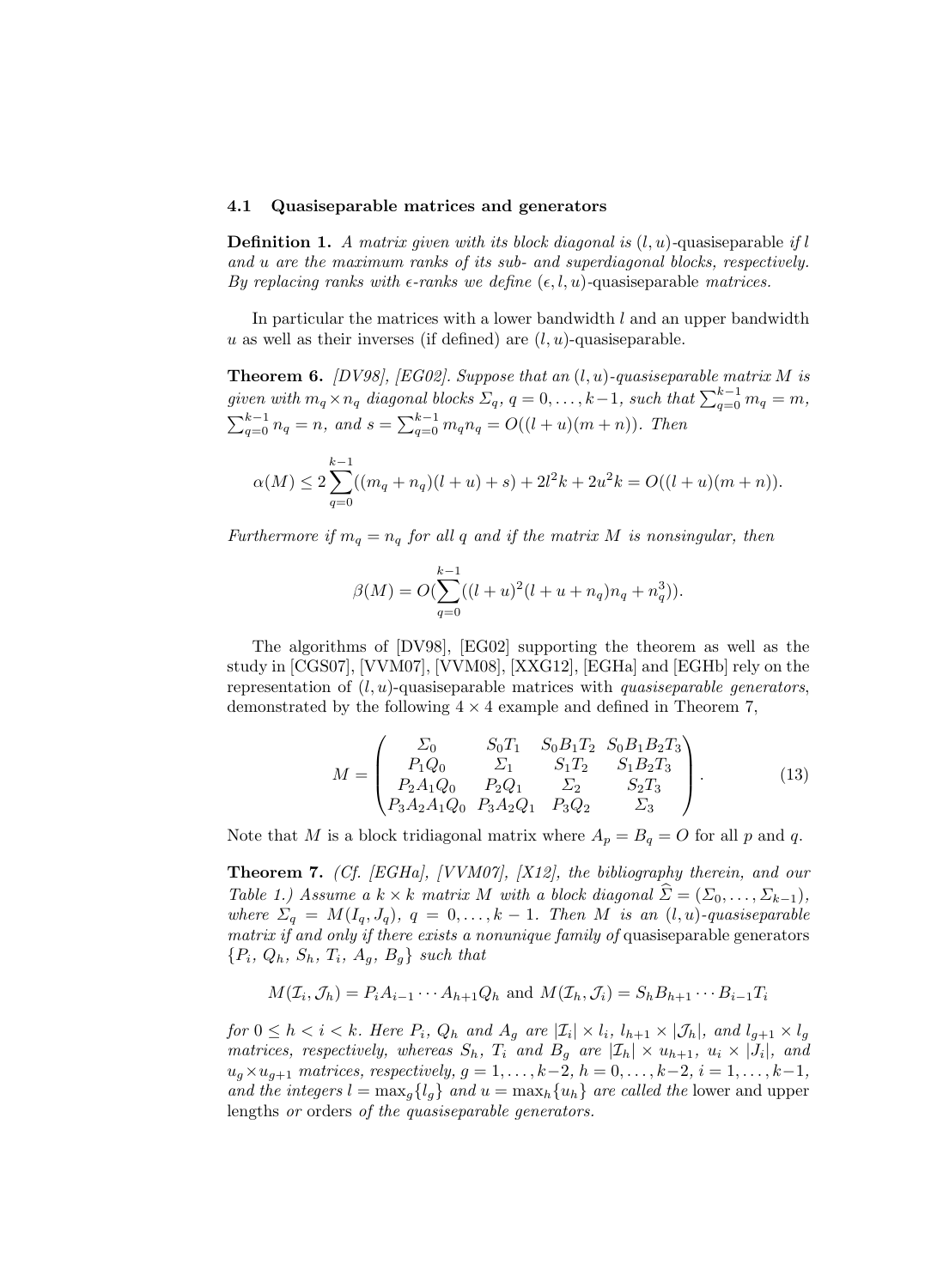Table 1. The sizes of quasiseparable generators of Theorem 7

|  | $\sqrt{ \mathcal{I}_i  \times l_i  l_{h+1} \times  \mathcal{J}_h   l_{g+1} \times l_g}  \mathcal{I}_h  \times u_{h+1}  u_i \times  J_i    u_g \times u_{g+1}$ |  |
|--|---------------------------------------------------------------------------------------------------------------------------------------------------------------|--|

By virtue of this theorem one can redefine the  $(l, u)$ -quasiseparable matrices as the ones allowing representation with the families  $\{P_h, Q_i, A_g\}$  and  $\{S_h,$  $T_i$ ,  $B_g$  of quasiseparable generators having lower and upper orders l and u, respectively. Definition 1 and Theorem 7 provide two useful insights into the properties of  $(l, u)$ -quasiseparable matrices. In the next subsections we recall and employ the third equivalent definition, providing yet another insight and applied to the study of the  $n \times n$  Cauchy matrix  $C_{1,\omega_{2n}}$  in the papers [CGS07], [XXG12], [XXCBa].

#### 4.2 Recursive merging of diagonal blocks of a matrix

**Definition 2.** Assume a  $1 \times k$  block matrix  $M = (M_0 \ldots M_{k-1})$  with k block columns  $M_q$ , each partitioned into a diagonal block  $\Sigma_q$  and a basic neutered block column  $N_q$ ,  $q = 0, \ldots, k - 1$  (cf. our Figures 2–4 and [MRT05, Section 1]). Merge the l basic block columns  $M_{q_0}, \ldots, M_{q_{l-1}}$ , the l diagonal blocks  $\Sigma_{q_0}, \ldots, \Sigma_{q_{l-1}}$ , and the l basic neutered block columns  $N_{q_0}, \ldots, N_{q_{l-1}}$  into their union  $M_{q_0,...,q_{l-1}} = M(., \cup_{j=0}^{l-1} C(\Sigma_{q_j})),$  their diagonal union  $\Sigma_{q_0,...,q_{l-1}}$ , and their neutered union  $N_{q_0,...,q_{l-1}}$ , respectively, such that  $\mathcal{R}(\Sigma_{q_0,...,q_{l-1}}) = \bigcup_{j=0}^{l-1} \mathcal{R}(\Sigma_{q_j})$ and the block column  $M_{q_0,...,q_{l-1}}$  is partitioned into the diagonal union  $\Sigma_{q_0,...,q_{l-1}}$ and the neutered union  $N_{q_0,...,q_{l-1}}$ .

The complete binary tree of Figure 1 represents recursive merging of eight diagonal blocks  $\Sigma_0, \Sigma_1, \ldots, \Sigma_7$  at first into the four diagonal unions of the four pairs  $\Sigma_{0,1} = \Sigma(\Sigma_0, \Sigma_1), \ldots, \Sigma_{6,7} = \Sigma(\Sigma_6, \Sigma_7)$ , then into the two diagonal unions of two quadruples

$$
\Sigma_{0,1,2,3} = \Sigma(\Sigma_{0,1}, \Sigma_{2,3}) = \Sigma(\Sigma_0, \Sigma_1, \Sigma_2, \Sigma_3),
$$
  

$$
\Sigma_{4,5,6,7} = \Sigma(\Sigma_{4,5}, \Sigma_{6,7}) = \Sigma(\Sigma_4, \Sigma_5, \Sigma_6, \Sigma_7),
$$

and finally into the diagonal union of the single 8-tuple,

$$
\Sigma_{0,1,2,3,4,5,6,7} = \Sigma(\Sigma_{0,1,2,3}, \Sigma_{4,5,6,7}) = \Sigma(\Sigma_0, \Sigma_1, \Sigma_2, \Sigma_3, \Sigma_4, \Sigma_5, \Sigma_6, \Sigma_7).
$$

Appropriate processes of recursive merging can produce the diagonal union of any fixed set of diagonal blocks.

Every merging is represented by a binary tree. Let  $L(v)$  and  $R(v)$  denote the two sets of leaves that are the left and right descendants of a vertex  $v$  of the tree, respectively. Then for any leaf set define a unique balanced binary tree with the minimum number of edges such that  $0 \leq |L(v)| - |R(v)| \leq 1$  for all its nodes v.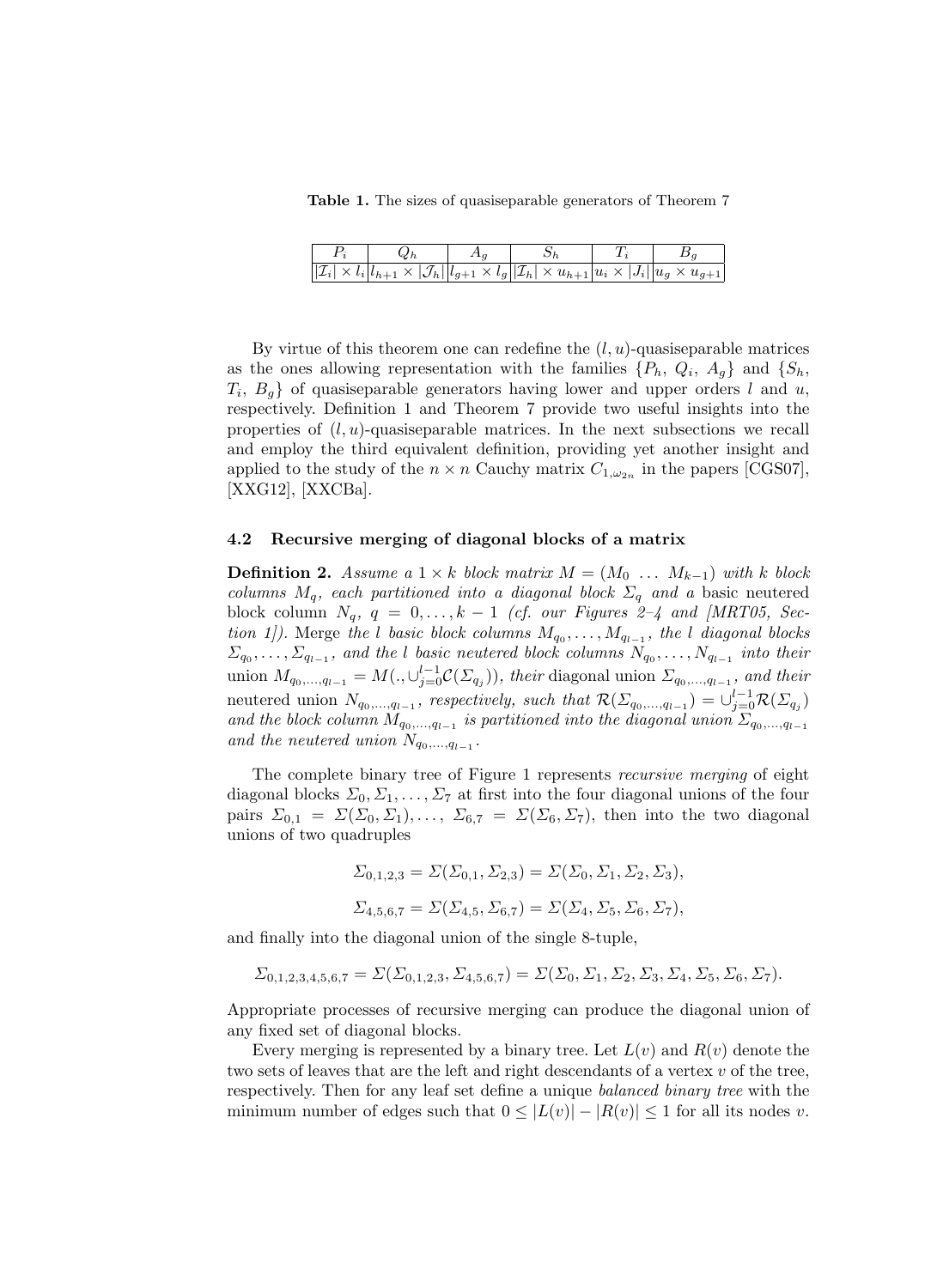Such a tree with n leaves can be uniquely defined by removing  $2^{l(n)} - n$  properly chosen leaves from the leaf level of the complete binary tree with  $2^l$  leaves for  $l(n) = \lceil \log_2(n) \rceil$ . Alternatively we can remove the  $2^{l(n)} - n$  rightmost leaves and arrive at the so called heap structure with  $n$  leaves. In both ways we define a unique tree whose all leaves lie in its two lowest levels.

For every set of diagonal blocks, either of the trees identifies a unique process of their merging (such as the one of Figure 1). Hereafter we refer to such a process identified by the balanced binary tree as balanced merging, although in our application to computations with Cauchy matrices we only use processes identified with complete binary trees.





## 4.3 HSS and balanced HSS matrices, their link to quasiseparable matrices, and the cost of basic operations with them

**Definition 3.** A matrix given with its block diagonal is basically  $\rho$ -neutered if all its basic neutered block columns have ranks at most ρ. By replacing ranks with  $\epsilon$ -ranks we define basically  $(\epsilon, \rho)$ -neutered matrices.

**Theorem 8.** Given the block diagonal matrix  $\Sigma = \text{diag}(\Sigma_q)_{q=0}^{k-1}$  and k generators  $(F_0, G_0), \ldots, (F_{k-1}, G_{k-1})$  of lengths at most  $\rho$  for the k basic neutered block columns of an  $m \times n$  matrix M, it holds that

$$
\alpha(M) \le \alpha(\Sigma) + (2m + 2n - 1)k\rho.
$$

*Proof.* Write  $M = M' + \text{diag}(\Sigma_q)_{q=0}^{k-1}$ . Note that  $\alpha(M) \leq \alpha(\Sigma) + \alpha(M') + m$ . The basic neutered block columns of the matrix  $M$  share their entries with the matrix M', whose other entries are zeros. So the k pairs  $(F_0, G_0), \ldots, (F_{k-1}, G_{k-1})$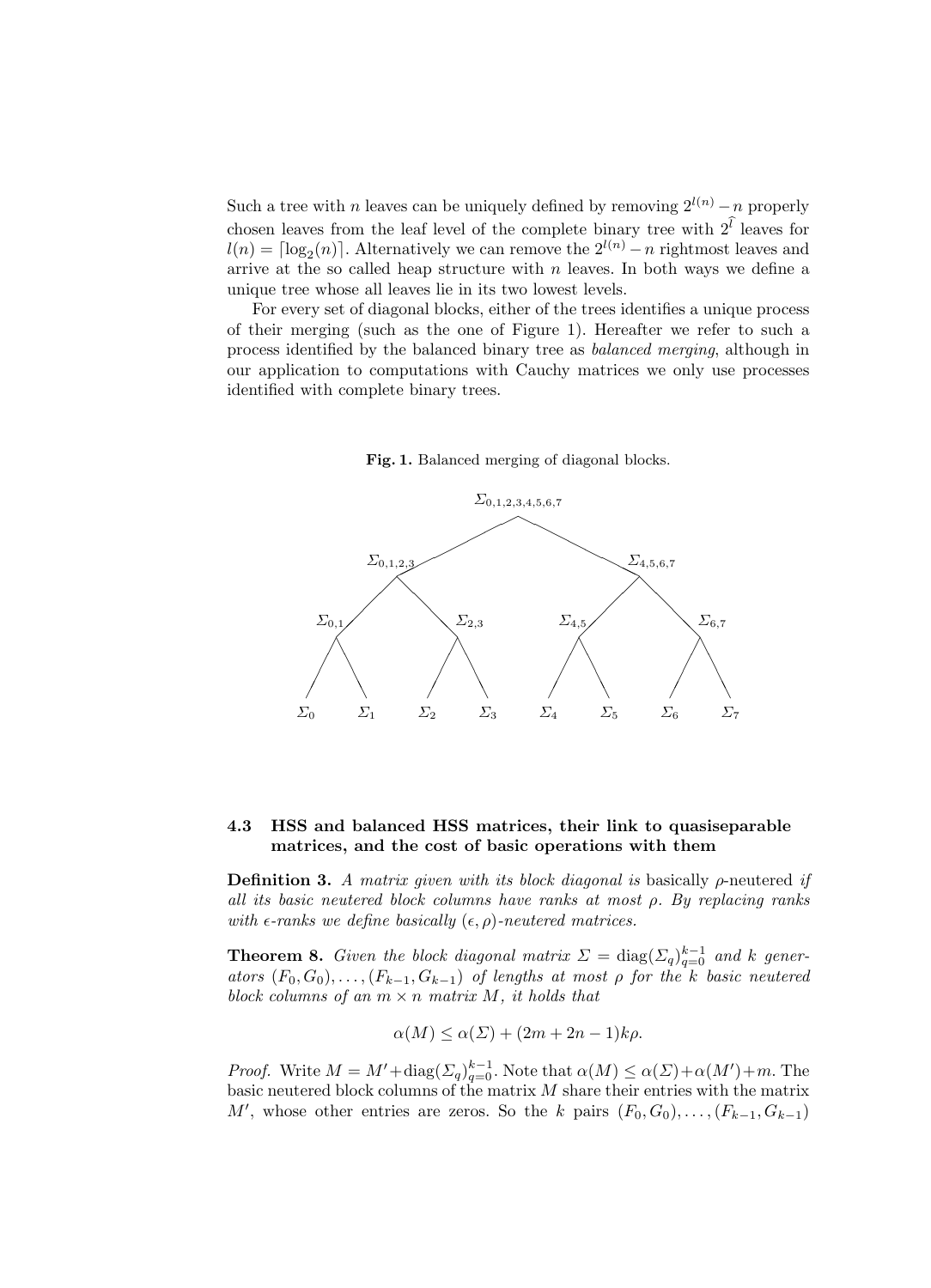combined form a single generating pair of a length at most  $k\rho$  for the matrix M'. Therefore  $\alpha(M') \leq (2m + 2n - 1)k\rho - m$  by virtue of Theorem 2.

Basically  $\rho$ -neutered matrices are precisely the input class of Theorem 8, whose cost estimates are weaker than in Theorem 6. By adding row-wise links among the basic neutered block columns of a basically  $\rho$ -neutered matrix we can turn it into  $(\rho, \rho)$ -quasiseparable, as we show next (see Theorem 9).

**Definition 4.** (i) A matrix given with its block diagonal is a balanced  $\rho$ -HSS matrix if it is basically ρ-neutered throughout the process of balanced merging of its diagonal blocks, that is if all neutered unions of its basic neutered block columns involved into this process have ranks at most  $\rho$ . (ii) This is a  $\rho$ -HSS matrix if it is basically ρ-neutered throughout any process of recursive merging of its diagonal blocks. (iii) By replacing ranks with  $\epsilon$ -ranks we define balanced  $(\epsilon, \rho)$ -HSS matrices and  $(\epsilon, \rho)$ -HSS matrices.

**Theorem 9.** (i) Every  $(l, u)$ -quasiseparable matrix M is an  $(l+u)$ -HSS matrix. (ii) Every  $\rho$ -HSS matrix is  $(\rho, \rho)$ -quasiseparable.

*Proof.* A basic block neutered column  $N_q$  of a matrix can be partitioned into its basic block sub- and superdiagonal parts  $L_q$  and  $U_q$ , respectively, and so rank $(N_q) \leq \text{rank}(L_q) + \text{rank}(U_q)$ , which implies that  $\text{rank}(N_q) \leq l + u$  for  $q =$  $0, \ldots, k-1$  if the matrix M is  $(l, u)$ -quasiseparable. This proves part (i). Next note that the union N of any set of basic neutered block columns of a matrix M can be turned into a basic neutered block column at some stage of an appropriate process of recursive merging. Therefore  $rank(N) \leq \rho$  where M is a  $\rho$ -HSS matrix. Now for every off-diagonal block  $B$  of a matrix  $M$  define the set of its basic neutered block columns that share some column indices with the block B and then note that the block  $B$  is a submatrix of the neutered union of this set. Therefore rank $(B) \leq \text{rank}(N) \leq \rho$ , and we obtain part (ii).

By combining Theorems 6 and 9 we obtain the following results.

**Corollary 1.** Assume a  $\rho$ -HSS matrix M given with  $m_q \times n_q$  diagonal blocks  $\Sigma_q$ ,  $q = 0, \ldots, k - 1$ , and write  $m = \sum_{q=0}^{k-1} m_q$ ,  $n = \sum_{q=0}^{k-1} n_q$ , and  $s = \sum_{q=0}^{k-1} m_q n_q$ . Then  $\alpha(M) < 2s + 4\rho^2 k + 4 \sum_{q=0}^{k-1} (m_q + n_q)\rho = O((m+n)\rho + s)$ . Furthermore if  $m_q=n_q$  for all  $q$  and if the matrix  $M$  is nonsingular, then  $\beta(M)=O(\sum_{q=0}^{k-1}((\rho+1)^{d_q}))$  $n_q$ ) $\rho^2 n_q + n_q^3$ )).

For a balanced  $\rho$ -HSS matrices M we only have a little weaker representation than in Theorem 7, and so the proof of the estimates of Corollary 1 for  $\alpha(M)$ and  $\beta(M)$  does not apply. Nevertheless our next theorem matches these two estimates up to logarithmic and constant factors, respectively. We obtain our bound on  $\alpha(M)$  by means of a simple recursion and obtain our bound on  $\beta(M)$  by analyzing the algorithms of [CGS07, Sections 3 and 4], [XXG12], and [XXCBa]. Unlike Theorem 6 and Corollary 1, we allow  $m_q \neq n_q$  for all q.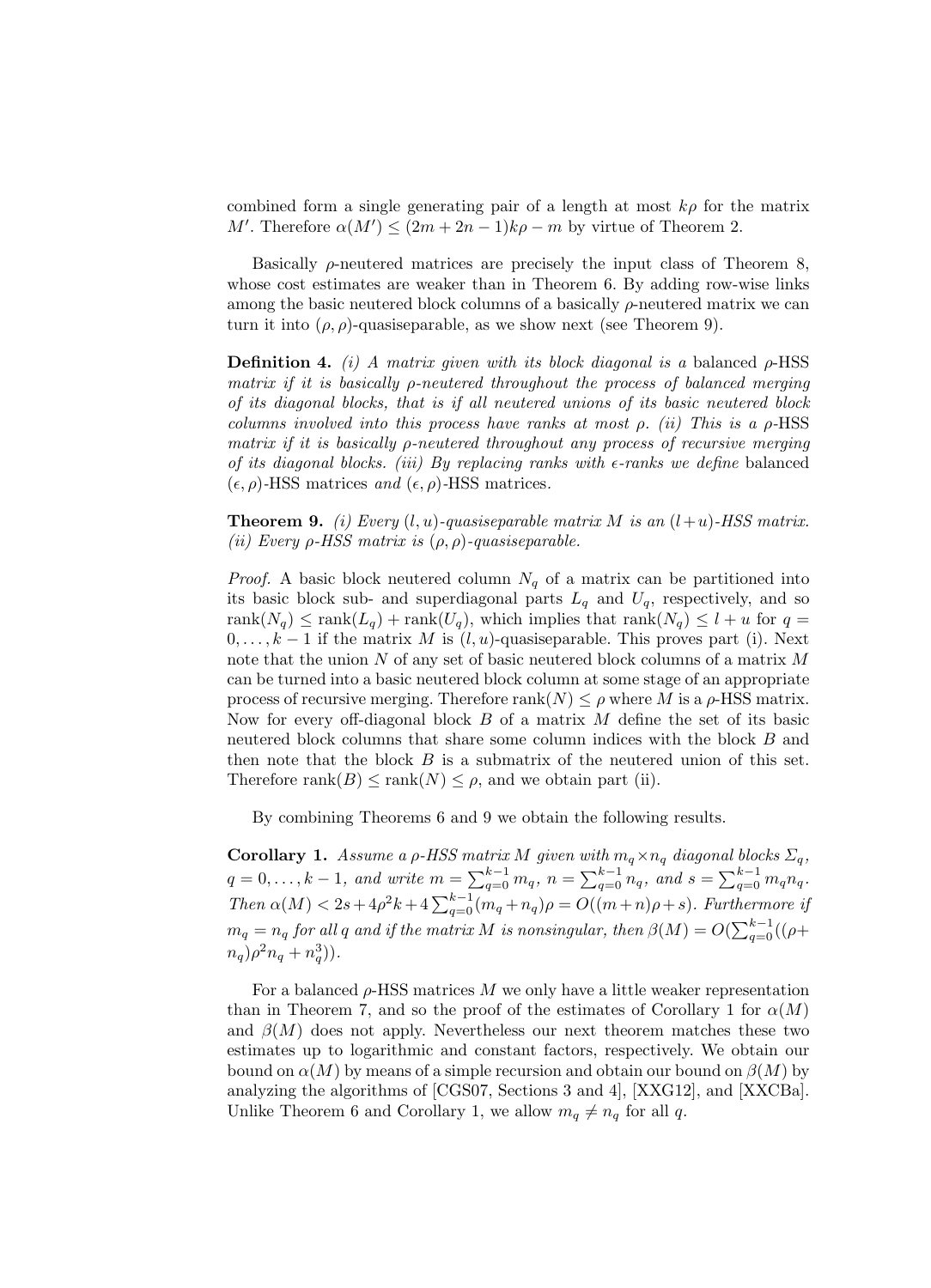**Theorem 10.** Given a balanced  $\rho$ -HSS matrix M and its block diagonal matrix  $\Sigma = \text{diag}(\Sigma_q)_{q=0}^{k-1}$  with  $m_q \times n_q$  blocks  $\Sigma_q$ ,  $q = 0, \ldots, k-1$ , and  $s = \sum_{q=0}^{k-1} m_q n_q$ entries overall, write  $l = \lceil \log_2(k) \rceil$ ,  $m = \sum_{q=0}^{k-1} m_q$ ,  $n = \sum_{q=0}^{k-1} n_q$ ,  $m_+ =$  $\max_{q=0}^{k-1} m_q$ ,  $n_+ = \max_{q=0}^{k-1} n_q$ , and  $s = \sum_{q=0}^{k-1} m_q n_q$ ,  $s \leq \min\{m_+ n, mn_+\}$ . Then it holds that

$$
\alpha(M) < 2s + (m + 2(m+n)\rho)l. \tag{14}
$$

Moreover if  $m = n$  and if the matrix M is nonsingular, then

$$
\beta(M) = O(n_+s + (n_+^2 + \rho n_+ + l\rho^2)n + (k\rho + n)\rho^2). \tag{15}
$$

Furthermore the same bounds  $(14)$  and  $(15)$  hold where the matrix M is the transpose of a balanced  $\rho$ -HSS matrix with  $n_q \times m_q$  diagonal blocks  $\Sigma_q$  for  $q =$  $0, \ldots, k - 1.$ 

Corollary 2. Suppose that under the assumptions of Theorem 10 it holds that  $k\rho = O(n)$ , and  $n_+ + \rho = O(\log(n))$ . Then  $\alpha(M) = O((m+n)\log^2(n))$  and  $\beta(M) = O(n \log^3(n)).$ 

## 5 Proof of Theorem 10

#### 5.1 A proof of bound (14)

With no loss of generality assume that the  $(l-1)$ st, final stage of a balanced merging process has produced a  $2 \times 2$  block representation

$$
M = \begin{pmatrix} \bar{\Sigma}_0^{(l)} & \bar{S}_{01}^{(l)} \bar{T}_1^{(l)} \\ \bar{S}_{10}^{(l)} \bar{T}_0^{(l)} & \bar{\Sigma}_1^{(l)} \end{pmatrix}
$$

where  $\bar{\Sigma}_j^{(l)}$  is an  $\bar{m}_j^{(l)} \times \bar{n}_j^{(l)}$  matrix,  $\bar{T}_j^{(l)}$  is an  $\bar{n}_j^{(l)} \times \bar{\rho}_j^{(l)}$  matrix,  $\bar{\rho}_j^{(l)} \leq \rho$ ,  $j = 0, 1$ ,  $\bar{m}_1^{(l)} + \bar{m}_2^{(l)} = m$ , and  $\bar{n}_1^{(l)} + \bar{n}_2^{(l)} = n$ .

Clearly  $\alpha(M) \leq m + \sum_{j=0}^{1} \alpha(\bar{\Sigma}_{j}^{(l)}) + \sum_{j=0}^{1} \alpha(\bar{T}_{j}^{(l)}) + \alpha(\bar{S}_{01}^{(l)}) + \alpha(\bar{S}_{10}^{(l)})$ . Apply Theorem 2 and obtain that  $\sum_{j=0}^{1} \alpha(\bar{T}_{j}^{(l)}) + \alpha(\bar{S}_{01}^{(l)}) + \alpha(\bar{S}_{10}^{(l)}) < 2(m+n)\rho$ .

The second last stage of the balanced merging process produces a similar  $2\times 2$ block representation for each of the diagonal blocks  $\bar{\Sigma}_j^{(l)}$ ,  $j = 0, 1$ , and therefore  $\sum_{j=0}^1 \alpha(\bar{\Sigma}_j^{(l)}) < m+2(m+n)\rho + \sum_{j=0}^{k(1)} \alpha(\bar{\Sigma}_j^{(1-1)})$  where  $\bar{\Sigma}_0^{(1-1)}, \ldots, \bar{\Sigma}_{k(1)}^{(1-1)}$  $\frac{k(1-1)}{k(1)-1}$  are the diagonal blocks output at the second last merging stage. Recursively going back through the merging process we obtain that  $\alpha(M) < (m + 2(m + n)\rho)l +$  $\sum_{j=0}^{k-1} \alpha(\Sigma_j)$  where  $\Sigma_q = \bar{\Sigma}_q^{(0)}$  is an  $m_q \times n_q$  matrix for  $m_q = \bar{m}_q^{(0)}$ ,  $n_q = \bar{n}_q^{(0)}$ , and  $q = 0, \ldots, k - 1$ . Consequently  $\sum_{q=0}^{k-1} \alpha(\Sigma_q) < 2 \sum_{q=0}^{k-1} m_q n_q = 2s$ , and we arrive at bound (14).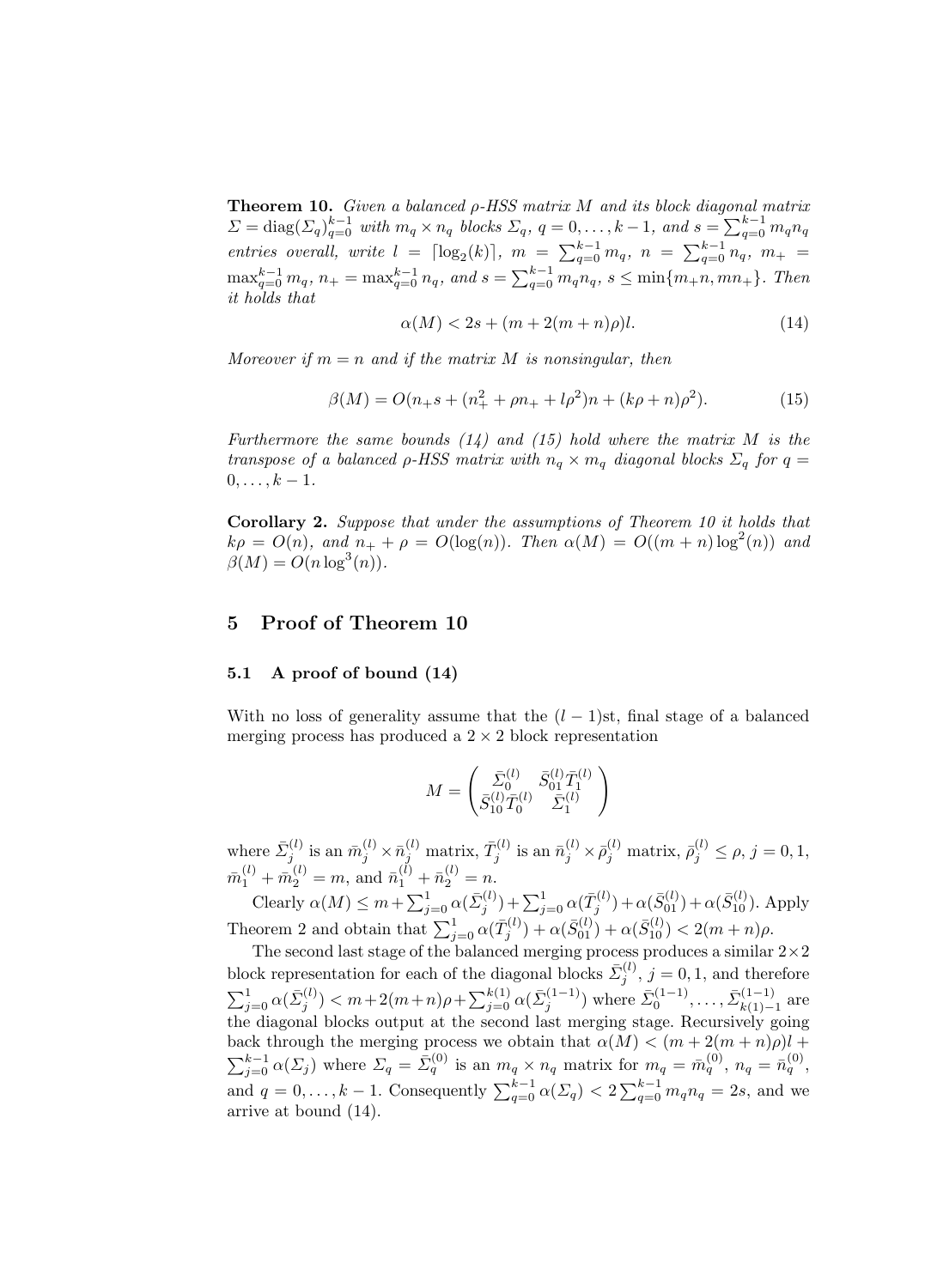#### 5.2 Some introductory comments for proving bound (15)

The algorithm of [CGS07, Section 3] factors an  $(l, u)$ -quasiseparable matrix M into the product of unitary and block triangular matrices. This enables unitary reduction of a nonsingular linear systems of equations  $My = b$  to triangular linear systems, and then one can compute the solution vector  $\bf{v}$  in nearly linear arithmetic time. We apply the algorithm to a balanced  $\rho$ -HSS matrix M and obtain similar factorization and unitary reduction to deduce the cost bounds of Theorem 10. We rearrange the computations to facilitate the proof of the arithmetic cost estimates (not presented in [CGS07]). As in [CGS07, Section 3] we demonstrate the algorithm for a  $4 \times 4$  block matrix, although instead of  $(l, u)$ -HSS matrix of (13) we work with a basically  $\rho$ -HSS matrix

$$
M = \begin{pmatrix} \Sigma_0 & S_{01}T_1 & S_{02}B_{12}T_2 & S_{03}B_{13}B_{23}T_3 \\ S_{10}T_0 & \Sigma_1 & S_{12}T_2 & S_{13}B_{23}T_3 \\ S_{20}B_{20}T_0 & S_{21}T_1 & \Sigma_2 & S_{23}T_3 \\ S_{30}B_{20}B_{10}T_0 & S_{31}B_{32}T_1 & S_{23}T_2 & \Sigma_3 \end{pmatrix}
$$
(16)

having  $m_q \times n_q$  diagonal blocks  $\Sigma_q$  for any pairs  $m_q \times n_q$  and  $q = 0, 1, 2, 3$ . For balanced  $\rho$ -HSS matrices M we could have written  $B_{p,q} = I$  for all pairs of p and q, but we use expression (16) to simplify comparison with [CGS07]). As soon as we complete the description of the construction for  $k = 4$ , we outline its generalization to the case of any positive integer k.

#### 5.3 Compression and merging stages

At first, for  $k = 4$  and  $q = 0, 1, 2, 3$ , we compute the QR factors of the matrices  $T_q^H$ , that is compute square unitary matrices  $U_q$  (in factored form) and  $\rho_q \times \hat{n}_q$ matrices  $\widehat{T}_q$  of full column ranks  $\widehat{n}_q$  such that  $T_q U_q^H = (O | \widehat{T}_q)$  and  $\widehat{n}_q \le \rho_q \le \rho$ . Write  $\hat{U} = \text{diag}(U_q)_{q=0}^3$ ,  $\hat{M} = M\hat{U}^H$ ,  $M = \hat{M}\hat{U}$ , and obtain

$$
\widehat{M} = \begin{pmatrix}\n\Sigma_{00} & \Sigma_{01} & O & S_{01}\widehat{T}_1 & O & S_{02}B_{12}\widehat{T}_2 & O & S_{03}B_{13}B_{23}\widehat{T}_3 \\
O & S_{10}\widehat{T}_0 & \Sigma_{10} & \Sigma_{11} & O & S_{12}\widehat{T}_2 & O & S_{13}B_{2,3}\widehat{T}_3 \\
O & S_{20}B_{20}\widehat{T}_0 & O & S_{21}\widehat{T}_1 & \Sigma_{20} & \Sigma_{21} & O & S_{23}\widehat{T}_3 \\
O & S_{30}B_{20}B_{10}\widehat{T}_0 & O & S_{31}B_{32}\widehat{T}_1 & O & S_{32}\widehat{T}_2 & \Sigma_{30} & \Sigma_{31}\n\end{pmatrix}.
$$

Choose a permutation matrix  $P_0$  such that  $\widehat{M}P_0 = (\text{diag}(\Sigma_{q0})_{q=0}^3 \mid M_1)$ ,

$$
M_1 = \begin{pmatrix} \Sigma_{01} & S_{01}\hat{T}_1 & S_{02}B_{12}\hat{T}_2 & S_{03}B_{13}B_{23}\hat{T}_3\\ S_{10}\hat{T}_0 & \Sigma_{11} & S_{12}\hat{T}_2 & S_{13}B_{2,3}\hat{T}_3\\ S_{20}B_{20}\hat{T}_0 & S_{21}\hat{T}_1 & \Sigma_{21} & S_{23}\hat{T}_3\\ S_{30}B_{20}B_{10}\hat{T}_0 & S_{31}B_{32}\hat{T}_1 & S_{32}\hat{T}_2 & \Sigma_{31} \end{pmatrix}
$$

and the four diagonal blocks  $\Sigma_{q0}$  have sizes  $m_q \times (n_q - \hat{n}_q)$  for  $q = 0, 1, 2, 3$ . Note that  $M_1$  is a basically  $\rho$ -HSS matrix. Write  $M = M^{(0)}$ ,  $\Sigma^{(0)} = \text{diag}(\Sigma_{q0})_{q=0}^3$ , and  $U^{(0)} = \widehat{U}P_0$ , and obtain that

$$
M^{(0)} = (\Sigma^{(0)} \mid M_1) U^{(0)}.
$$
 (17)

,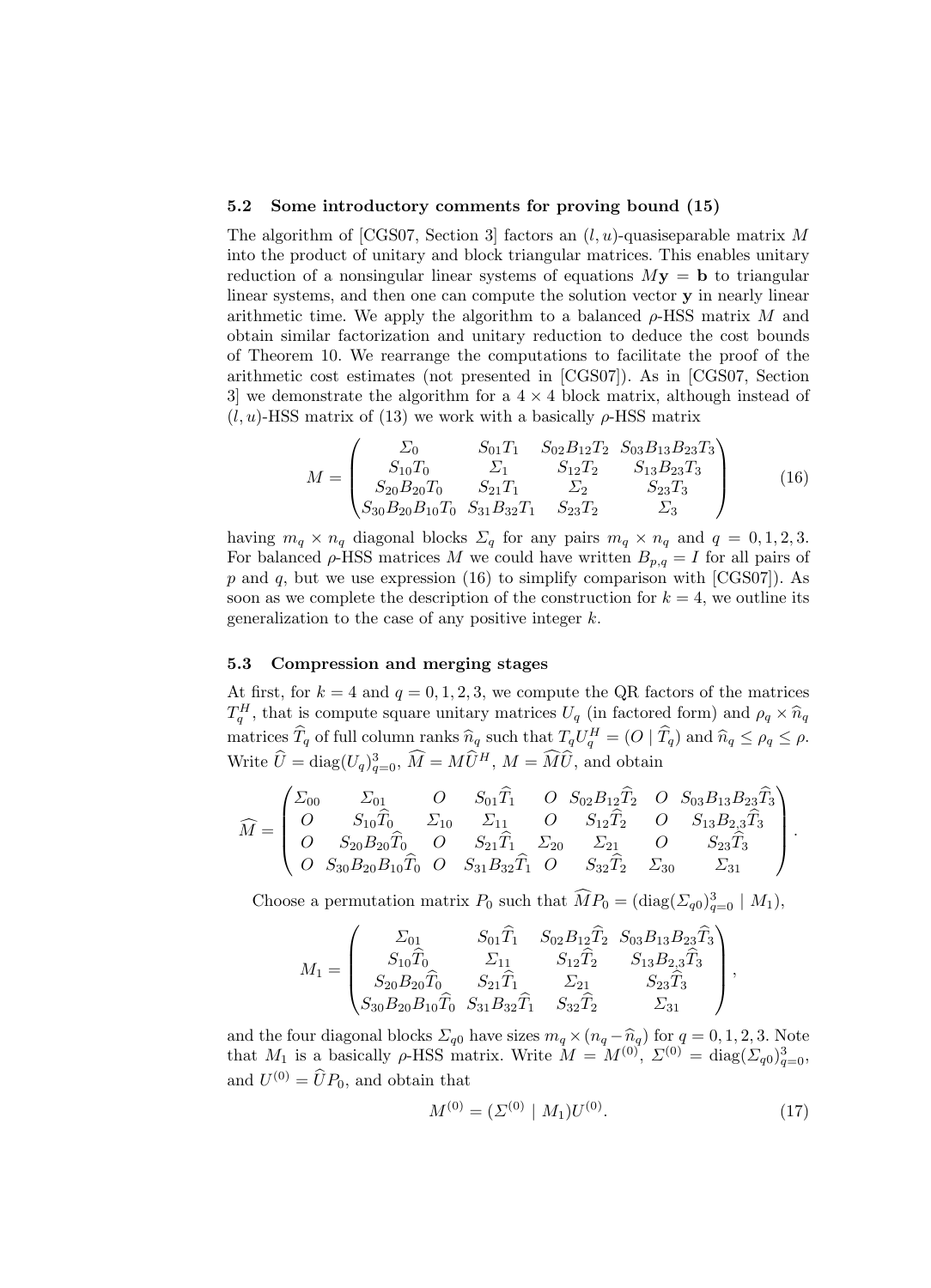By following [CGS07] we call the above computation of the matrices  $U^{(0)}$ ,  $\Sigma^{(0)}$ and  $M_1$  the *compression* of the matrix M. For a fixed  $\rho$  we cannot compress the matrix  $M_1$  any further because its every diagonal block  $\Sigma_{q0}$  has at most  $\rho$  columns. At this point (cf. [CGS07]) we *merge* pairwise the diagonal blocks  $\Sigma_{01}$ ,  $\Sigma_{11}$ ,  $\Sigma_{21}$  and  $\Sigma_{31}$  of the matrix  $M_1$  into the diagonal unions of the two pairs,  $\Sigma_0^{(1)}$  =  $\begin{pmatrix} \Sigma_0^{(1)} & \widehat{S}_{01}^{(1)}T_1^{(1)} \\ \widehat{S}_{10}^{(1)}T_0^{(1)} & \Sigma_1^{(1)} \end{pmatrix}$  $\setminus$ and  $\Sigma_1^{(1)} =$  $\begin{pmatrix} \Sigma_2^{(1)} & \widehat{S}_{23}^{(1)}T_3^{(1)} \\ \widehat{S}_{32}^{(1)}T_2^{(1)} & \Sigma_3^{(1)} \end{pmatrix}$  $\setminus$ . By definition, merging preserves the property of being a basically  $\rho$ -HSS matrix, and we redefine  $M_1$  as a  $2 \times 2$  block matrix  $M^{(1)} =$  $\begin{pmatrix} \Sigma_0^{(1)} & \widehat{S}_{01}^{(1)} T_1^{(1)} \\ \widehat{S}_{10}^{(1)} T_0^{(1)} & \Sigma_1^{(1)} \end{pmatrix}$  $\setminus$ where  $\Sigma_q^{(1)}$  are  $m_q^{(1)} \times n_q^{(1)}$  matrices,  $\widehat{S}_{pq}^{(1)}$  are  $m_p^{(1)} \times \rho_q^{(1)}$  matrices,  $T_q^{(1)}$  are  $\rho_q^{(1)} \times \bar{n}_q$  matrices,  $m_q^{(1)} = m_{2q} + m_{2q+1}, \, \bar{n}_q = \hat{n}_{2q} + \hat{n}_{2q+1} \leq 2\rho$ , and  $\rho_q^{(1)} \leq \rho$  for  $p, q \in \{0, 1\}.$ 

#### 5.4 Recursive alternation of compression and merging

By following [CGS07, Section 3] we recursively alternate compression and merging, and next we compress the  $2 \times 2$  block matrix  $M^{(1)}$ . We compute unitary matrices  $U_0^{(1)}$  and  $U_1^{(1)}$  (the Q factors) such that  $T_q^{(1)}(U_q^{(1)})^H = (O \mid \hat{T}_q^{(1)})$  and  $\hat{T}_q^{(1)}$  is an  $n_q^{(1)} \times \rho_q^{(1)}$  matrix of full rank  $n_q^{(1)}$  for  $n_q^{(1)} \leq \rho_q^{(1)} \leq \rho$  and  $q = 0, 1$ . Then we write  $\hat{U}^{(1)} = \text{diag}(U_0^{(1)}, U_1^{(1)})$  and obtain  $M^{(1)} = \hat{M}^{(1)} \hat{U}^{(1)}$ ,

$$
\widehat{M}^{(1)} = M^{(1)}(\widehat{U}^{(1)})^H = \begin{pmatrix} \Sigma_{00}^{(1)} & \Sigma_{01}^{(1)} & O & S_{01}^{(1)} \widehat{T}_1^{(1)} \\ O & S_{10}^{(1)} \widehat{T}_0^{(1)} & \Sigma_{10}^{(1)} & \Sigma_{11}^{(1)} \end{pmatrix}
$$

and  $\widehat{M}^{(1)}P_1 =$  $\begin{pmatrix} \Sigma_{00}^{(1)} & O & \Sigma_{01}^{(1)} & S_{01}^{(1)} \widehat{T}_1^{(1)} \ O & \Sigma_{10}^{(1)} & \widehat{T}_0^{(1)} & \Sigma_{11}^{(1)} \ \end{pmatrix}$ for a permutation matrix  $P_1$ . Now write  $\Sigma_q^{(1)} = \Sigma_{q_0}^{(1)}$  for  $q = 0, 1, \Sigma^{(1)} = \text{diag}(\Sigma_q^{(1)})_{q=0}^1, U^{(1)} = \hat{U}^{(1)}P_1$ , and  $M_2 =$  $\left( \begin{array}{c} \sum_{01}^{(1)} S_{01}^{(1)} \hat{T}_1^{(1)} \\ \sum_{0}^{(1)} \hat{C}_1^{(1)} \end{array} \right)$  $S_{01}^{(1)} S_{01}^{(1)} \hat{T}_1^{(1)} \ S_{10}^{(1)} \hat{T}_0^{(1)} \Sigma_{11}^{(1)}$ and obtain

$$
M^{(1)} = (\Sigma^{(1)} \mid M_2) U^{(1)}.
$$
\n(18)

We cannot compress the  $2 \times 2$  block matrix  $M_2$  any further because each of its diagonal blocks  $\Sigma_{q_1}^{(1)}$ ,  $q = 0, 1$ , has at most  $\rho$  columns. We merge these two blocks to rewrite  $M_2$  as a  $1 \times 1$  block matrix, to which we refer hereafter as  $\Sigma^{(2)}$ . Now we combine equations (17) and (18) and write  $U = U^{(0)} \text{diag}(I, U^{(1)})$  to obtain  $M = M^{(0)} = DU$  for  $D = (\Sigma^{(0)} | \Sigma^{(1)} | \Sigma^{(2)})$ ,  $\Sigma^{(0)} = \text{diag}(\Sigma_q^{(0)})_{q=0}^3$ ,  $\Sigma^{(1)} = \text{diag}(\Sigma_0^{(1)}, \Sigma_1^{(1)})$ , and so

$$
D = \begin{pmatrix} \Sigma_0^{(0)} & & \vert & \Sigma_0^{(1)} & \vert & \vert \\ & \Sigma_1^{(0)} & \vert & \Sigma_0^{(1)} & \vert & \Sigma_0^{(2)} \\ & & \Sigma_2^{(0)} & \vert & \Sigma_1^{(1)} & \vert & \vert \end{pmatrix},
$$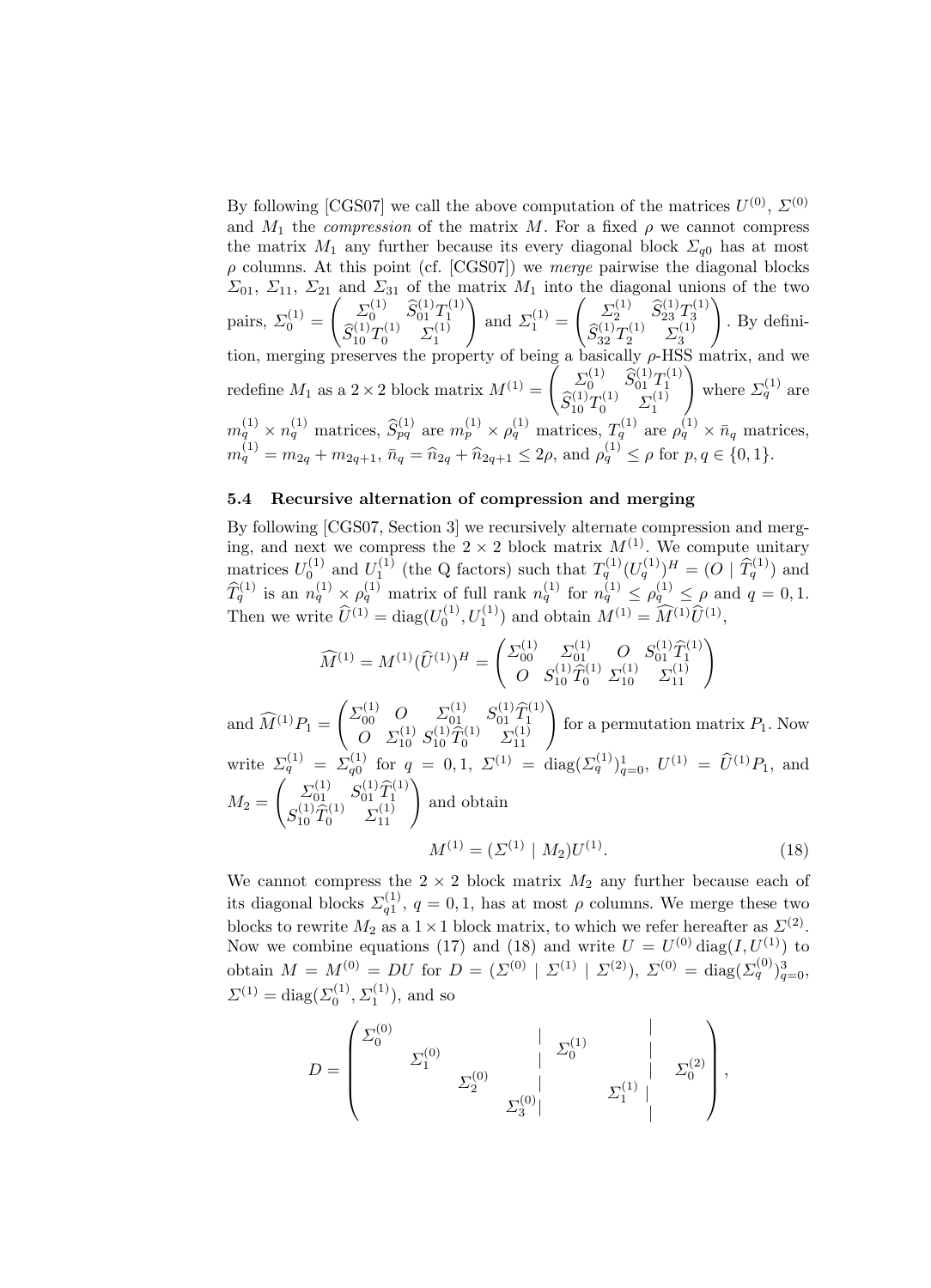where (cf. (16))  $\Sigma_q^{(0)} = \Sigma_{q0}$  for  $q = 0, 1, 2, 3, \Sigma_0^{(1)} =$  $\begin{pmatrix} \Sigma_{01} & S_{01} \hat{T}_1 \\ S_{10} \hat{T}_0 & \Sigma_{11} \end{pmatrix}$  $U_1^{(0)}$ , and  $\Sigma_1^{(1)} =$  $\begin{pmatrix} \Sigma_{21} & S_{23}\widehat{T}_3 \\ S_{32}\widehat{T}_2 & \Sigma_{31} \end{pmatrix}$  $U_1^{(1)}$ . This completes the recursive process of compression

and merging of the  $4 \times 4$  block matrix M.

Given an  $m \times n$  basically  $\rho$ -HSS matrix M with k diagonal blocks  $\Sigma_q$  of sizes  $m_q \times n_q$  for  $q = 0, \ldots, k - 1$ , we generalize this recursive process and successively obtain matrices  $U^{(j)}$  (unitary),  $\Sigma^{(j)}$  (block diagonal), and  $M_{j+1} =$  $M^{(j+1)}$  (basically  $\rho$ -HSS) for  $j = 0, \ldots, l-1$  and  $l = \lceil \log_2(k) \rceil$ . At the end we arrive at the factorization  $M = DU$ . Here  $U = U^{(0)} \prod_{j=0}^{l-1} \text{diag}(I, U^{(j)})$  is a unitary matrix,  $D = (\Sigma^{(0)} \mid \Sigma^{(1)} \mid \dots \mid \Sigma^{(l-1)}), \Sigma^{(j)} = \text{diag}(\Sigma^{(j)}_q)_{q=0}^{k(j)-1},$  $\Sigma_q^{(0)} = \Sigma_{q0}$  is an  $m_q \times (n_q - \rho_q^{(0)})$  matrix for  $\rho_q^{(0)} \le \rho$  and  $q = 0, \ldots, k-1$ , whereas  $\Sigma_q^{(j)}$  is an  $m_q^{(j)} \times \rho_q^{(j)}$  matrix for  $q = 0, \ldots, k(j) - 1$  and  $k(j) \leq \lceil k/2^j \rceil$ ,  $m_q^{(j)} = m_{2q-1}^{(j-1)} + m_{2q}^{(j-1)}, \, m_q^{(0)} = m_q$  for  $q < k, \, m_q^{(0)} = 0$  for  $q \geq k, \, \rho_q^{(j)} \leq \rho$  for  $q = 0, \ldots, k(j) - 1$  and  $j = 1, \ldots, l - 1$ .

#### 5.5 Reduction to an auxiliary linear system

Observe that

$$
\beta(M) \le \beta(D) + \beta(U) + \sum_{j=0}^{l-1} (a(U^{(j)}) + a(\Sigma^{(j)})) \tag{19}
$$

where  $a(W)$  denotes the arithmetic cost of computing a matrix W. For the solution of a linear system  $Dy = b$  we need the entries of the matrices  $\Sigma^{(j)}$ , and so bound (19) includes the terms  $a(\Sigma^{(j)})$ .

The value  $a(U^{(0)})$  is equal to the arithmetic cost of computing the QR factorization of the  $n_q \times \rho_q$  matrices  $T_1^H, \ldots, T_{k-1}^H$  where  $\rho_q \leq \rho$  for all q, and so  $a(U^{(0)}) = O(\sum_{q=0}^{k-1} \rho_q^2 n_q) = O(\rho^2 n)$ . The values  $a(U^{(j)})$  for  $j > 0$  are bounded similarly, except that we compute the QR factors of  $k(j) \leq [k/2^j]$  matrices of sizes at most  $\rho \times \rho$  for every  $j > 0$ , and so  $\sum_{j=1}^{l-1} a(U^{(j)}) = O(k\rho^3)$  and

$$
\sum_{j=0}^{l-1} a(U^{(j)}) = O((n+k\rho)\rho^2).
$$
 (20)

Next estimate  $\beta(U) = \alpha(U^H)$ . At the jth merging the block diagonal matrix  $U^{(j)}$  has  $k(j) \leq [k/2^j]$  diagonal blocks, which are the Q factors of the QR factorization for the matrices of sizes of at most  $\rho \times n_q$  for  $q = 0, \ldots, k - 1$  and  $j = 0$  and of at most  $(2\rho) \times \rho$  for all positive j and all q. Therefore  $\alpha(U^{(0)}) =$  $O(\rho \sum_{q=0}^{k-1} n_q) = O(n\rho)$ , whereas  $\alpha(U^{(j)}) \leq c k \rho^2/2^j$  for a constant c and all  $i > 0$ , and so

$$
\beta(U) = O((n + k\rho)\rho),\tag{21}
$$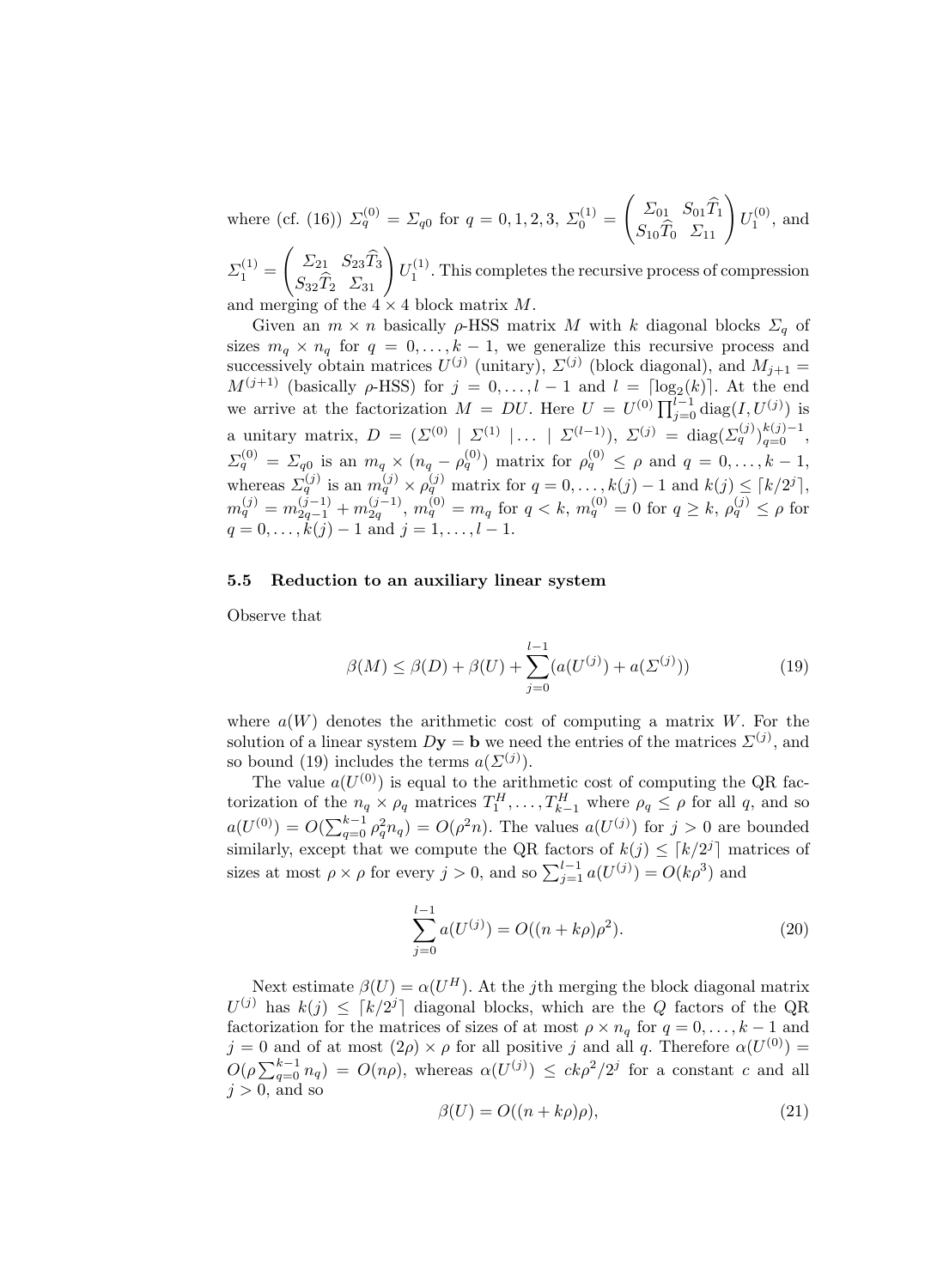dominated by bound (20). It remains to estimate  $\beta(D)$  and  $a(\Sigma^{(j)})$  for  $j =$  $0, \ldots, l-1.$ 

Write  $a(\Sigma^{(j)}) = a_0(\Sigma^{(j)}) + a_1(\Sigma^{(j)})$  where  $a_0(\Sigma^{(j)})$  and  $a_1(\Sigma^{(j)})$  denote the arithmetic cost of computing the block products  $\Sigma^{(j)}U^{(j)} = \text{diag}(\Sigma_p^{(j)}U_p^{(j)})_{p=0}^{k(j)}$ and the blocks appended to the diagonal blocks at the jth merging, respectively. Compute the block product  $\sum^{(j)} U^{(j)}$  by using less than  $2\sum_{q=0}^{k-1} m_q n_q \rho \leq$ 

 $2mn_+\rho$  arithmetic operations for  $j = 0$  and less than  $2\sum_{q=0}^{k(j)-1} m_q^{(j)}n_q^{(j)}\rho \leq$  $2m\rho^2$  for every positive  $j = 0$ . Hence  $\sum_{j=0}^{l=1} a_0(\Sigma^{(j)}) \leq 2(n_+ + l\rho)m\rho$ .

Next observe that  $a_1(\Sigma^{(0)})$  amounts to the cost of computing the products  $S_{10}\hat{T}_0$ ,  $S_{01}\hat{T}_1$ ,  $S_{32}\hat{T}_2$ , and  $S_{23}\hat{T}_3$  in the displayed case of (16), where  $k = 4$ . In the general case the two factors of such a product in a block row  $q$  have sizes of at most  $m_q \times \rho$  and  $\rho \times \rho$ , respectively, for  $q = 0, \ldots, k - 1$ . Therefore  $a_1(\Sigma^{(0)}) < 2\rho^2 \sum_{q=0}^{k-1} m_q = 2\rho^2 m$ . Likewise  $a_1(\Sigma^{(j)}) < 2\rho^2 m$  for every j because the overall number of rows of the factors  $S_{pq}^{(j)}$  is equal to m, whereas the factors  $\widehat{T}_q^{(j)}$  have sizes at most  $\rho \times \rho$ . Consequently  $\sum_{j=0}^{l-1} a_1(\Sigma^{(j)}) < 2l\rho^2 m$  and

$$
\sum_{j=0}^{l-1} a(\Sigma^{(j)}) < 2(n_+ + 2l\rho)m\rho. \tag{22}
$$

To estimate  $\beta(M)$  it remains to bound  $\beta(D)$ .

#### 5.6 The second recursive factorization

By following [CGS07, Section 3] compute the QR factors of the matrices  $\Sigma_q^{(0)}$  for  $q = 0, \ldots, k - 1$ , that is compute some unitary matrices  $V_q^{(0)}$  (in factored form) and  $\hat{\rho}_q^{(0)} \times \hat{\rho}_q^{(0)}$  nonsingular upper triangular matrices  $\hat{\Sigma}_q^{(0)}$  such that  $\Sigma_q^{(0)} =$  $V_q^{(0)}\left(\begin{array}{c} O \\ \widehat{\mathbf{r}}_q\end{array}\right)$  $\widehat{\Sigma}_q^{(0)}$ and  $\hat{\rho}_q^{(0)} \le \min\{m_q, n_q\}$  for all q. Write  $V^{(0)} = \text{diag}(V_q^{(0)})_{q=0}^{k-1}$ ,  $D_1^{(j)} = (V^{(0)})^H \Sigma^{(j)}$  for  $j = 0, ..., l - 1$ , and  $\widehat{D} = (D_1^{(1)} | ... | D_1^{(l-1)})$ . Note that all nonzero blocks of the matrices  $\Sigma^{(j)}$  for all positive j keep their sizes and positions and do not increase their ranks in the transition to the matrices  $D_1^{(j)}$  and that the matrix  $D_1^{(0)}$  has exactly  $\sum_{q=0}^{k-1} \hat{\rho}_q^{(0)}$  nonzero rows. Remove all rows of the matrix  $\ddot{D}$  sharing indices with these rows and let  $D_1$  denote the resulting matrix. Substitution reduces the solution of a linear system  $Dy = b$  to computing the matrices  $D_1^{(j)}$ ,  $j = 0, \ldots, l-1$ , and to solving two linear systems of equations with the matrices  $D_1$  and  $D_1^{(0)}$ . Recursively apply this process to the matrix  $D_1$  until, in l recursive steps, substitution reduces the original linear system  $Dy = b$  to block diagonal systems with the triangular diagonal blocks.

## 5.7 Completion of the proof of the theorem

We have showed that  $\beta(D) \leq \sigma + \sum_{j=0}^{l-1} (\beta(V^{(j)}) + a(V^{(j)}) + a(D_j)).$  Here  $\sigma$ denotes the cost of the substitution and the solution of all triangular linear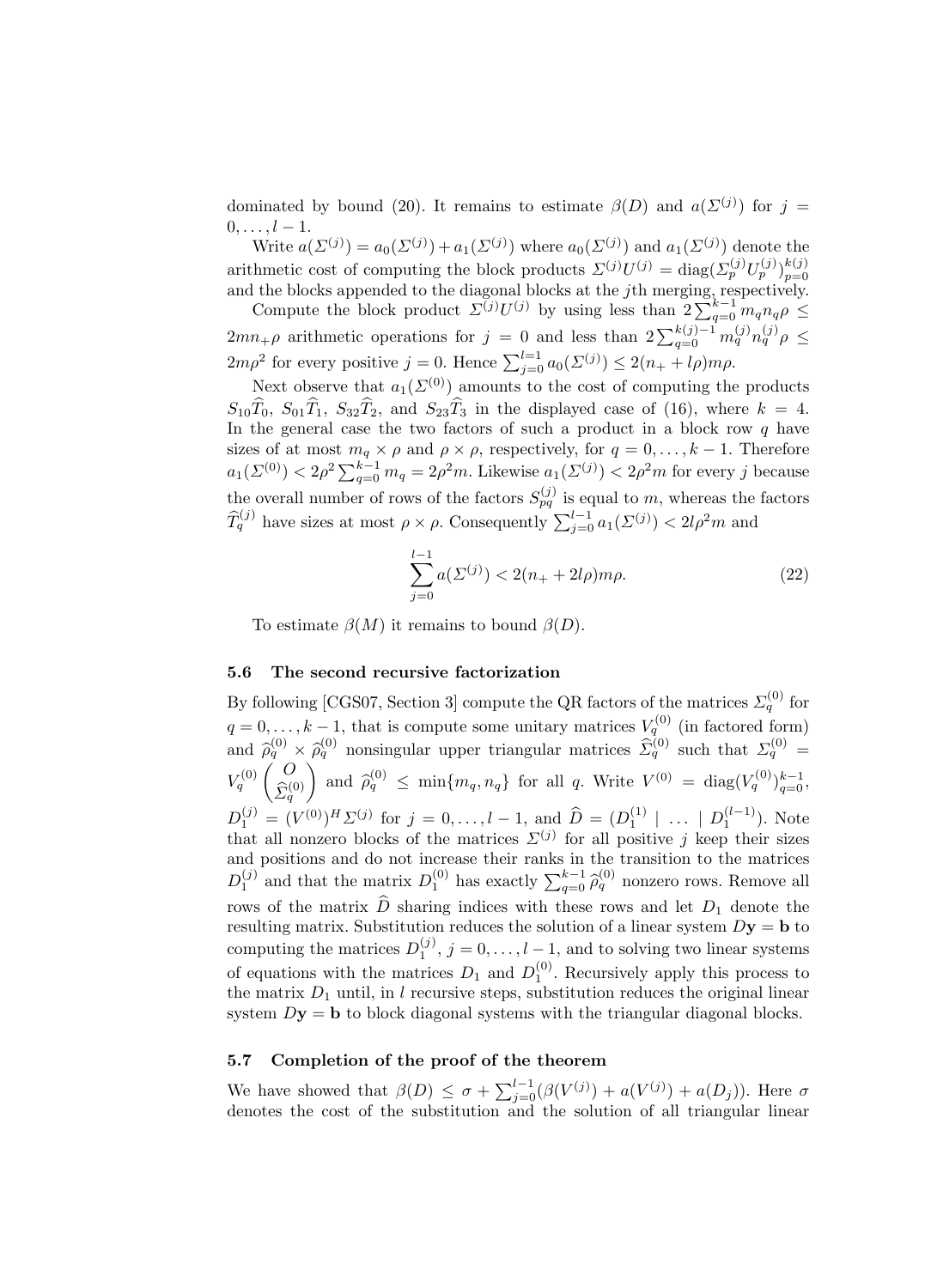systems involved,  $V^{(j)}$  denotes the unitary multiplier computed at the *j*th stage of the above process for  $j = 0, \ldots, l-1$ , and  $a(D_i)$  denotes the arithmetic cost of the multiplication of the matrix  $V^{(j)}$  by the submatrix (denote it  $\widehat{D}_j$ ) obtained by removing the entries of the block column  $D_j^{(j)}$  from the matrix  $D_j$ . Hereafter let  $\nu(W)$  denote the overall number of the nonzero entries of a matrix W, observe that  $\sigma < 2\nu(D)$ , and obtain

$$
\sigma < 2\nu(D) \le 2s + 2(l-1)m\rho. \tag{23}
$$

The arithmetic cost of the computation of the unitary multipliers  $V^{(j)}$  is  $O(\sum_{q=0}^{k-1} m_q n_q^2) = O(m n_+^2)$  at Stage 0 of the process and  $O(\sum_{p=0}^{k(j)-1} m_p^{(j)} (n_p^{(j)})^2)$ at its jth stage for every positive j. Here  $n_p^{(j)} \leq \rho$ , and the sum  $\sum_{p=0}^{k(j)-1} m_p^{(j)}$  is monotone decreasing from m as j increases from 0. Therefore  $\sum_{j=1}^{l-1} a(V^{(j)}) =$  $O(lm\rho^2)$ , and so

$$
\sum_{j=0}^{l-1} a(V^{(j)}) = O(n_+^2 + l\rho^2)m.
$$
 (24)

This bound strongly dominates the sum  $\sum_{j=0}^{l-1}(\beta(V^{(j)}) = \sum_{j=0}^{l-1} \alpha((V^{(j)})^H)$ .

To compute the product  $V^{(j)}\hat{D}_j$  we need  $O(\rho mn_+)$  arithmetic operations for  $j = 0$  and  $O(m\rho^2)$  for any  $j > 0$ . Consequently we perform this computation for  $j = 0, \ldots, l - 1$  by using  $O((n_+ + l\rho)m\rho)$  arithmetic operations, which matches  $(22)$ . By combining estimates  $(19)$ – $(24)$  we deduce bound  $(15)$ .

To complete the proof of the theorem, apply bounds (14) and (15) to the transposed matrix  $M^T$ , thus extending them to the case where the matrix M is the transpose of a balanced  $\rho$ -HSS matrix with  $n_q \times m_q$  diagonal blocks  $\Sigma_q$  for  $q = 0, \ldots, k - 1.$ 

Remark 4. At the j<sup>th</sup> stage of the merging process we deal with matrix  $D_j$ , which has at most  $l_j = \lceil n_{+}(j)/n \rceil \leq 2^{l-j}$  block columns, each of at most  $\rho$ columns, that is at most  $\rho 2^{l-j}$  columns overall. Suppose we stop merging process at this stage and compute the QR factors of the matrix at the arithmetic cost  $O(m\rho^2 2^{l-j+1})$ . For  $\rho = O(\log(n))$  this modification does not affect the cost bound  $\beta(M) = O(n \log^3(n))$  of Corollary 2 if the integer  $l - j$  is bounded from above by a constant and even if it just holds that  $l - j = O(\log(\log(n)))$ .

## 6 Extension of the block diagonal

In the next section we employ an extension of our study where we allow overlaps of the row sets of distinct diagonal blocks. For demonstration consider the following  $8 \times 8$  block matrix, which turns into a  $(1, 2)$ -block banded matrix if we glue together its lower and upper boundaries,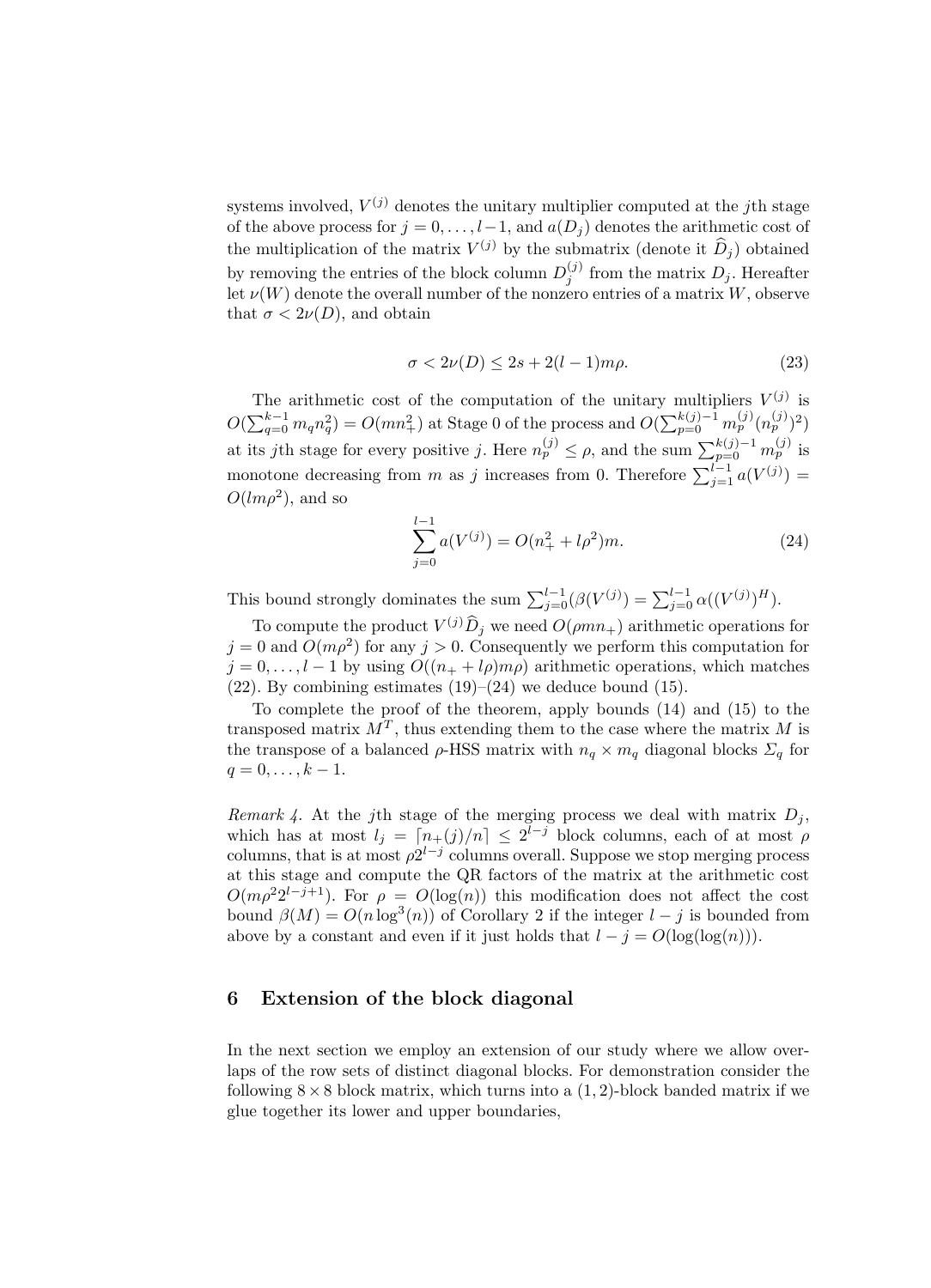$$
M = \begin{pmatrix} \Sigma_0 & B_0 & C_0 & O & O & O & O & A_0 \\ A_1 & \Sigma_1 & B_1 & C_1 & O & O & O & O \\ O & A_2 & \Sigma_2 & B_2 & C_2 & O & O & O \\ O & O & A_3 & \Sigma_3 & B_3 & C_3 & O & O \\ O & O & O & A_4 & \Sigma_4 & B_4 & C_4 & O \\ O & O & O & O & A_5 & \Sigma_5 & B_5 & C_5 \\ C_6 & O & O & O & O & A_6 & \Sigma_6 & B_6 \\ B_7 & C_7 & O & O & O & O & A_7 & \Sigma_7 \end{pmatrix}.
$$
 (25)

Define the eight extended diagonal blocks,

$$
\Sigma_0^{(c)} = \begin{pmatrix} C_6 \\ B_7 \\ \Sigma_0 \\ A_1 \end{pmatrix}, \ \Sigma_1^{(c)} = \begin{pmatrix} C_7 \\ B_0 \\ \Sigma_1 \\ A_2 \end{pmatrix}, \ \Sigma_2^{(c)} = \begin{pmatrix} C_0 \\ B_1 \\ \Sigma_2 \\ A_3 \end{pmatrix}, \ \Sigma_3^{(c)} = \begin{pmatrix} C_1 \\ B_2 \\ \Sigma_3 \\ A_4 \end{pmatrix},
$$

$$
\Sigma_4^{(c)} = \begin{pmatrix} C_2 \\ B_3 \\ \Sigma_4 \\ A_5 \end{pmatrix}, \ \Sigma_5^{(c)} = \begin{pmatrix} C_3 \\ B_4 \\ \Sigma_5 \\ A_6 \end{pmatrix}, \ \Sigma_6^{(c)} = \begin{pmatrix} C_4 \\ B_5 \\ \Sigma_6 \\ A_7 \end{pmatrix}, \text{ and } \Sigma_7^{(c)} = \begin{pmatrix} C_5 \\ B_6 \\ \Sigma_7 \\ A_0 \end{pmatrix}.
$$

Here  $\Sigma_2^{(c)}$ ,  $\Sigma_3^{(c)}$ ,  $\Sigma_4^{(c)}$ ,  $\Sigma_5^{(c)}$ , and  $\Sigma_6^{(c)}$  are five blocks of the matrix M of equation (25), whereas each of the submatrices  $\Sigma_0^{(c)}$ ,  $\Sigma_1^{(c)}$ , and  $\Sigma_7^{(c)}$  has been made up of a pair of blocks of this matrix. Each pair, however, turns into a single block if we glue together the lower and upper boundaries of the matrix  $M$ . We call a block column *basic* and denote it  $M_q$  if  $\mathcal{C}(M_q) = \mathcal{C}(\Sigma_q^{(c)})$ , that is if it is made up of the columns that overlap an extended diagonal block  $\Sigma_q^{(c)}$ . We partition such a block column into the block  $\Sigma_q^{(c)}$  and its complement  $N_q^{(c)}$ , which we call a contracted basic neutered block column (cf. Definition 2) and which is filled with zeros in the case of the matrix M of (25) for every  $q, q = 0, \ldots, 7$ , but can be filled with any parameters for general  $8 \times 8$  block matrix embedding the matrix M of (25).

Generalizing our  $8 \times 8$  example to  $k \times k$  block banded matrix M with four

block diagonals we define the extended diagonal blocks  $\Sigma_q^{(c)}$  =  $\sqrt{ }$  $\overline{\mathcal{L}}$  $C_{q-2 \mod k}$  $B_{q-1 \mod k}$  $\Sigma_q$  $A_{q+1 \mod k}$  $\setminus$  $\left| \cdot \right|$ 

for  $q = 0, \ldots, k - 1$ , each of them made up of a quadruple of the blocks of the matrix  $M$ , and similarly we can proceed in the case of a block banded matrix M with any number of block diagonals. In a further natural generalization we narrow the extended diagonal blocks by removing some block rows adjacent to their lower and upper boundaries and assigning the entries of these block rows to the contracted neutered block columns, that is we diminish the extension of the diagonal blocks and the contraction of the basic neutered block columns (see Figures 5–8). In this case we assume no block partitioning of these matrices  $M$ as arrays anymore, but still extend our definitions of the diagonal blocks  $\Sigma_q^{(c)}$ ,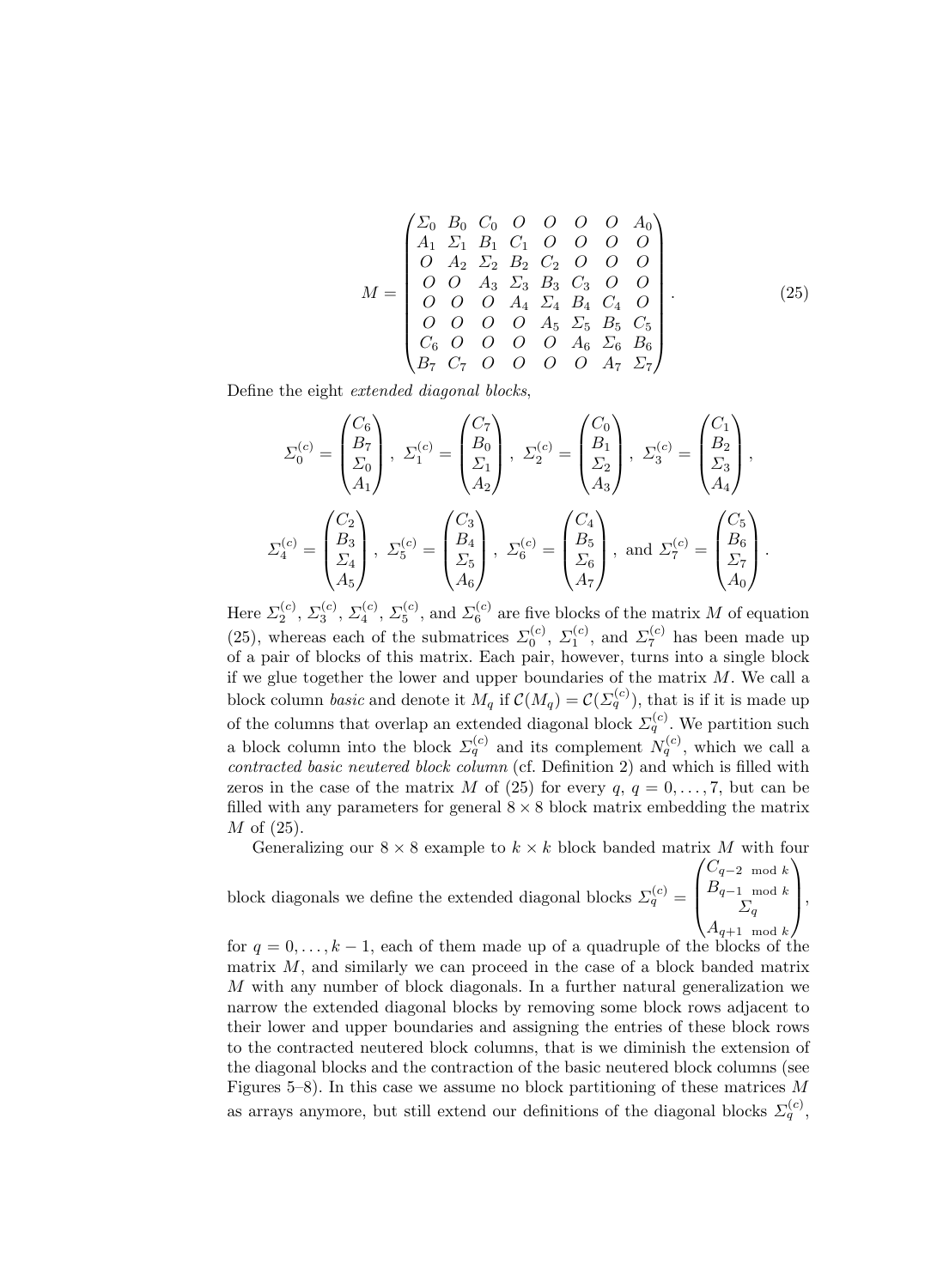basic block columns  $M_q$ , contracted basic neutered block columns  $N_q^{(c)}$ , recursive and balanced merging, diagonal and neutered unions, the basically  $\rho$ -neutered, balanced  $\rho$ -HSS, and  $\rho$ -HSS matrices M (cf. Definitions 3 and 4), as well as basically  $(\epsilon, \rho)$ -neutered, balanced  $(\epsilon, \rho)$ -HSS, and  $(\epsilon, \rho)$ -HSS matrices M for a positive  $\epsilon$ . Here are some sample diagonal unions of the extended diagonal blocks of the matrix M of (25),  $\Sigma_{0,1,...,7}^{(c)} = M$ ,

$$
\Sigma_{0,1,2,3}^{(c)} = \begin{pmatrix} C_6 & O & O & O \\ B_7 & C_7 & O & O \\ \Sigma_0 & B_0 & O & O \\ A_1 & \Sigma_1 & B_1 & O \\ O & A_2 & \Sigma_2 & B_2 \\ O & O & A_3 & \Sigma_3 \\ O & O & O & A_4 \end{pmatrix}, \ \Sigma_{0,1}^{(c)} = \begin{pmatrix} C_6 & O \\ B_7 & C_7 \\ \Sigma_0 & B_0 \\ A_1 & \Sigma_1 \\ A_1 & \Sigma_1 \\ O & A_2 \end{pmatrix}, \text{ and } \Sigma_{2,3}^{(c)} = \begin{pmatrix} C_0 & O \\ B_1 & C_1 \\ \Sigma_2 & B_2 \\ A_3 & \Sigma_3 \\ O & A_4 \end{pmatrix}.
$$

The following definitions and theorem specify an extension of Corollary 2 to a large class of extended balanced  $\rho$ -HSS matrices M.

**Definition 5.** A balanced or an extended balanced  $\rho$ -HSS matrix is hierarchically regular if all its diagonal blocks at the second factorization stage of the associated balanced merging process have full rank. This matrix is hierarchically well conditioned *if these blocks* are also well conditioned.

Remark 5. The second equation of (5) implies that a Cauchy matrix is regular if and only if it is hierarchically regular. If the knots of some pair in one of the sets  $S$  and  $T$  defining a Cauchy matrix lie close to one another, then the matrix is both ill conditioned and hierarchically ill conditioned. The condition numbers of a Cauchy matrix or its block can be large even where all knots in each of the sets  $S$  and  $T$  lie far from each other, but unlike Vandermonde matrices, Cauchy matrices are quite stable when we shift or scale their knots by a complex value  $a \neq 0$  (cf. (12)).

**Definition 6.** Assume positive integers m, n,  $k = k_0 < n$ , l, and  $k(j) = \lceil k/2^j \rceil$ where  $j = 0, \ldots, l-1$ . Suppose that the j-th stage of the recursive merging process for an  $m \times n$  extended balanced  $\rho$ -HSS matrix M outputs diagonal blocks  $\bar{\Sigma}_q^{(j)}$ of sizes  $\bar{m}_q^{(j)} \times \bar{n}_q^{(j)}$  and extended diagonal blocks  $\Sigma_{q,j}^{(c)}$  of sizes  $m_{q,j}^{(c)} \times \bar{n}_q^{(j)}$  for  $q = 0, \ldots, k(j) - 1$  and  $j = 0, \ldots, l - 1$ . Write  $m_j^{(c)} = \sum_{q=0}^{k(j)-1} m_{q,j}^{(c)}$ ,  $\bar{s}^{(j)} =$  $\sum_{q=0}^{k(j)-1} \bar{m}_q^{(j)} \bar{n}_q^{(j)}$ , and  $s_j^{(c)} = \sum_{q=0}^{k(j)-1} m_{q,j}^{(c)} \bar{n}_q^{(j)}$ . (Note that  $m = \sum_{q=0}^{k-1} \bar{m}_q^{(j)}$  for every j and that our extensions of the diagonal blocks do not change the number of their columns.) Suppose that

$$
m_j^{(c)} \le \eta m \text{ and } s_j^{(c)} \le \eta \bar{s}^{(j)} \tag{26}
$$

for a constant  $\eta$  and all  $j, j = 0, \ldots, l-1$ . Then the matrix M is called an  $\eta$ -dilated balanced  $\rho$ -HSS matrix.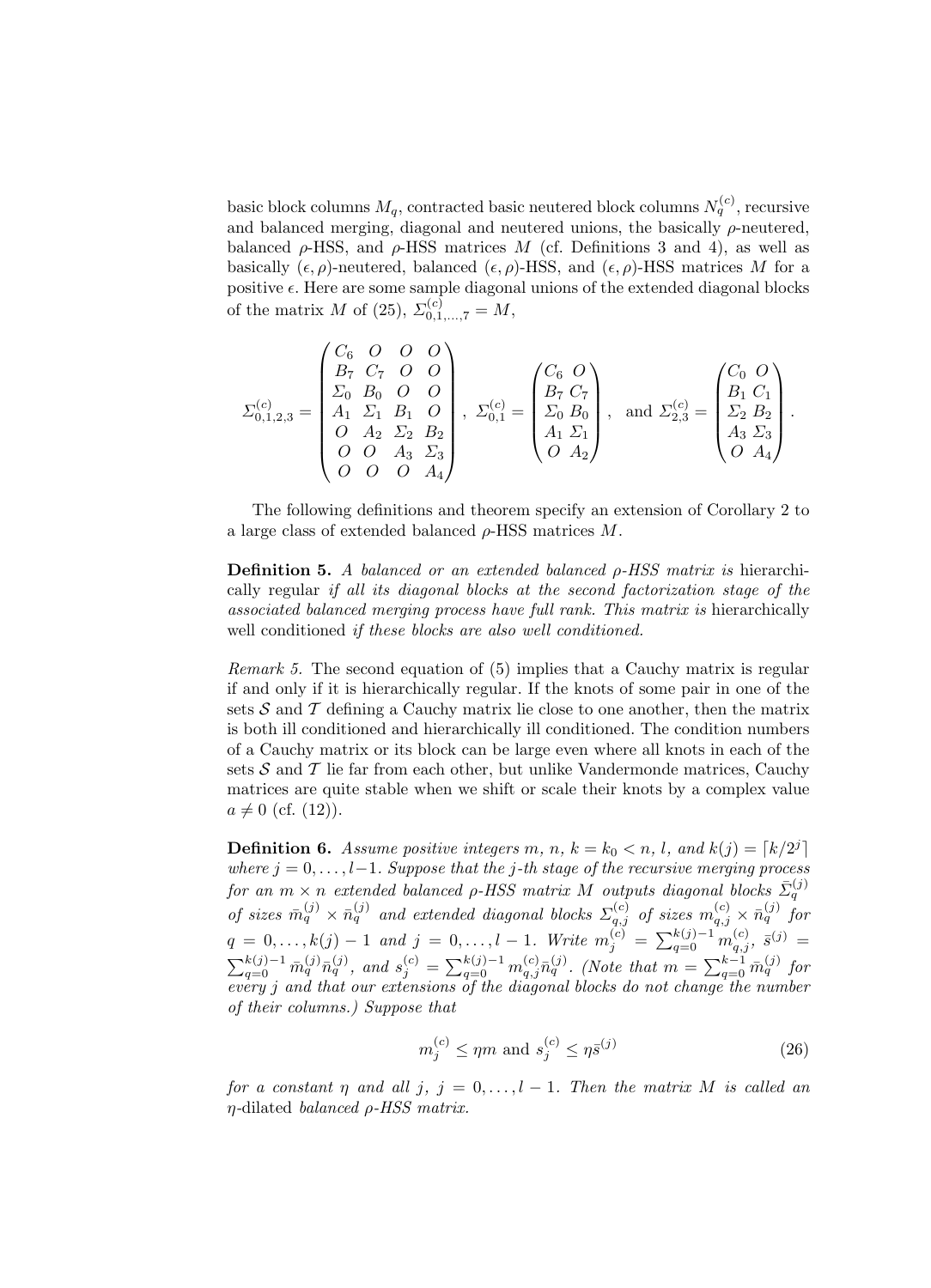**Theorem 11.** For a constant  $\eta \geq 1$  and an  $\eta$ -dilated balanced  $\rho$ -HSS matrix M of a size  $m \times n$  it holds that  $\alpha(M) = O((m+n) \log^2(m+n))$  where the parameters  $\epsilon$  and  $\rho$  have order  $\log(m + n)$ . Furthermore  $\beta(M) = O(n \log^3 n)$  provided that  $m = n$  and the matrix M is hierarchically regular.

*Proof.* Revisit the proof of the cost bound on  $\alpha(M)$  of Theorem 10 replacing m and  $\bar{s}^{(j)}$  by  $m_j^{(c)}$  and  $s_j^{(c)}$ , respectively, and then, under this change, observe that with the only exception, all auxiliary and final bounds remain valid up to a factor of  $\eta$ , by virtue of (26). The exception is the impact of the QR factorizations at the second factorization stage in our proof of bound (15). Because of the extension of the diagonal blocks, the sizes and ranks of the nonzero blocks of the matrices  $\Sigma^{(j)}$  for positive j can increase in the transition to the matrices  $D_1^{(j)}$ . To avoid this increase, we restrict the QR factorizations at that stage to the diagonal blocks and use the computed triangular factors as the pivot blocks to eliminate the other entries of the extended diagonal blocks in these columns by means of substitution. We readily verify that the recipe works (that is we avoid divisions by 0) and still supports bound  $(15)$  where the matrix M is hierarchically regular.

Remark 6. We conjecture that the associated balanced HSS process supporting Theorem 11 for a hierarchically regular input matrix  $M$  is numerically stable if the extended balanced  $\rho$ -HSS matrix M is hierarchically well conditioned, and clearly this process can be unstable otherwise.

## 7 Approximation of CV and  $CV<sup>T</sup>$  matrices by HSS matrices and algorithmic implications

### 7.1 Small-rank approximation of certain Cauchy matrices

**Definition 7.** (See [CGS07, page 1254].) For a separation bound  $\theta < 1$  and a complex separation center c, two complex points s and t are  $(\theta, c)$ -separated from one another if  $|\frac{t-c}{s-c}| \leq \theta$ . Two sets of complex numbers S and T are  $(\theta, c)$ -separated from one another if every two points  $s \in \mathcal{S}$  and  $t \in \mathcal{T}$  are  $(\theta, c)$ separated from one another.  $\delta_{c,S} = \min_{s \in S} |s - c|$  denotes the distance from the center c to the set S.

**Lemma 1.** (See [R85] and [CGS07, equation  $(2.8)$ ].) Suppose two complex values s and t are  $(\theta, c)$ -separated from one another for  $0 \le \theta < 1$  and a complex center c and write  $q = \frac{t-c}{s-c}$ ,  $|q| \leq \theta$ . Then for every positive integer  $\rho$  it holds that

$$
\frac{1}{s-t} = \frac{1}{s-c} \sum_{h=0}^{\rho-1} \frac{(t-c)^h}{(s-c)^h} + \frac{q_\rho}{s-c} \text{ where } |q_\rho| = \frac{|q|^\rho}{1-|q|} \le \frac{\theta^\rho}{1-\theta}. \tag{27}
$$

*Proof.* 
$$
\frac{1}{s-t} = \frac{1}{s-c} \frac{1}{1-q}, \ \frac{1}{1-q} = \sum_{h=0}^{\infty} q^h = (\sum_{h=0}^{\rho-1} q^h + \sum_{h=\rho}^{\infty} q^h) = (\sum_{h=0}^{\rho-1} q^h + \frac{q^{\rho}}{1-q}).
$$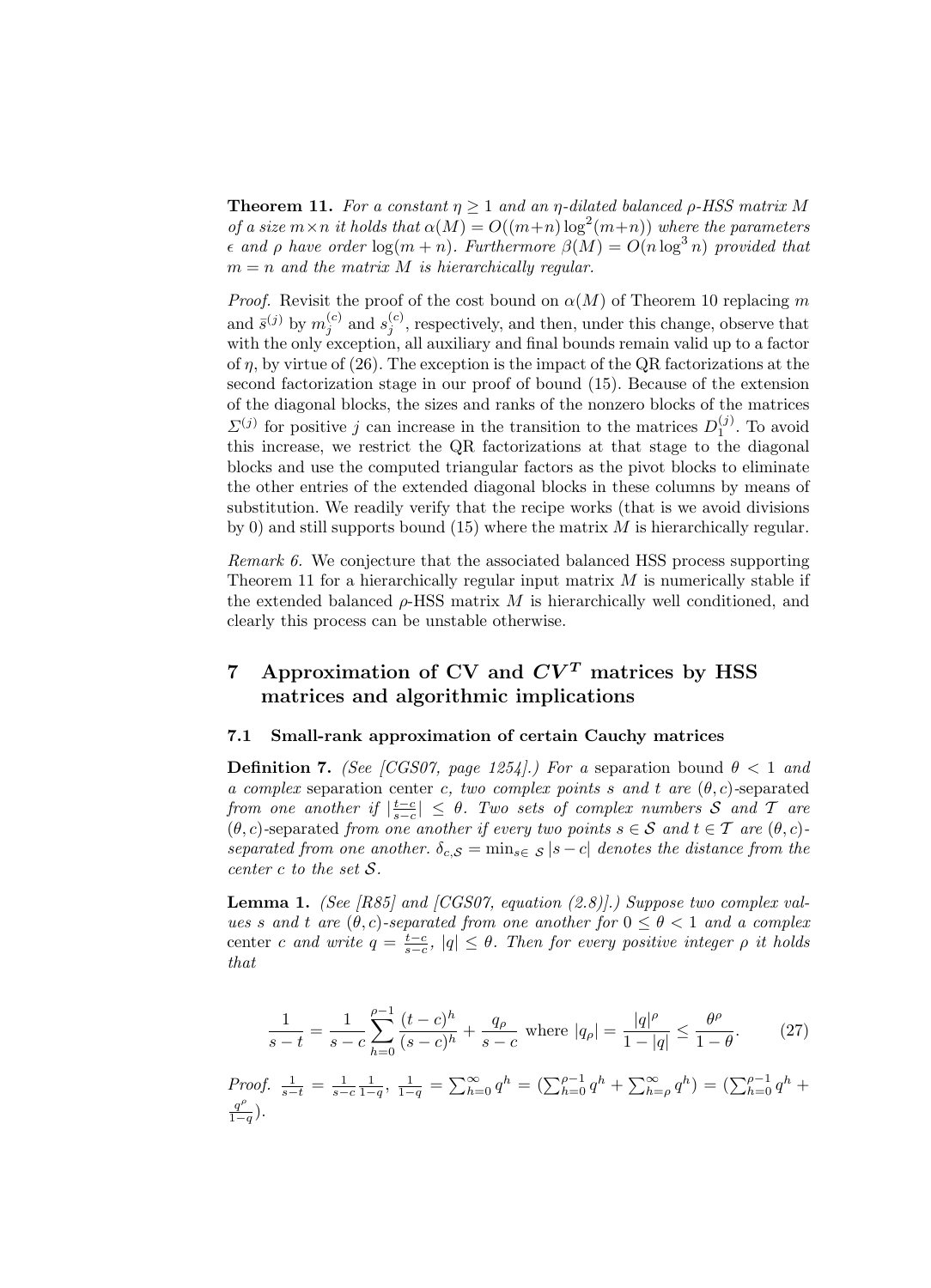**Corollary 3.** (Cf. [CGS07, Section 2.2] and [B10].) Suppose two sets of  $2n$ distinct complex numbers  $S = \{s_0, \ldots, s_{m-1}\}\$  and  $\mathcal{T} = \{t_0, \ldots, t_{n-1}\}\$  are  $(\theta, c)$ separated from one another for  $0 < \theta < 1$  and a global complex center c. Define the Cauchy matrix  $C = \left(\frac{1}{s_i - t_j}\right)_{i,j=0}^{m-1,n-1}$  and write  $\delta = \delta_{c,S} = \min_{i=0}^{m-1} |s_i - c|$  (cf. Definition 7). Then for every positive integer  $\rho$  it is sufficient to apply  $(m+n)\rho +$ m arithmetic operations to compute the  $m \times \rho$  matrix  $F = (1/(s_i-c)^{\nu+1})_{i,\nu=0}^{m-1,\rho-1}$ and the  $n \times \rho$  matrix  $G = ((t_j - c)^{\nu})_{j,\nu=0}^{n-1,\rho-1}$ , and it holds that

$$
C = FG^{T} + E, \ |E| \le \frac{\theta^{\rho}}{(1 - \theta)\delta}.
$$
 (28)

*Proof.* Apply (27) for  $s = s_i$ ,  $t = t_j$ , and all pairs  $(i, j)$  to deduce (28).

*Remark 7.* Assume an  $m \times n$  Cauchy matrix  $C = (\frac{1}{s_i - t_j})_{i,j=0}^{m-1,n-1}$  with  $m+n$  distinct knots  $s_0, \ldots, s_{m-1}, t_0, \ldots, t_{n-1}$ . Then rank $(C) = \min\{m, n\}$  (cf. Theorem 4). Further assume that the sets  $S = \{s_0, \ldots, s_{m-1}\}\$  and  $\mathcal{T} = \{t_0, \ldots, t_{n-1}\}\$  are  $(\theta, c)$ -separated from one another for a global complex center c and  $0 < \theta < 1$ (*v*, *c*)-separated from one another for a global complex center *c* and  $0 < v < 1$ <br>such that the value  $(1 - \theta)\delta/\sqrt{mn}$  is not small. Then by virtue of the corollary the matrix  $C$  can be closely approximated by a matrix  $FG<sup>T</sup>$  of a smaller rank  $\rho < \min\{m, n\}$ , and therefore is ill conditioned. Furthermore if we have such  $(\theta, c)$ -separation just for a  $k \times l$  submatrix  $C_{k,l}$  of the matrix C, implying that  $nrank(C_{k,l}) \leq \rho$ , then it follows that  $nrank(C) \leq m-k+n-l+\rho$ . Consequently if  $m - k + n - l + \rho < \min\{m, n\}$ , then again we conclude that the matrix C is ill conditioned. These classes of ill conditioned Cauchy matrices contain a large class of CV and  $CV<sup>T</sup>$  matrices. In particular a CV matrix is ill conditioned if all its knots  $s_i$  or all knots  $s_i$  of its submatrix of a large size lie far enough from the unit circle  $\{z : |z| = 1\}$ , because in this case the origin serves as a global center for the matrix or submatrix.

Generally neither CV matrix nor its submatrices of a large size have global separation centers, but next we compute a set of local centers to approximate any CV matrix closely by an extended  $\rho$ -HSS matrix for a small  $\rho$ . We first (i) determine the required properties of the centers, then (ii) compute proper diagonal and extended diagonal blocks, and finally (iii) merge diagonal blocks recursively. We devote the next three subsections to these three stages.

#### 7.2 Local separation centers

**Definition 8.**  $\mathcal{A}(\phi, \phi') = \{z = \exp(\psi \sqrt{-1}) : 0 \leq \phi \leq \psi \leq \phi' \leq 2\pi\}$ is the semi-open arc of the unit circle  $\{z : |z = 1|\}$  having length  $\phi' - \phi$ and the endpoints  $\tau = \exp(\phi \sqrt{-1})$  and  $\tau' = \exp(\phi' \sqrt{-1})$ .  $\Gamma(\phi, \phi') = \{z =$  $r \exp(\psi \sqrt{-1}) : r \ge 0, 0 \le \phi \le \psi < \phi' \le 2\pi$  is the semi-open sector bounded by the two rays from the origin to the two endpoints of the arc.  $\bar{\Gamma}(\phi, \phi')$  denotes the exterior (that is the complement) of this sector.  $D(c, r) = \{z : |z - c| \le r\}$  is the disc on the complex plane with a center c and a radius r, having the exterior  $\bar{D}(c, r) = \{z : |z - c| > r\}.$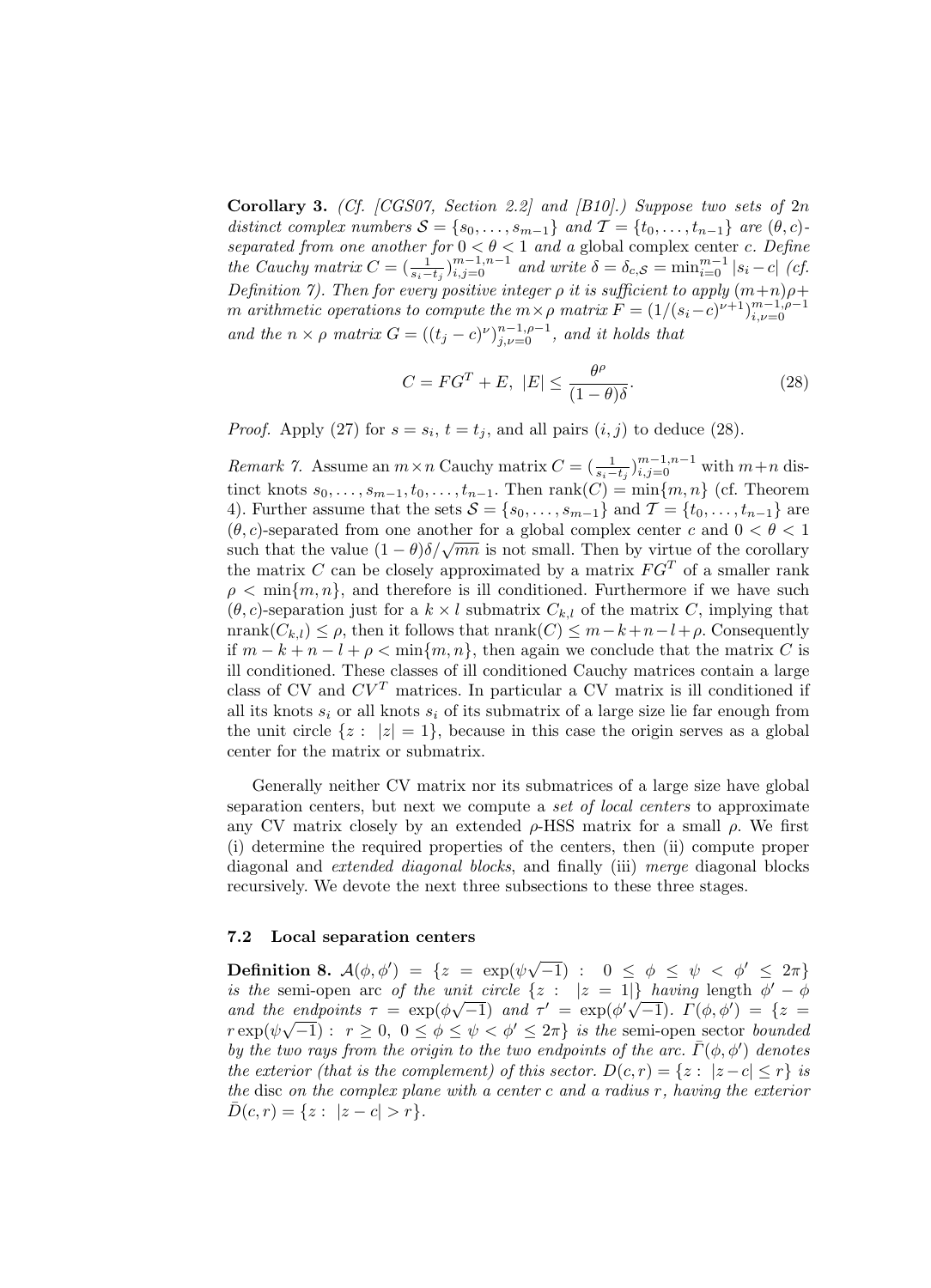We readily verify the following result (cf. Figures 9 and 10).

Lemma 2. Suppose  $0 \leq \phi \leq \phi' \leq \psi \leq 2\pi$ ,  $\phi - \psi \mod (2\pi) \geq \phi' - \phi$ ,  $\tau =$  $\exp(\phi\sqrt{-1})$ , and  $\tau' = \exp(\phi'\sqrt{-1})$ . Then (i)  $|\tau' - \tau| = 2\sin((\phi' - \phi)/2)$  and (ii) the distance from the point  $\tau$  to the sector  $\Gamma(\phi', \psi)$  is equal to  $\sin \mu$ , for  $\mu = \min\{(\phi - \psi) \mod (2\pi), \phi' - \phi\}.$ 

Apply the lemma to obtain the following theorem.

**Theorem 12.** Assume the numbers  $\theta$ ,  $\phi$ ,  $\phi'$ , and c such that  $0 < \theta < 1$ ,  $0 \leq \phi < \theta$  $\phi \leq 2\pi$ , and  $c = \exp(0.5(\phi' + \phi)\sqrt{-1})$  is the midpoint of the arc  $\mathcal{A}(\phi, \phi')$ . Let  $\overline{D} = \overline{D}(c,(2/\theta)\sin((\phi'-\phi)/4))$  denote the exterior of the disc  $D(c,(2/\theta)\sin((\phi'-\phi)/4))$  $\phi$ )/4)). Then the two sets  $\mathcal{A}(\phi, \phi')$  and  $\mathcal{D}(\phi, \phi', \theta)$  are  $(\theta, c)$ -separated.

Combine this theorem with Corollary 3 to obtain the following corollary.

**Corollary 4.** Under the assumptions of Theorem 12 the  $\bar{m} \times \bar{n}$  Cauchy matrix

$$
C(\phi,\phi')=\Big(\frac{1}{s_i-t_j}\Big)_{s_i\in\mathcal{D}(\phi,\phi',\theta),\ t_j\in\mathcal{A}(\phi,\phi')}
$$

has |E|-rank at most  $\rho$  provided that |E| satisfies bound (28) for  $m = \overline{m}$ ,  $n = \overline{n}$ , and  $\delta = \delta_{c,D(\phi,\phi',\theta)} = \min_i |s_i - c|.$ 

We will apply Theorem 12 and Corollary 4 where the value  $1-\theta$  is not small and the knots  $s_i$  lie in the exterior  $\bar{\Gamma}(\psi, \psi')$  of the smallest sector  $\Gamma(\psi, \psi')$  that covers the disc  $D(c, (2/\theta) \sin((\phi' - \phi)/4))$ . Clearly  $\bar{\Gamma}(\psi, \psi') \subset \bar{D}$ , whereas the arcs  $\mathcal{A}(\phi, \phi')$  and  $\mathcal{A}(\psi, \psi')$  share their midpoint c. Next we estimate the ratio of the lengths of these arcs,  $r(\theta) = (\phi' - \phi)/(\psi' - \psi)$ . Lemma 2 implies that

$$
Distance(c, \overline{\Gamma}(\psi, \psi')) = \sin((\psi' - \psi)/2),
$$

but this distance is also equal to  $(c - \tau)/\theta = (2/\theta) \sin((\phi' - \phi)/4)$ , and so

$$
\bar{r}(\theta) = (2\sin((\phi' - \phi)/4)/\sin((\psi' - \psi)/2) = 1/\theta. \tag{29}
$$

Now recall that  $y - \sin(y) = y^3/3! - y^5/5! + ...$  and so  $0 \le y - \sin(y) < y^3/3! =$  $y^3/6$  where  $y^2 < 7!/5! = 42$ . Therefore the difference  $y - \sin(y)$  is nonnegative and converges to 0 cubically in y as  $y \to 0$ . (In particular  $y - \sin(y) < 1/48$  for  $y \le 1/2$ ,  $y - \sin(y) < 1/384$  for  $y \le 1/4$ , and  $y - \sin(y) < 1/6000$  for  $y \le 1/10$ . We can choose  $\theta > 2/3$ , say, and then  $y = (\psi' - \psi)/2 \le 2x$  for  $x = (\phi' - \phi)/2$ (see Figure 10). Furthermore, in our applications we can assume  $\theta \geq 1/2$  (say), enforce a small upper bound on  $x$ , and therefore ensure close approximation

$$
r(\theta) \approx \bar{r}(\theta) = 1/\theta. \tag{30}
$$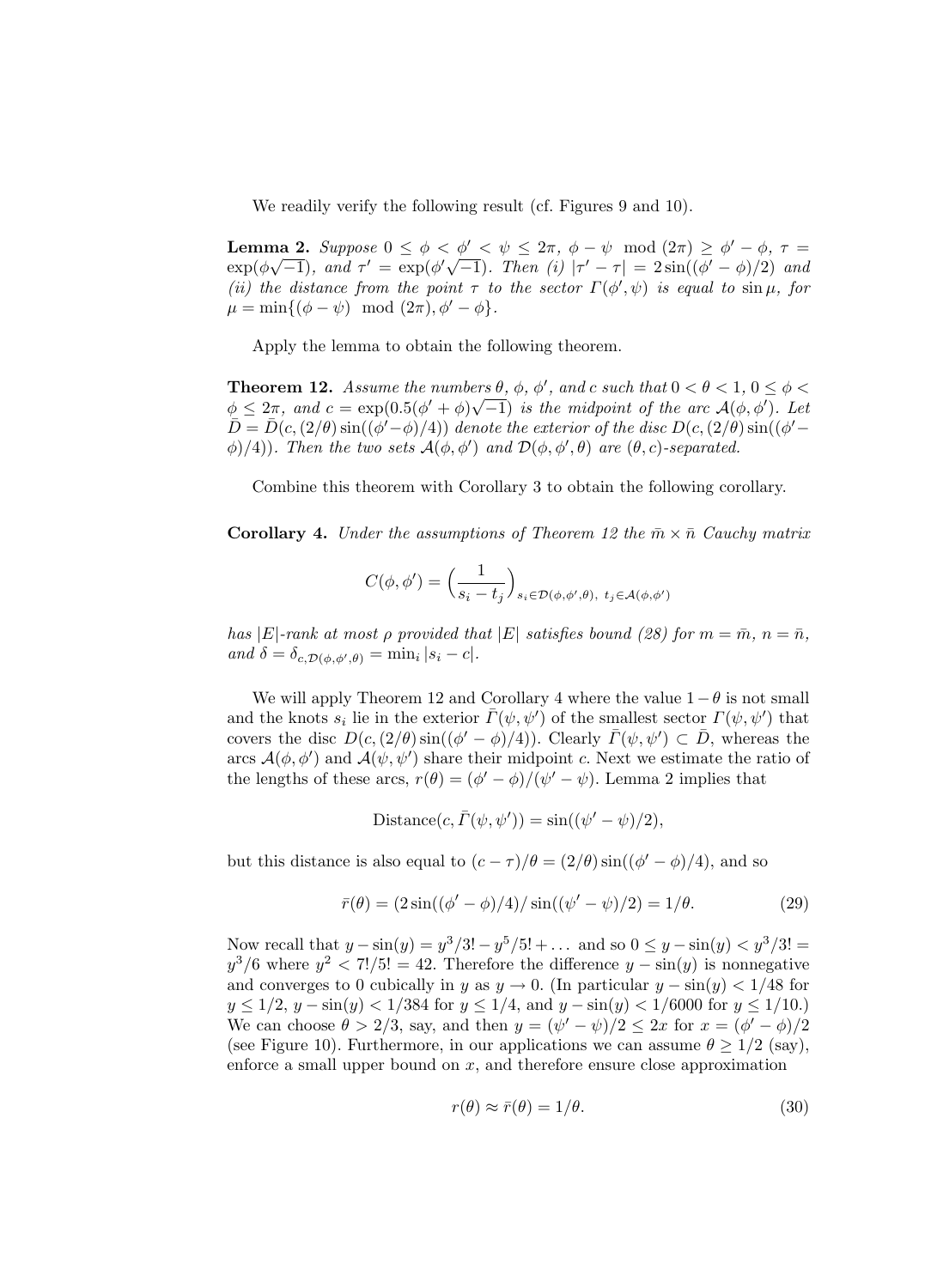#### 7.3 Defining the extended diagonal blocks of a CV matrix

Next we partition the complex plane into  $k$  sectors, each defined by a pair of rays from the origin, then partition the sets of knots  $S$  and  $T$  accordingly, and finally define diagonal and extended diagonal blocks of CV matrices. Let us formalize this idea. Fix a positive integer  $l_+$ , write  $k = 2^{l_+}$ ,  $\phi_q = 2q\pi/k$ , and  $\phi'_{q} = \phi_{q+1 \mod k}$ , partition the unit circle  $\{z : |z = 1|\}$  by k equally spaced points  $\phi_0, \ldots, \phi_{k-1}$  into k semi-open arcs  $\mathcal{A}_q = \mathcal{A}(\phi_q, \phi'_q)$ , each of the length  $2\pi/k$ , and define the semi-open sectors  $\mathcal{S}_q = \mathcal{S}(\phi_q, \phi'_q)$  for  $q = 0, \ldots, k - 1$ .

Let  $C = C_{\mathbf{s},f} = \left(\frac{1}{s_i - t_j}\right)_{i=1}^{m-1,n-1}$ denote an  $m \times n$  Cauchy matrix. Assume the polar representation  $s_i = |s_i| \exp(\mu_i \sqrt{-1})$  and  $t_j = |t_j| \exp(\nu_j \sqrt{-1})$ , and √ √ reenumerate the knots in the counter-clockwise order of the angles  $\mu_i$  and  $\nu_j$ breaking ties arbitrarily and assigning the smallest subscripts  $i$  and  $j$  to all knots in the sector  $\Gamma(\phi_0, \phi'_0)$ , then to all knots in the sector  $\Gamma(\phi_1, \phi'_1)$ , and so on. The partition of the complex plane into the sectors induces a partition of the angles  $\mu_i$  and  $\nu_j$  in the polar representation of the knots  $s_i$  and  $t_j$  as well as the block partition of the matrix  $C = (C_{p,q})_{p,q=0}^{k-1}$  such that  $C_{p,q} = \left(\frac{1}{s_i - t_j}\right)$  $s_i \in \Gamma_p, t_j \in \Gamma_q$ . We further partition the matrix C into its basic block columns  $C = (C_0 \mid \ldots \mid C_{k-1})$ and partition every basic block column  $C_q$  into the diagonal block  $\Sigma_q = C_{q,q}$ and the basic neutered block column  $N_q$  for  $q = 0, \ldots, k - 1$ .

Now suppose that we are given the values  $\theta$  and  $f$  such that  $0 < \theta < 1$  and  $|f| = 1$ , and write  $t_j = f\omega^j$  for  $j = 0, \ldots, n-1$ . Then for  $q = 0, \ldots, k-1$ , write  $\phi = \phi_q$ ,  $\phi' = \phi'_q$ , define the real values  $\psi = \psi_q$  and  $\psi' = \psi'_q$  and the sectors  $\Gamma_q^{(c)} = \Gamma(\psi_q, \psi_q)$  by following the definitions of Section 7.1 (cf. (29)), and define the second partition of every basic block column  $C_q$ , this time into an extended diagonal block  $\Sigma_q^{(c)} = \left(\frac{1}{s_i - t_j}\right)$  $s_i \in \Gamma_q^{(c)}, t_j \in \Gamma_q$  and the contracted basic neutered block column  $N_q^{(c)}$ , for  $q = 0, \ldots, k-1$ . (Unlike the first partition this

one depends on the parameter  $\theta$ .) By following [B10], we refer to the contracted basic neutered block columns also as admissible blocks and define the partition of every basic neutered block column  $C_q$  into the triple of a diagonal block  $\Sigma_q$ , a pair of *neighboring blocks*, and an admissible block  $N_q^{(c)}$  (cf. Figures 5–8).

By applying Corollary 4 obtain the following result.

**Corollary 5.** For a fixed  $\theta$ ,  $0 \le \theta < 1$ , and an  $m \times n$  CV matrix C, define the above admissible blocks  $N_0^{(c)}, \ldots, N_{k-1}^{(c)}$ . Then all of them have the |E|-ranks at most  $\rho$ , that is C is an extended basically  $(|E|, \rho)$ -neutered matrix, provided  $|E|$ and  $\rho$  satisfy bound (28) for  $n = k$ ,  $\delta = \min_{i,q=0}^{m-1,k-1} |s_i - c_q|$ , and the fixed values of  $\theta$  and m.

Corollary 5 and Theorem 8 together imply that

$$
\alpha_{|E|}(C) \le \alpha (\text{diag}(\Sigma_q^{(c)})_{q=0}^{k-1}) + (2m + 2n - 1)k\rho. \tag{31}
$$

One can deduce from this bound that  $\alpha_{|E|}(C) = O(n\sqrt{n \log(n)})$  for an  $n \times n$  CV matrix C (see [P13]), but we will strengthen these estimates by showing that C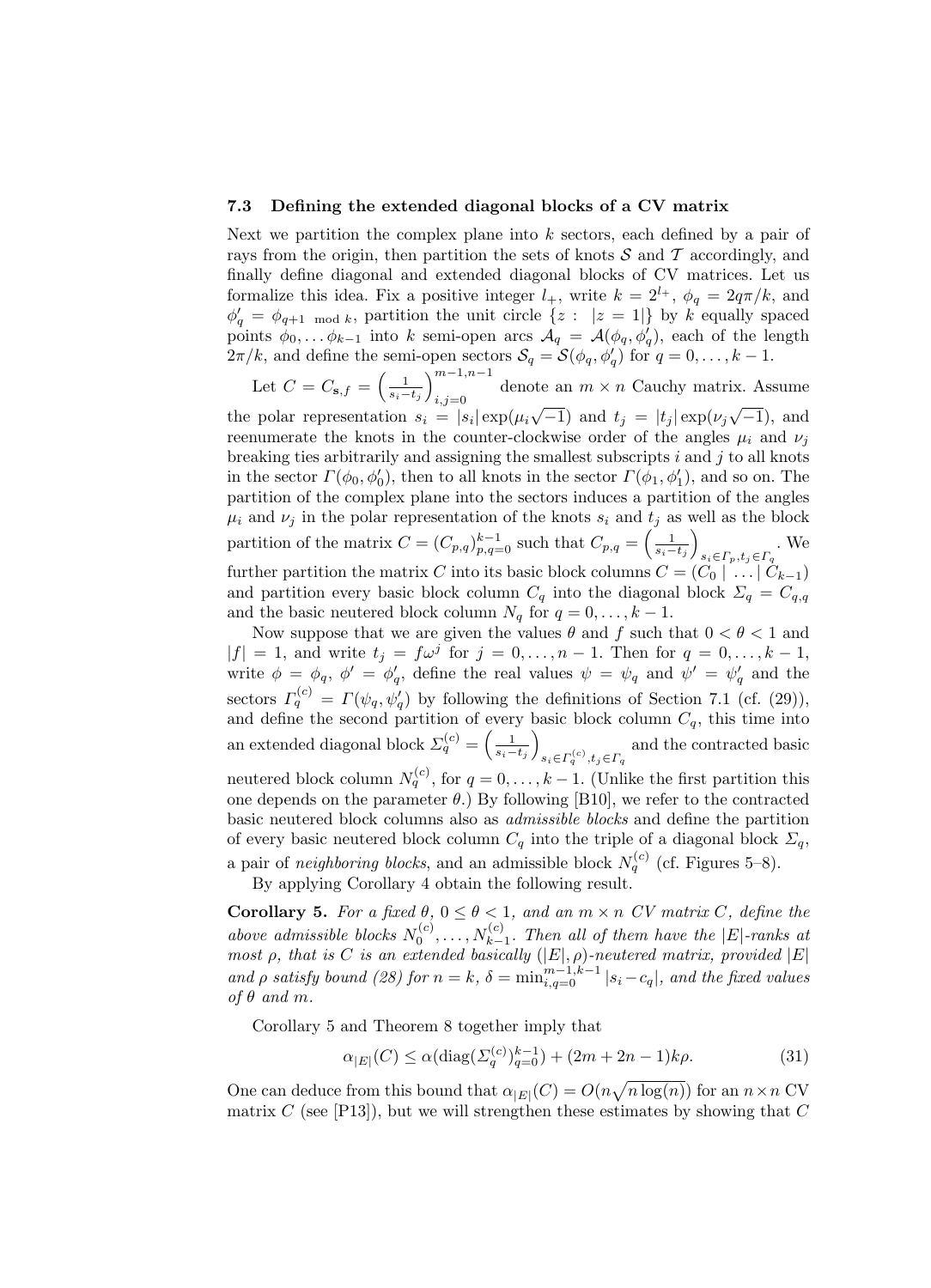is an extended balanced  $(|E|, \rho)$ -HSS matrix where  $log(1/|E|) = O(log(m + n))$ and  $\rho = O(\log(m+n)).$ 

#### 7.4 Extended HSS approximation of a CV matrix

For a fixed value  $\theta$ ,  $0 < \theta < 1$ , and a positive integer  $l_{+}$  we recursively merge the arcs  $A_0, \ldots, A_{k-1}$  pairwise. By applying Corollary 5 at every level of this merging process, we conclude that the CV matrix  $C$  of the previous subsection is an extended basically  $(\epsilon_j, \rho_j)$ -neutered matrix at the jth level of the process for all j,  $j = 0, \ldots, l_{+} - 1$ . Actually we stop the merging process at the level  $l < l_+$  to have reasonably many arcs of a sufficiently small length at the end of the process (cf. Remark 4).

Next we are going to specify a common pair  $(\epsilon, \rho)$  for all levels, thus implying that C is an extended balanced  $(\epsilon, \rho)$ -HSS matrix. We already have pairs  $(\epsilon_j, \rho_j)$ , for  $j = 0, \ldots, l - 1, l = \log_2(k)$ , that satisfy bound (28) for  $|E| = \epsilon_j$  and  $\rho = \rho_j$ . Note that  $m_{q,j}^{(c)} \leq m$  and  $\bar{n}_q^{(j)} \leq n$  for admissible blocks of the sizes  $m_{q,j}^{(c)} \times \bar{n}_q^{(j)}$ . Therefore to unify the choice of the pair  $(\epsilon, \rho)$  for all j, we just need to substitute the upper bounds m and n on  $m_{q,j}^{(c)}$  and  $\bar{n}_q^{(j)}$ , respectively, and to fix a value  $\delta \leq \min_{i,j,q=0}^{m-1,l-1,k/2^j} |s_i - c_{j,q}|$ . So far our construction still leaves us with the freedom of rotating the arcs  $\mathcal{A}_q^{(j)}$  for all j and q by a fixed angle  $\psi$ . There are m knots  $s_i$  and  $\sum_{j=0}^{l-1} k/2^j \leq 2k$  centers  $c_{j,q}$  overall, each separated from all other centers by arcs of lengths at least  $\pi/k$ . Therefore by choosing a proper rotation angle  $\psi$  we can ensure the angles of at least  $\pi/(2km)$  between the two rays from the origin passing through the pair of a knot  $s_i$  and a center  $c_{i,q}$ , for every triple  $(i, j, q)$ . Apply Lemma 2 and obtain

$$
\delta \ge \delta_- = 2\sin(\pi/(4km)).\tag{32}
$$

For larger integers km it holds that

$$
\delta \ge \delta_- = 2\sin(\pi/(4km)) \approx \pi/(2km). \tag{33}
$$

**Theorem 13.** (i) An  $m \times n$  CV matrix C is an extended balanced  $(\epsilon, \rho)$ -HSS matrix where

$$
\epsilon \approx \frac{2mk\theta^{\rho}}{(1-\theta)\pi},\tag{34}
$$

θ and 1 − θ are positive constants, and 1 < k < n. (ii) It holds that

$$
\rho = O(\log(\frac{m+n}{\epsilon}))\tag{35}
$$

and consequently  $\rho = O(\log(m+n))$  provided that  $\log(1/\epsilon) = O(\log(m+n)).$ 

Proof. Combine bounds (28) and (32) to obtain part (i), which immediately implies part (ii).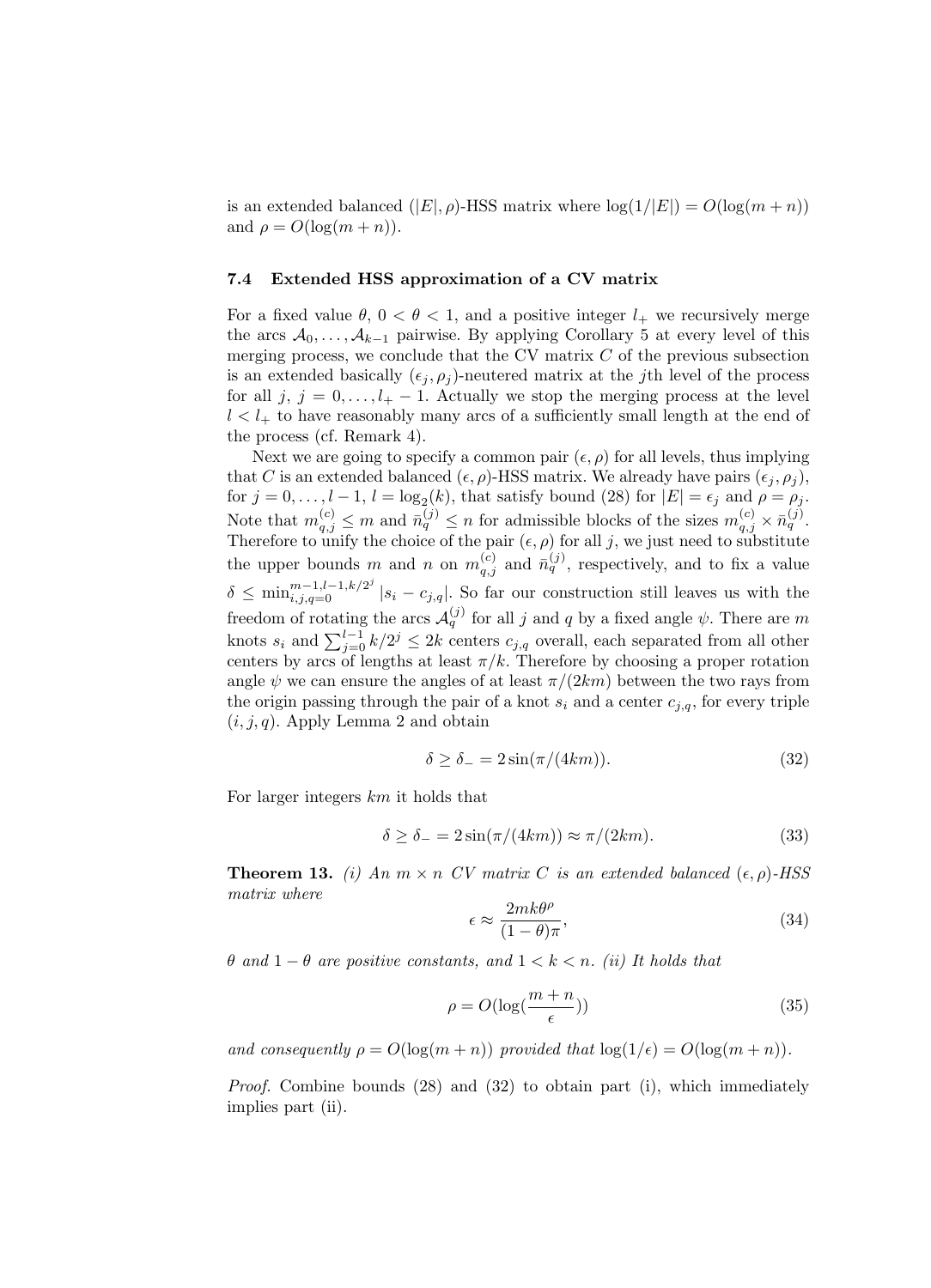Remark 8. The lower bound  $\delta_-\equiv \pi/(2km)$  is overly pessimistic for many dispositions of the knots  $s_i$  on the complex plane. For example,  $\delta$  is a constant for CV matrices where all these knots are separated from the unit circle, whereas  $\delta \geq \pi/m$  where  $s_i = \omega_m^i$ ,  $i = 0, \ldots, m-1$ , and in many cases only a small number of the differences  $c_{j,q} - s_i$  has absolute values close to the minimum  $\delta$ .

## 7.5 Complexity of approximate computations with CV and  $CV<sup>T</sup>$ matrices

Next we ensure that a CV matrix C is a 3.1-dilated balanced  $(\epsilon, \rho)$ -HSS matrix and then apply Theorem 11. Suppose that our fan-in merging process applied to a balanced HSS approximation of an  $m \times n$  CV matrix C begins with k diagonal blocks  $\Sigma_q$  of sizes  $m_q \times n_q$  and k extended diagonal blocks  $\Sigma_d^{(c)}$  $m_d^{(c)}$  of sizes  $m_q^{(c)} \times n_q$ , for  $n_q \approx n/k$  of order  $\log(m+n)$  and  $q=0,\ldots,k-1$  and deduce the following result from equations (29) and (30).

**Theorem 14.** An extended balanced  $(\epsilon, \rho)$ -HSS CV matrix C of Theorem 11 is 3.1-dilated provided that the ratio  $k/2^l$  is reasonably large (cf. Definition 6 and Remark 4) and that we have chosen a positive parameter  $\theta$  such that  $r(\theta) \leq 3$ (where  $r(\theta)$  is the scalar parameter bounded according to (29) and (30)).

Proof. Recall that at the initial level of our balanced recursive merging the unit circle is partitioned into the arcs  $\mathcal{A}_q = \mathcal{A}(\phi_q, \phi'_q)$  that have the same length for all q. Therefore the  $r(\theta)$ -dilation  $\mathcal{A}(\psi_q, \psi'_q)$ , sharing the center  $c_q$  with the arc  $\mathcal{A}_q$ , has a length invariant in q as well. For  $r(\theta) \leq 3$  such a dilation keeps the arc  $\mathcal{A}(\psi_q, \psi'_q)$  in the union of the arc  $\mathcal{A}_q$  and its two extensions on its both sides by two arcs, each of the length  $(r(\theta) - 1)(\phi_q' - \phi_q)/2$ . This length is at most  $\phi'_q - \phi_q$  for  $r(\theta) \leq 3$ . Therefore all arcs  $\mathcal{A}(\psi_q, \psi'_q)$  together for all q cover the union  $\bigcup_{q=0}^{k-1} A(\phi_q, \phi'_q) = \{z : |z| = 1\}$  at most three times. Consequently  $m_0^{(c)} = \sum_{q=0}^{k-1} m_{q,0}^{(c)} \leq 3m = \sum_{q=0}^{k-1} m_{q,0}.$ 

Next write  $n_{+,0} = \max_{q=0}^{k-1} n_{q,0}$  and  $n_{-,0} = \min_{q=0}^{k-1} n_{q,0}$  and observe that  $0 \leq n_{+,0} - n_{-,0} \leq 1$  because the arcs  $\mathcal{A}(\psi_q, \psi_q')$  have the same length for all q and because  $t_j = f\omega^j$  for  $|f| = 1$ . Furthermore note that  $s_0^{(c)} = \sum_{q=0}^{k-1} m_{q,0}^{(c)} n_{q,0} \leq$  $n_{+,0}\sum_{q=0}^{k-1}m_{q,0}^{(c)}=n_{+,0}m_0^{(c)}$ . Similarly  $s_0^{(c)}\geq n_{-,0}m_0^{(c)}$  and  $n_{-,0}m\leq s_0\leq n_{+,0}m$ . Therefore  $s_0^{(c)} \leq n_{+,0} m_0^{(c)} \leq (n_{-,0}+1) m_0^{(c)} \leq 3(n_{-,0}+1) m \leq (3+3/n_{-,0}) s$ . We can assume that  $n_{-,0} \ge (n/k) - 1 \gg 1$ , and thus  $3/n_{-,0} < 0.1$ .

Remark 9. Recall that the scalar parameter  $r(\theta)$  cubically converges to  $1/\theta$  as  $k \to \infty$ . Therefore for large integers k and for  $\theta \approx 1$  a "typical" CV matrix is  $\eta$ -dilated with  $\eta \approx 1$ .

Combine Theorems 11 and 14 with Corollary 3 and obtain the following results (cf. Remark 5).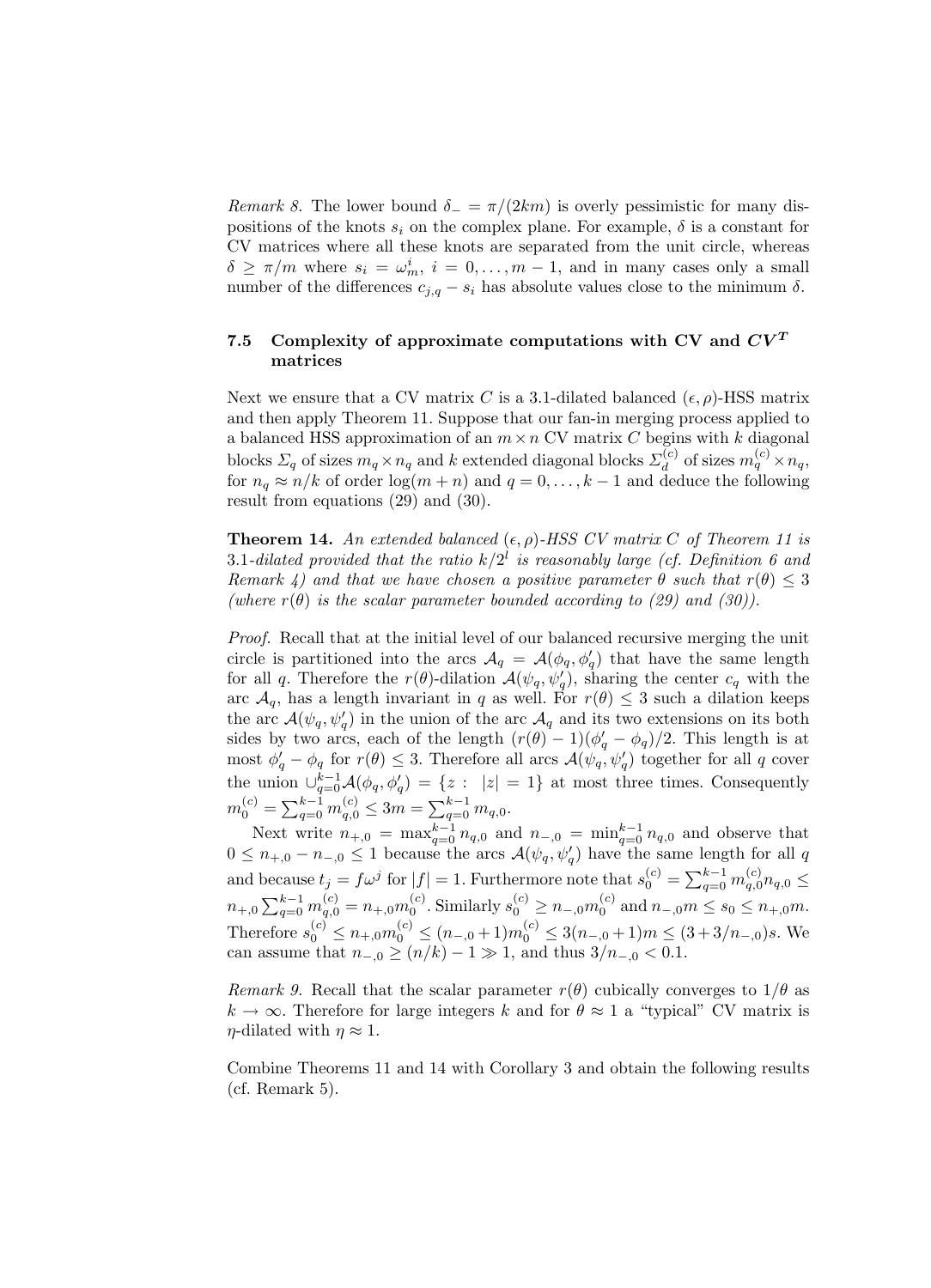**Theorem 15.** For an  $m \times n$  CV matrix C it holds that  $\alpha_{\epsilon}(C) = O((m +$  $n(\rho \log(n))$  provided that  $\rho = O(\log(1/(\delta \epsilon)))$  for  $\delta$  of Corollary 3, which satisfies the bound  $\log(1/\delta) = O(\log(m+n))$ . If in addition  $m = n$  and the matrix C is nonsingular and hierarchically well conditioned under a certain associated balanced  $(\epsilon, \rho)$ -HSS merging process, then  $\beta_{\epsilon}(C) = O(n \rho^2 \log(n))$ . In particular if  $\log(1/\epsilon) = O(\log(m+n))$ , then the above estimates imply that  $\alpha_{\epsilon}(C) = O((m+n)\log(m+n)\log(n))$  and  $\beta_{\epsilon}(C) = O(n\log^3(n)).$ 

Because of the dual role of the rows and columns in our constructions we can readily extend all our results from CV matrices C to  $CV<sup>T</sup>$  matrices  $C<sup>T</sup>$ . In particular we can extend Theorem 15 as follows.

**Corollary 6.** The estimates of Theorem 15 also hold for a  $CV^T$  matrix  $C$ .

### 8 Extensions and modifications

#### 8.1 Computations with Vandermonde matrices and their transposes

Next we employ equations  $(8)$ – $(11)$  to extend Theorem 15 to computations with Vandermonde matrices, their transposes, and with polynomials.

Theorem 16. Suppose that we are given two positive integers m and n and a vector  $\mathbf{s} = (s_i)_{i=0}^{m-1}$  defining an  $m \times n$  Vandermonde matrix  $V = V_{\mathbf{s}}$ . Write  $s_{+} = \max_{i=0}^{m-1} |s_{i}|$  and let  $\log(1/\epsilon) = O(\log(m+n) + n \log(s_{+}))$ . (i) Then

$$
\alpha_{\epsilon}(V) + \alpha_{\epsilon}(V^{T}) = O((m+n)(\rho \log(m+n) + n \log(s_{+})).
$$
 (36)

(ii) Suppose that in addition  $m = n$  and for some complex f,  $|f| = 1$ , the matrix  $C_{s,f}$  of equation (7) is nosingular and hierarchically well conditioned under a certain associated balanced  $(\epsilon, \rho)$ -HSS merging process. Then

$$
\beta_{\epsilon}(V) + \beta_{\epsilon}(V^T) = O(n\rho^2 \log(n)). \tag{37}
$$

(iii) Bounds (36) and (37) on  $\alpha_{\epsilon}(V)$  and  $\beta_{\epsilon}(V)$  can be applied also to the solution of Problems 1 and 2 of Section 3, respectively.

*Proof.* Combine Theorem 15 and Corollary 6 with equations  $(8)$ –(11). The ma-*Froof.* Combine Theorem 15 and Coronary 6 with equations ( $\delta$ )–(11). The matrices diag( $\omega^{-j}$ )<sub> $j=0$ </sub>, diag( $f^{-j}$ ) $j=0$ , and  $\Omega/\sqrt{n} = (\sqrt{n}\Omega^H)^{-1}$  and their inverses are unitary, and so multiplication by them makes no impact on the output error norms. Multiplication by the matrix  $diag(s_i^n - f^n)_{i=0}^{m-1}$  can increase the value  $\log_2(1/\epsilon)$  by at most  $\log_2(s_+^n+1)$ , whereas multiplication by its inverse for  $m = n$ can increase this value by at most  $\log_2(\Delta)$  for  $\Delta = 1/\max_{f: |f|=1} \min_{i=0}^{m-1} |s_i^n$  $f<sup>n</sup>$ . We can ensure that  $\Delta \leq 2m$  by choosing a proper value  $f$ , and so  $\log_2(\Delta) \leq$  $1 + \log_2(m)$ . Such an increase makes no impact on the asymptotic bounds of Theorem 16, and so we complete the proof of parts (i) and (ii). Equations (1) and (2) extend the proof to part (iii).

Note that the term  $n \log(s_+)$  is dominated and can be removed from the bound on  $\log(1/\epsilon)$  and (36) provided that  $s_+ = 1 + O(\frac{\log^2(m+n)}{n})$  $\frac{m+nj}{n}$ ).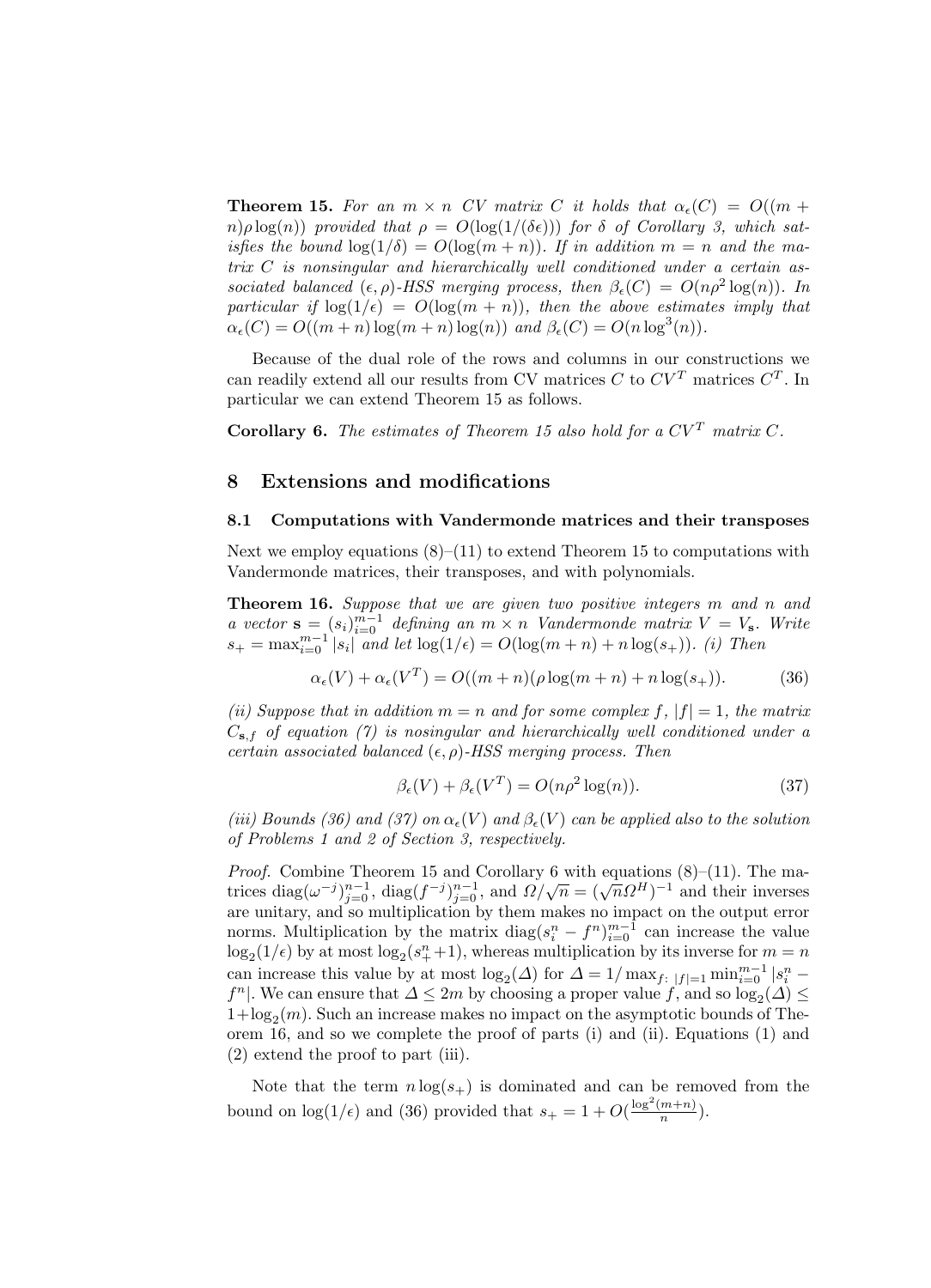## 8.2 Computations with other structured matrices, polynomials, and rational functions

The FMM/HSS techniques of [GR87], [DGR96], [CGR98], and [B10] combined with the algebraic techniques of [P90] and [Pa] work efficiently for other classes of structured matrices, and our complexity estimates can be extended and in some cases strengthened. Next we recall some relevant results from [Pa].

For  $m \times n$  Toeplitz and Hankel matrices W one yields the bound  $\beta_{\epsilon}(W)$  =  $O((n) \log^2(1/\epsilon) \log(n))$  where  $m = n$  (see [Pa]). Our estimates for CV matrices can be extended to general Cauchy matrices  $C_{s,t}$  with arbitrary sets of knots  $s_i$ and  $t_i$  provided that we allow to increase the approximation errors by factors  $||C|| ||C^{-1}||$  for  $C = C_{\mathbf{s},f}$  or/and  $C = C_{e,\mathbf{t}}$  for constants e and f of our choice such that  $|e| = |f| = 1$ . These estimates and the ones of the previous subsection are immediately extended to approximate solution of Problems 3 and 4 of rational interpolation and multipoint evaluation. Furthermore all algorithms and estimates can be extended from Cauchy to generalized Cauchy matrices  $f(s_i - t_j)_{i,j=0}^{m-1,n-1}$  for various functions  $f(z)$  such as  $x^{-p}$  for a positive integer p,  $ln z$ , and  $tan z$ .

Finally the classes of Toeplitz, Hankel, Vandermonde and Cauchy matrices W have been extended to larger classes of  $m \times n$  matrices M that have structures of Toeplitz, Hankel, Vandermonde and Cauchy types. They allow compressed expressions through their displacements  $AM - MB$  of small ranks d for operator matrices A and B fixed for each of the four structures, that is through at most  $(m + n)d$  parameters per matrix. The known fast algorithms for computations with Toeplitz, Hankel, Vandermonde and Cauchy matrices are extended to these classes, and this includes fast approximation algorithms, with the estimates of this papers changed into  $\alpha_{\epsilon'}(M) = O(d\alpha_{\epsilon}(W))$  and  $\beta_{\epsilon''}(M) = O(d\beta_{\epsilon}(W))$  for  $\epsilon' = O(d|F|\epsilon)$  and  $\epsilon'' = O(d|F| ||M^{-1}||\epsilon)$  (cf. [Pa]).

## 8.3 Numerical rank of the admissible blocks and the impact on the implementation

To implement our algorithms one can compute the centers  $c_q$  and the admissible blocks  $N_q$  of bounded ranks throughout the merging process, but one can avoid a large part of these computations by following the papers [CGS07], [X12], [XXG12], and [XXCBa]. They bypass the computation of the centers  $c_q$  and immediately compute the HSS generators for the admissible blocks  $N_q$ , defined by HSS trees. The length of the generators can be chosen equal to the available upper bound  $\rho$  on the numerical ranks of these blocks or can be adapted empirically. Our computational cost bounds  $\alpha_{\epsilon}(M)$  and  $\beta_{\epsilon}(M)$  are proportional to  $\rho$  and  $\rho^2$ , respectively, and so they decrease as the numerical rank  $\rho$  decreases. In particular our complexity bounds decrease to the level  $\alpha_{\epsilon}(C) = O(n \log(1/\epsilon) \log(n))$  and  $\beta_{\epsilon}(C) = O(n \log^2(1/\epsilon) \log(n))$  where the  $\epsilon$ -rank decreases to the level  $O(\log(1/\epsilon))$ (cf. our Remark 8), thus extending the latter bound to the case of Toeplitz and Hankel inputs.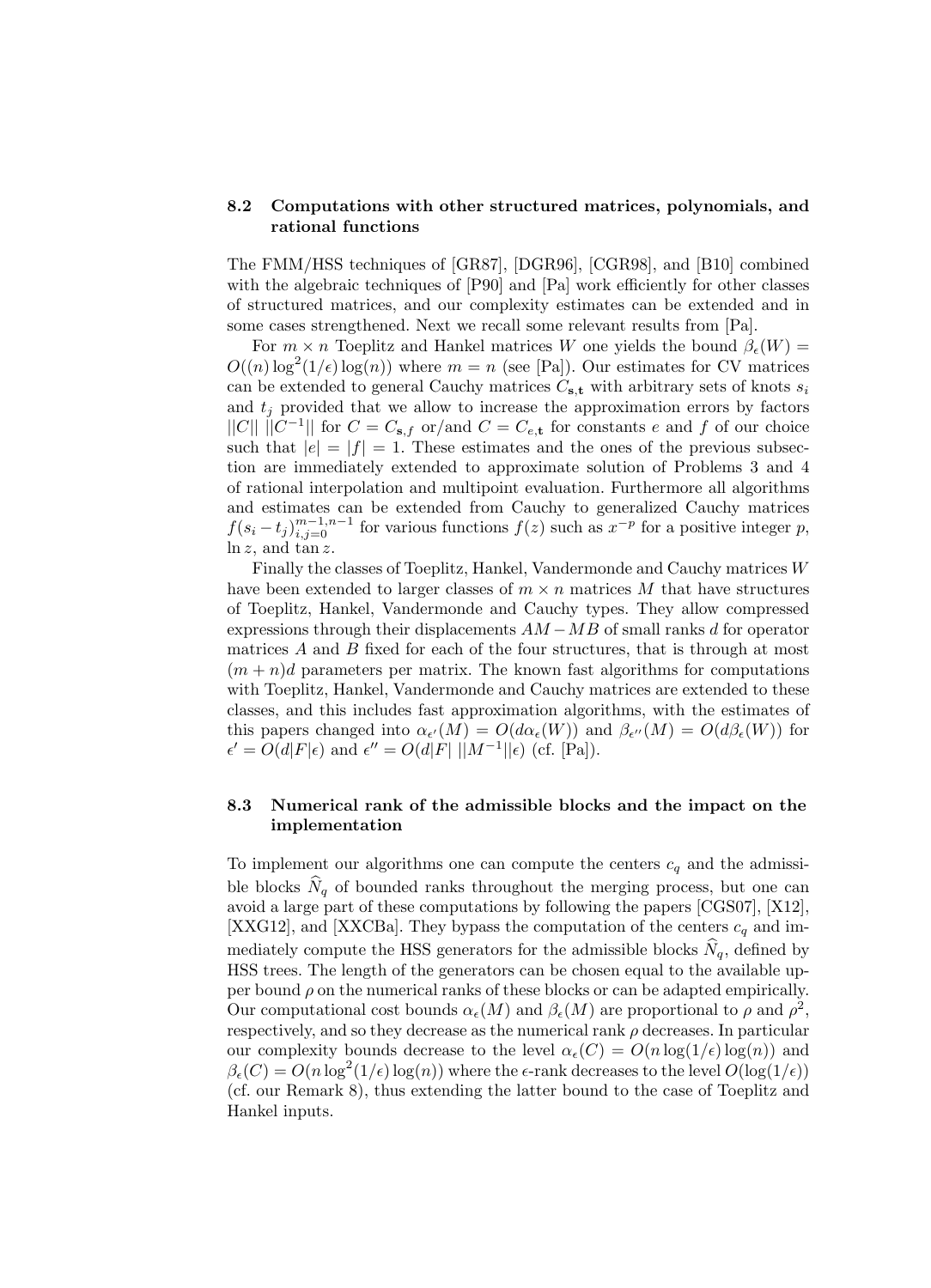## 9 Conclusions

The papers [MRT05], [CGS07], [XXG12], and [XXCBa] combined the advanced FMM/HSS techniques with a transformation of matrix structures (traced back to [P90]), in order to devise algorithms that compute approximate solution of Toeplitx, Hankel, Toeplitz-like, and Hankel-like linear systems of equations in nearly linear arithmetic time (versus cubic time of the classical algorithms). We analyzed these algorithms and showed that their power can be extended to yield similar results for computations with other structured matrices, in particular Vandermonde and Cauchy matrices (with the extensions to polynomial and rational evaluation and interpolation). The resulting decrease of the running time of the known approximation algorithms is by order of magnitude, from quadratic to nearly linear. We elaborated upon detailed description and analysis of the algorithms, providing new insights into the subject, formal complexity estimates, and background support for further advances in [Pa], which include the extension of our results to the case of other matrices having displacement structure and further acceleration of the known approximation algorithms in the case of Toeplitz and Hankel inputs.

## Appendix

## A Legends to Figures 2–10

In Figures 2–8 diagonal blocks are marked by green color. In Figures 2–4 basic neutered block columns are marked by blue color. In Figures 3 and 4 the pairs of smaller diagonal blocks (marked by light green color) are merged into their diagonal unions, each made up of four smaller blocks, marked by light and dark green colors. In Figures 5–8 the contracted basic neutered block columns, also called admissible blocks, and shown by blue, each (green) diagonal block has two red neighboring blocks, and their triples combined form the extended diagonal blocks. Figures 2, 5 and 6 share their diagonal blocks and are associated with the values  $\theta$  equal to 1, 1.25, and 2, respectively. Accordingly, the neighboring blocks are absent from Figure 2 and are larger in Figure 6 than in Figure 5.

Figures 9 and 10 mark by black color an arc of the unit circle  $\{z : |z=1|\}$ . In Figure 9 this arc is intersected by a blue (internal) circle. The two intersection points  $\tau$  and  $\tau'$  are the endpoints of the arc  $\mathcal{A}(\phi, \phi')$ , having the center c. The red (external) circle bounds the disc  $D(c, (2/\theta) \sin((\phi' - \phi)/4))$ . In Figure 10 we mark by blue the five line intervals  $[0, \tau]$ ,  $[0, c]$ ,  $[0, \tau']$ ,  $[\tau, c]$ , and  $[c, \tau]$ . We mark by red the two line intervals bounding the intersection of the sector  $\Gamma(\psi, \psi')$ and the unit disc  $D(0, 1)$  as well as the two perpendiculars from the point c onto these two bounding lines.

Acknowledgements: Our research has been supported by the NSF Grant CC 1116736 and the PSC CUNY Awards 64512–0042 and 65792–0043.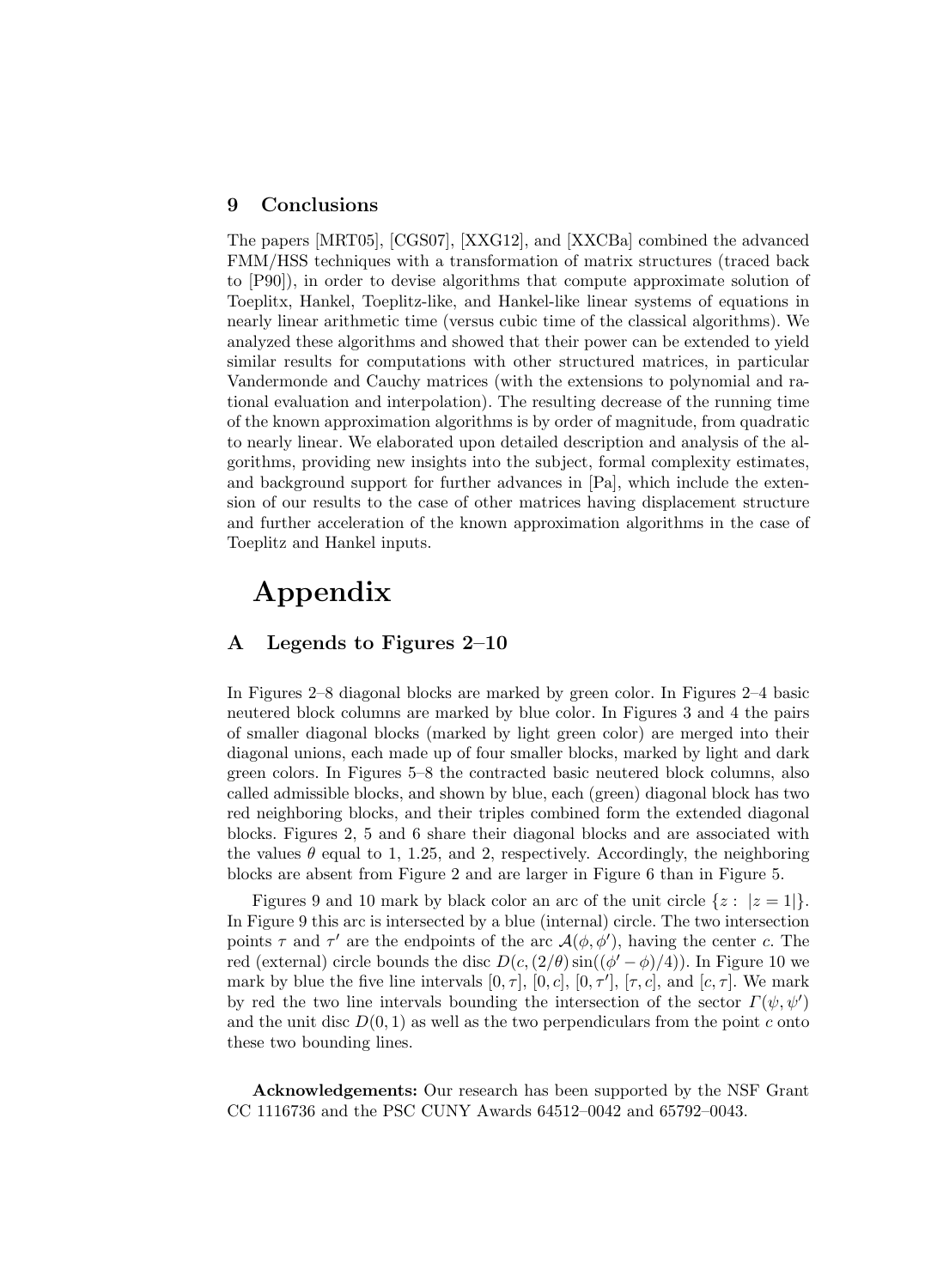## References

- [B99] R. Bracewell, The Fourier Transform and Its Applications. McGraw-Hill, New York, 1999 (3rd edition).
- [B10] S. Börm, *Efficient Numerical Methods for Non-local Operators:*  $\mathcal{H}^2$ -*Matrix* Compression, Algorithms and Analysis, European Math. Society, 2010.
- [BEGO08] T. Bella, Y. Eidelman, I. Gohberg, V. Olshevsky, Computations with Quasiseparable Polynomials and Matrices, Theoretical Computer Science, Special Issue on Symbolic–Numerical Algorithms (D. A. Bini, V. Y. Pan, and J. Verschelde editors), 409, 2, 158–179, 2008.
- [BF00] D. A. Bini, G. Fiorentino, Design, Analysis, and Implementation of a Multiprecision Polynomial Rootfinder, Numer. Algs., 23, 127–173, 2000.
- [B-O83] M. Ben-Or, Lower Bounds for Algebraic Computation Trees, Proceedings of 15th Annual ACM Symposium on Theory of Computing (STOC'83), 80–86, ACM Press, New York, 1983.
- [BP70] A. Björck, V. Pereyra, Solution of Vandermonde Systems of Equations, Math. of Computation, 24, 893–903, 1970.
- [BP94] D. Bini, V. Y. Pan, Polynomial and Matrix Computations, Volume 1: Fundamental Algorithms, Birkhäuser, Boston, 1994.
- [BY13] L. A. Barba, R. Yokota, How Will the Fast Multipole Method Fare in Exascale Era? SIAM News, 46, 6, 1–3, July/August 2013.
- [CDG06] S. Chandrasekaran, P. Dewilde, M. Gu, W. Lyons, T. Pals, A Fast Solver for HSS Representations via Sparse Matrices, SIAM J. Matrix Anal. Appl., 29, 1, 67-81, 2006.
- [CGR98] J. Carrier, L. Greengard, V. Rokhlin, A Fast Adaptive Algorithm for Particle Simulation, SIAM J. Scientific Computing, 9, 669–686, 1998.
- [CGS07] S. Chandrasekaran, M. Gu, X. Sun, J. Xia, J. Zhu, A superfast algorithm for Toeplitz systems of linear equations, SIAM J. Matrix Anal. Appl., 29, 1247–1266, 2007.
- [DGR96] A. Dutt, M. Gu, V. Rokhlin, Fast algorithms for polynomial interpolation, integration, and differentiation, SIAM Journal on Numerical Analysis, 33, 5, 1689–1711, 1996.
- [DV98] P. Dewilde and A. van der Veen, Time-Varying Systems and Computations, Kluwer Academic Publishers, Dordrecht, The Netherlands, 1998.
- [EG02] Y. Eidelman, I. Gohberg, A Modification of the Dewilde–van der Veen Method for Inversion of Finite Structured Matrices, Linear Algebra and Its Applications, 343, 419–450, 2002.
- [EGHa] Y. Eidelman, I. Gohberg, I. Haimovici, Separable type representations of matrices and fast algorithms. Volume 1. Basics. Completion problems. Multiplication and inversion algorithms, Birkhauser, 2013.
- [EGHb] Y. Eidelman, I. Gohberg, I. Haimovici, Separable type representations of matrices and fast algorithms. Volume 2. Eigenvalue method, Birkhauser, 2013.
- [F72] C. M. Fiduccia, Polynomial Evaluation via the Division Algorithm: The Fast Fourier Transform Revisited, Proc. 4th Annual ACM Symp. on Theory of Computing (STOC'72), 88–93, 1972.
- [G98] M. Gu, Stable and Efficient Algorithms for Structured Systems of Linear Equations, SIAM J. Matrix Anal. Appl., 19, 279–306, 1998.
- [GI88] W. Gautschi, G. Inglese, Lower Bounds for the Condition Number of Vandermonde Matrices, Numerische Mathematik, 52, 241–250, 1988.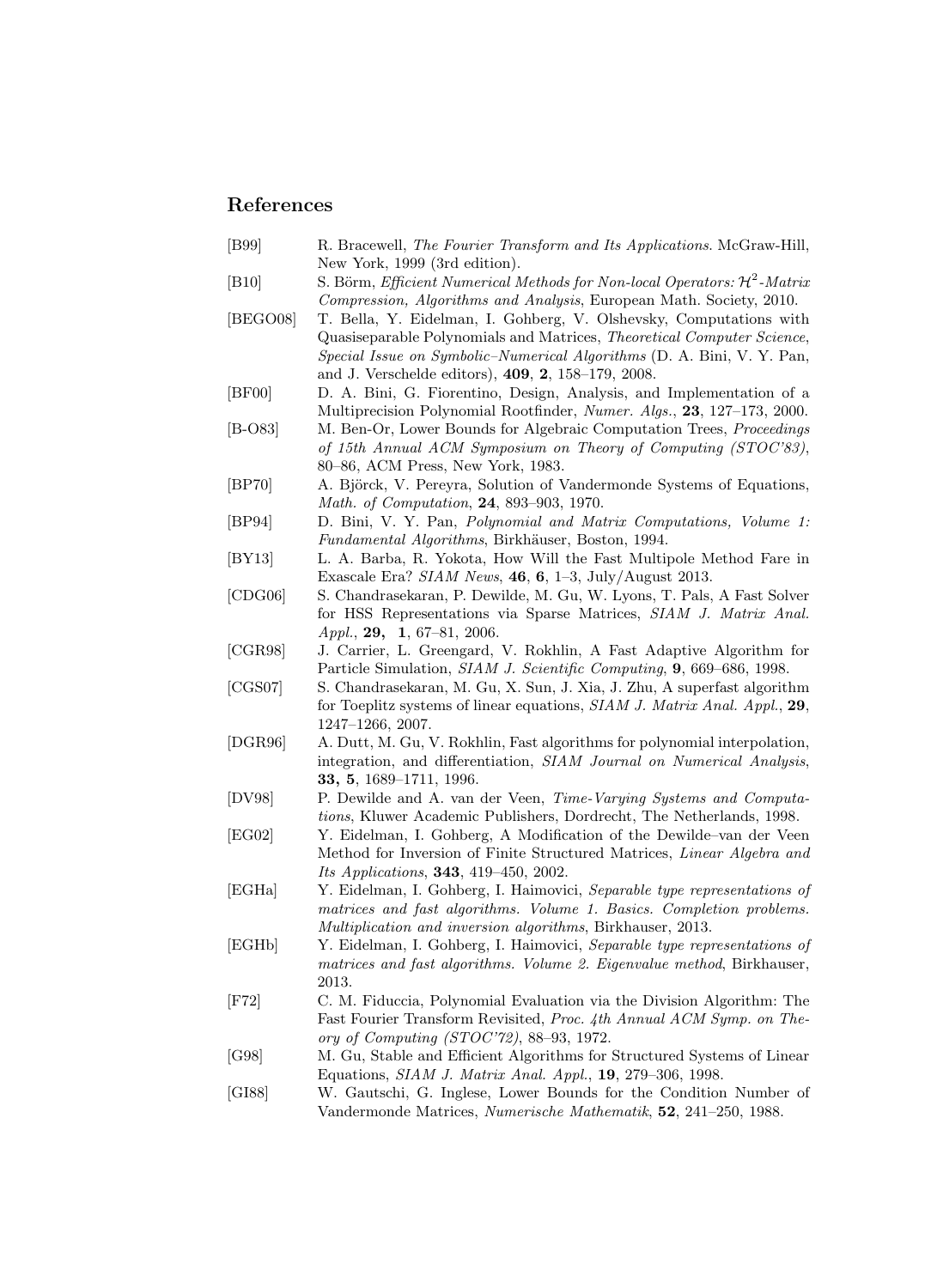- [GKK85] I. Gohberg, T. Kailath, I. Kailath, Linear Complexity Algorithms for Semiseparable Matrices, *Integral Equations and Operator Theory*, 8, 6, 780–804, 1985.
- [GGS87] A. Gerasoulis, M. D. Grigoriadis, L. Sun, A Fast Algorithm for Trummer's Problem, SIAM Journal on Scientific and Statistical Computing, 8, 1, 135–138, 1987.
- [GKO95] I. Gohberg, T. Kailath, V. Olshevsky, Fast Gaussian Elimination with Partial Pivoting for Matrices with Displacement Structure, Mathematics of Computation, 64, 1557–1576, 1995.
- [GL96] G. H. Golub, C. F. Van Loan, Matrix Computations, 3rd edition, The Johns Hopkins University Press, Baltimore, Maryland, 1996.
- [GR87] L. Greengard, V. Rokhlin, A Fast Algorithm for Particle Simulation, Journal of Computational Physics, 73, 325–348, 1987.
- [GS66] W. Gentelman, G. Sande, Fast Fourier Transform for Fun and Profit, Full Joint Comput. Conference, 29, 563–578, 1966.
- [H72] E. Horowitz, A Fast Method for Interpolation Using Preconditioning, Information Processing Letters, 1, 4, 157–163, 1972.
- [KZ08] S. Köhler, M. Ziegler, On the Stability of Fast Polynomial Arithmetic, Proc. 8-th Conference on Real Numbers and Computers (J.D. Bruguera, M. Daumas, eds.), 147–156, 2008.
- [LRT79] R. J. Lipton, D. Rose, R. E. Tarjan, Generalized Nested Dissection, SIAM J. on Numerical Analysis, 16, 2, 346–358, 1979.
- [MB72] R. Moenck, A. Borodin, Fast Modular Transform via Division, Proceedings of 13th Annual Symposium on Switching and Automata Theory, 90– 96, IEEE Computer Society Press, Washington, DC, 1972.
- [MRT05] P. G. Martinsson, V. Rokhlin, M. Tygert, A fast algorithm for the inversion of Toeplitz matrices, Comput. Math. Appl., 50, 741–752, 2005.
- [P64] F. Parker, Inverses of Vandermonde matrices, Amer. Math. Monthly, 71, 410–411, 1964.
- [P90] V. Y. Pan, On Computations with Dense Structured Matrices, Math. of Computation, 55, 191, 179–190, 1990. Proceedings version in Proc. Intern. Symposium on Symbolic and Algebraic Computation (ISSAC'89), 34–42, ACM Press, New York, 1989.
- [P93] V. Y. Pan, Parallel Solution of Sparse Linear and Path Systems, in Synthesis of Parallel Algorithms (J.H. Reif, editor), Chapter 14, pp. 621–678, Morgan Kaufmann publishers, San Mateo, California (1993).
- [P95] V. Y. Pan, An Algebraic Approach to Approximate Evaluation of a Polynomial on a Set of Real Points, Advances in Computational Mathematics, 3, 41–58, 1995.
- [P01] V. Y. Pan, Structured Matrices and Polynomials: Unified Superfast Algorithms, Birkhäuser/Springer, Boston/New York, 2001.
- [P11] V. Y. Pan, Nearly Optimal Solution of Rational Linear Systems of Equations with Symbolic Lifting and Numerical Initialization, Computers and Mathematics with Applications, 62, 1685–1706, 2011.
- [P13] V. Y. Pan, Polynomial Evaluation and Interpolation and Transformations of Matrix Structures, Proceedings of CASC 2013 (V.P. Gerdt et al. editors), Lecture Notes in Computer Science, 8136, Springer, Heidelberg (2013, in print).
- [Pa] V. Y. Pan, Transformations of Matrix Structures Work Again, Tech. Report TR 2013004, PhD Program in Comp. Sci., Graduate Center, CUNY, 2013